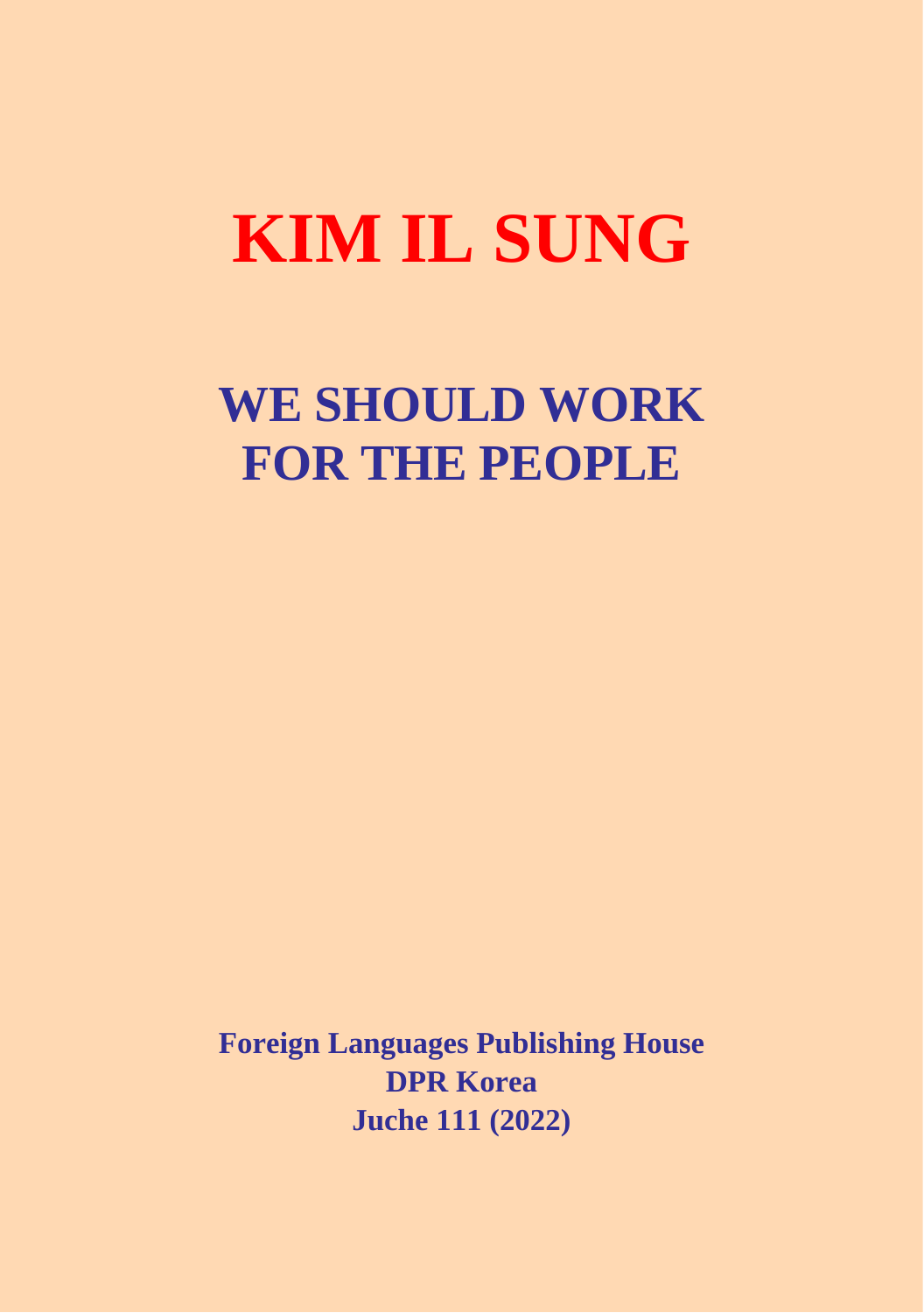WORKING PEOPLE OF THE WHOLE WORLD, UNITE!

## **KIM IL SUNG**

## **WE SHOULD WORK FOR THE PEOPLE**

**Foreign Languages Publishing House DPR Korea Juche 111 (2022)**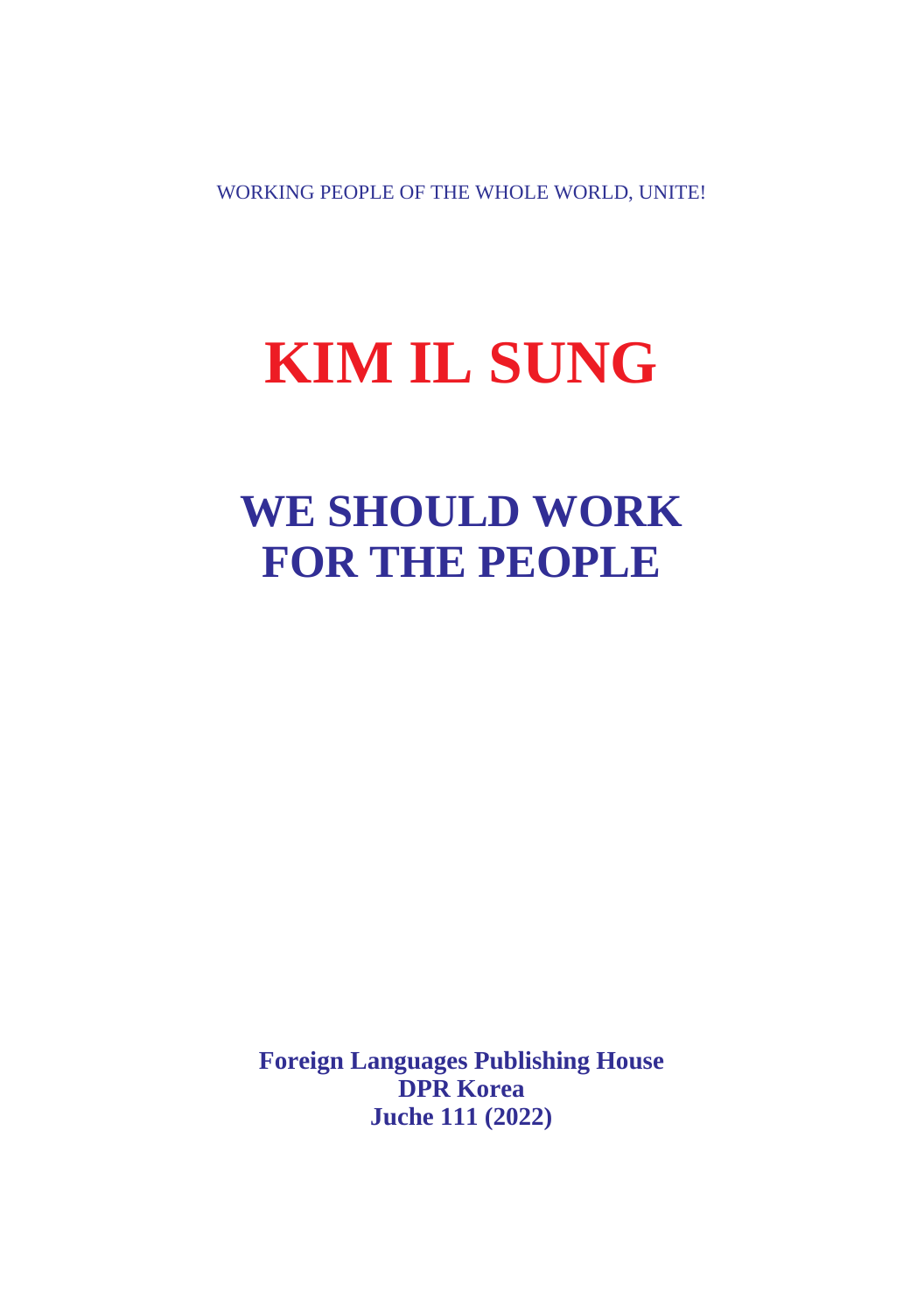### **CONTENTS**

#### <span id="page-2-0"></span>LET US IMPLEMENT THE PUBLIC HEALTH LAW TO THE LETTER

Speech Delivered at the Fourth Session of the Sixth Supreme People's Assembly of the Democratic People's Republic of Korea *April 4, 1980*[.........................................................................1](#page-3-0) 

#### ON FURTHER DEVELOPING THE COMMUNIST POLICIES

Talk to Senior Officials of the Administration Council *October 22, 1985* [................................................................18](#page-20-0) 

#### ON THOROUGHLY IMPLEMENTING THE [ECONOMIC TASKS FOR IMPROVING THE](#page-38-0)  PEOPLE'S STANDARD OF LIVING

Speech at the  $26<sup>th</sup>$  Session of the Eighth Central People's Committee of the Democratic People's Republic of Korea *May 11 and 13, 1989* ..........................................................36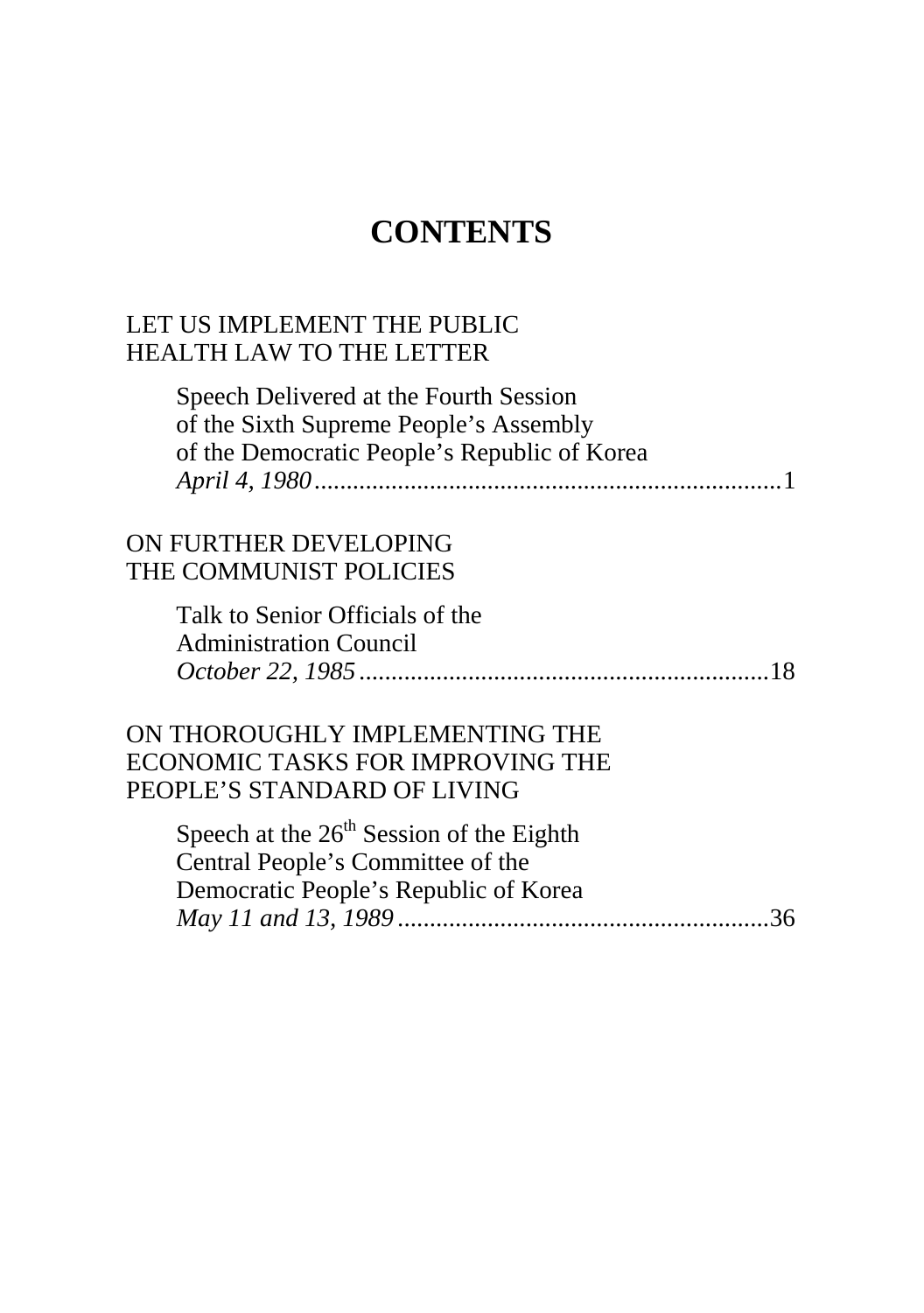### <span id="page-3-0"></span>**[LET US IMPLEMENT THE PUBLIC](#page-2-0)  HEALTH LAW TO THE LETTER**

**Speech Delivered at the Fourth Session of the Sixth Supreme People's Assembly of the Democratic People's Republic of Korea** 

*April 4, 1980*

Comrades,

We have adopted the Public Health Law at this session of the Supreme People's Assembly.

This is the first time such a law has been adopted in our country, which despite having a history of 5 000 years has never before had a public health law.

The adoption of this law is also something rare in the world.

Its adoption is another historic event that adds lustre to the era of our Workers' Party; it is a very happy and glorious thing and is something of which we can be proud before the world. It is a source of great national pride and confidence for our people that they have a Public Health Law for the first time in their history, a law which is rarely to be found in the world.

It is thanks to the infinite love of our Party for the people that we have come to acquire this law. Our Party has always shown the greatest affection and concern for the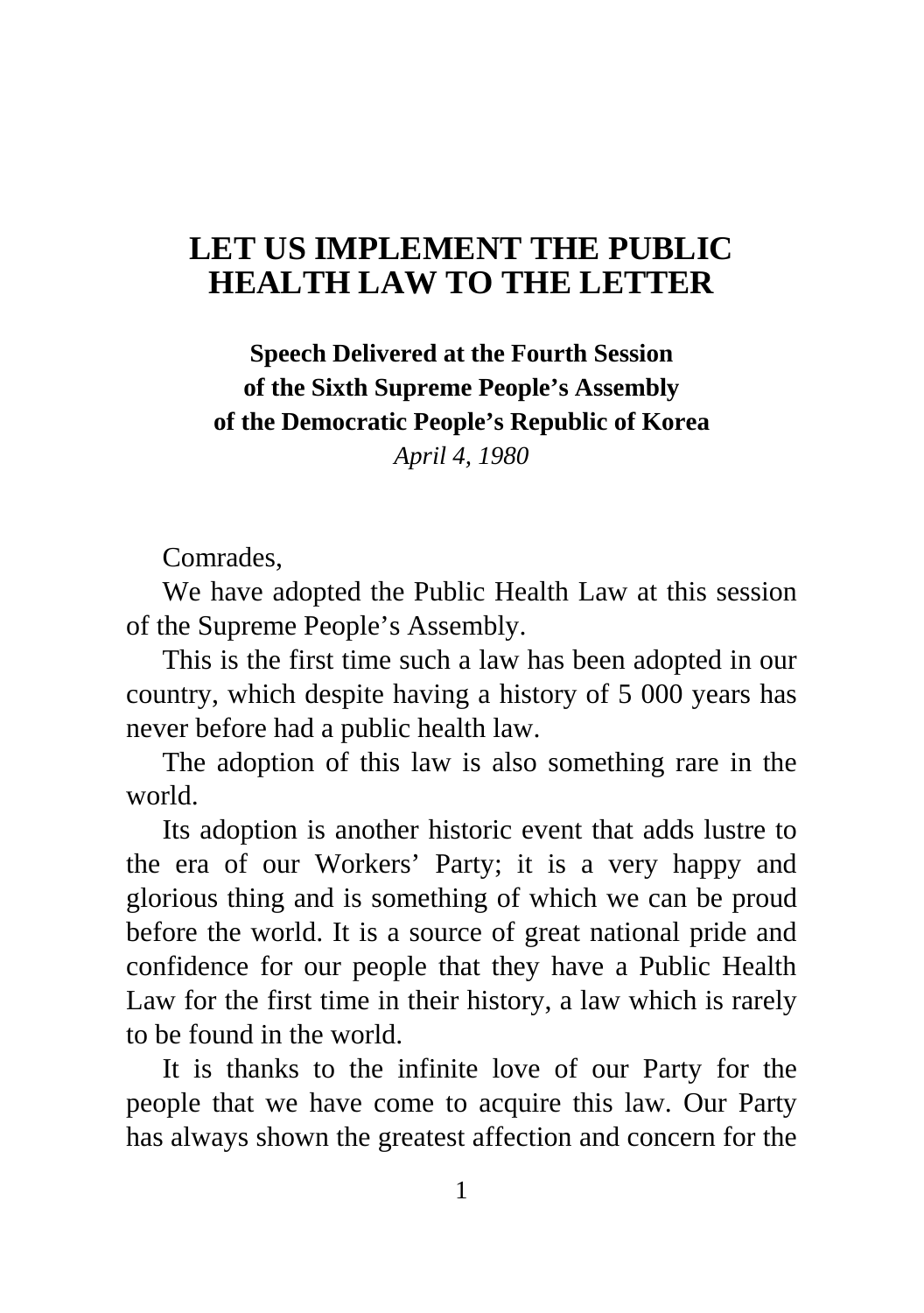people to ensure that they live longer in happiness and work for more years in good health. The passing of the Public Health Law can also be attributed to the fact that all the people have made strenuous efforts to implement the Party's lines and policies in active support of our Party and the Government of our Republic. In other words, the legislation was adopted as a result of the fusion of two sorts of love–love of the Party and the Government for the people and love of the people for the Party and Government.

We have adopted the Public Health Law neither because we are rich nor because our medical skills are developed. Its sole aim is to provide the people with an even happier life.

The passing of a people-oriented health law is not possible in a country simply because it is rich, nor is it possible merely because its medical skills are advanced. A country which shows no affection for the people cannot adopt such a law however wealthy it may be. The same holds true for a state which sets a high value only on money and does not hold its people dear, although its medical skills are developed.

A people-oriented health law can be adopted only in a country where the people hold state power and where the party and the government devote everything for the good of the people.

The system of free medical care now in force in our country has a long history.

As early as in the days of the anti-Japanese revolutionary struggle we took the people-oriented health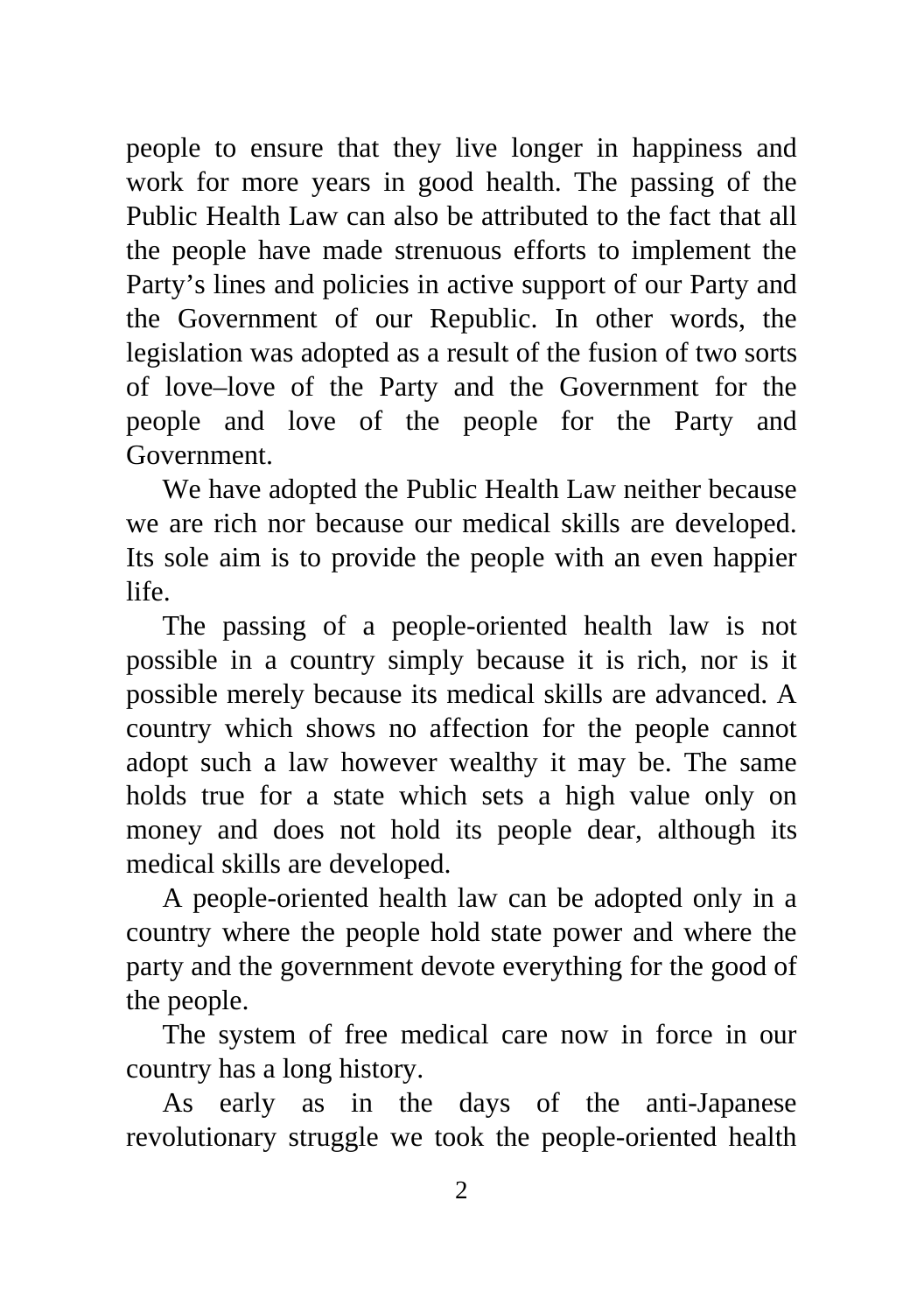measure of offering free medical treatment to the people in the guerrilla zones. Of course, this system could not cover a large area nor was it very satisfactory.

After liberation we introduced the system of universal free medical care during the Fatherland Liberation War.

During the war the US imperialists bombed our towns and villages indiscriminately. As a result of their bestial bombing, both rich farmers in the rural communities and the petite bourgeoisie in the towns were bankrupted. During the war all our people were in a difficult situation with no shelter or household articles. Empty-handed, they could not afford to pay for medicine.

During the hard period of the war the people put their trust in the Party, and the Party in the people, and they united as one to overcome all the difficulties. In those days the situation was so difficult that the people were unable even to pay for medicine, so our Party and the Government of our Republic adopted measures to provide free medical treatment for them. As a result, the system of universal free medical care, the most people-oriented of health care systems, under which all the people, whenever necessary, are provided with medical treatment free of charge, was enforced in the arduous days of the war. The introduction of this system was another great benefit provided by our Party and the Government of the Republic for the people.

When the country's economy had been restored and the people's standard of living improved to a considerable extent after the armistice, some officials suggested that a nominal fee should be paid by the patients for treatment so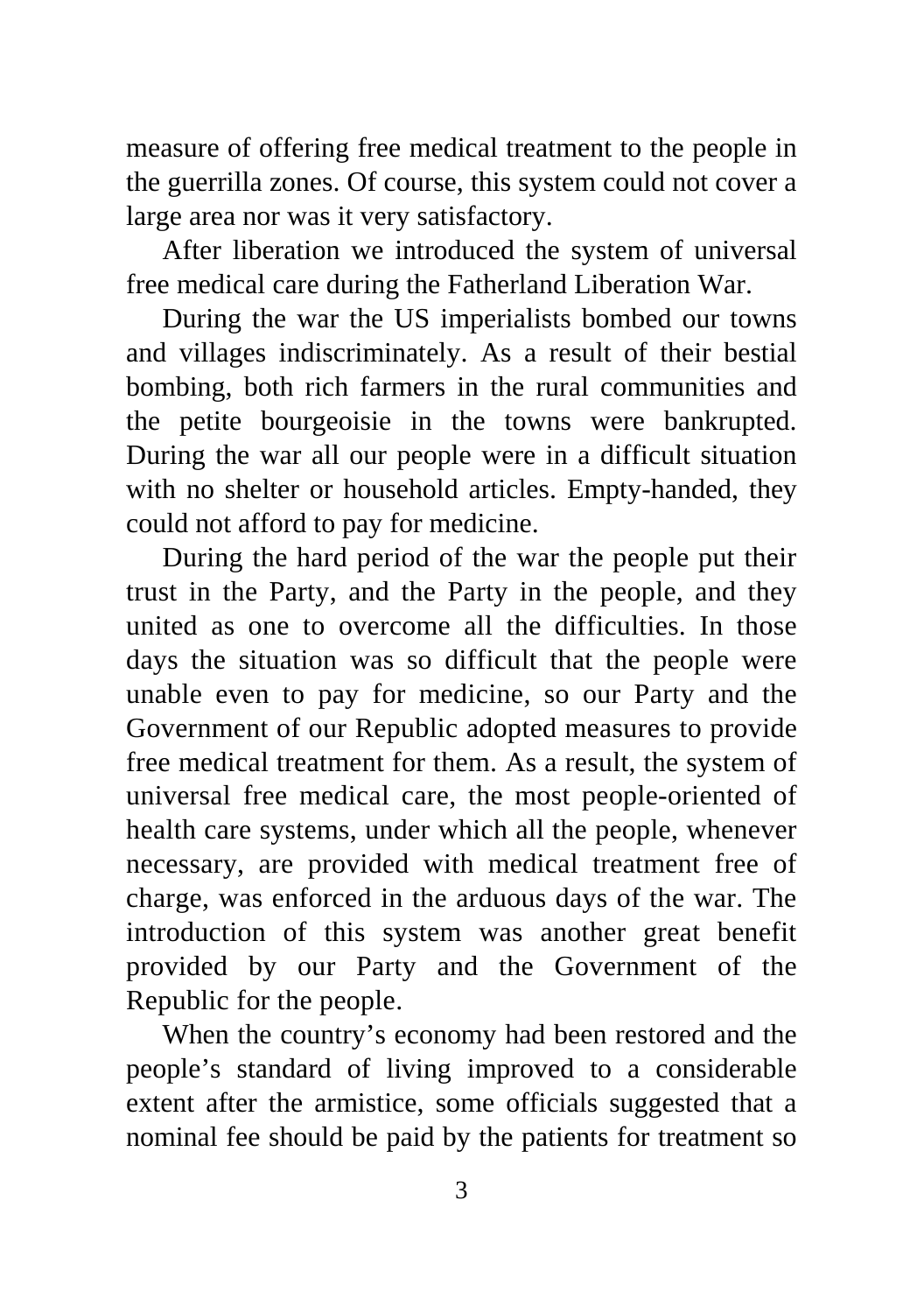that the economy of the country could be managed better. But the Party Central Committee decided to continue with the system of universal free medical care, determined that we should overcome our difficulties with our belts tightened still more. In this way the most people-oriented and progressive system of universal free medical care has been in force here for nearly 30 years, since the war.

As was pointed out in the report, the average life span of our people has reached the high level of 73 years. This increase in the life span has been possible not because our people are better fed than those in other countries nor because they take a lot of tonics and elixirs of life which are unavailable to foreigners. It is entirely due to the fact that our socialist system is superior and all the people enjoy a happy life under this system free from any worries. The faithful treatment given by health workers to patients through the sincerity movement has played a role in this respect, but it is not the main factor. The basic factor that lies behind the increase in the average life span of our people is the superiority of our socialist system.

Our people are now enjoying a happy life to the full, free from any cares or worries. No one knows any worries about food, clothing or housing, nor does anyone trouble himself in the slightest about the education of his children, medical treatment and taxes. There is no one in our country who oppresses or exploits people, nor is there anyone who beats or detains others. Instead of being hampered by debts, our people have large sums of money in banks. This being the case, what sort of worries can there be for them? Their life is filled only with pleasure.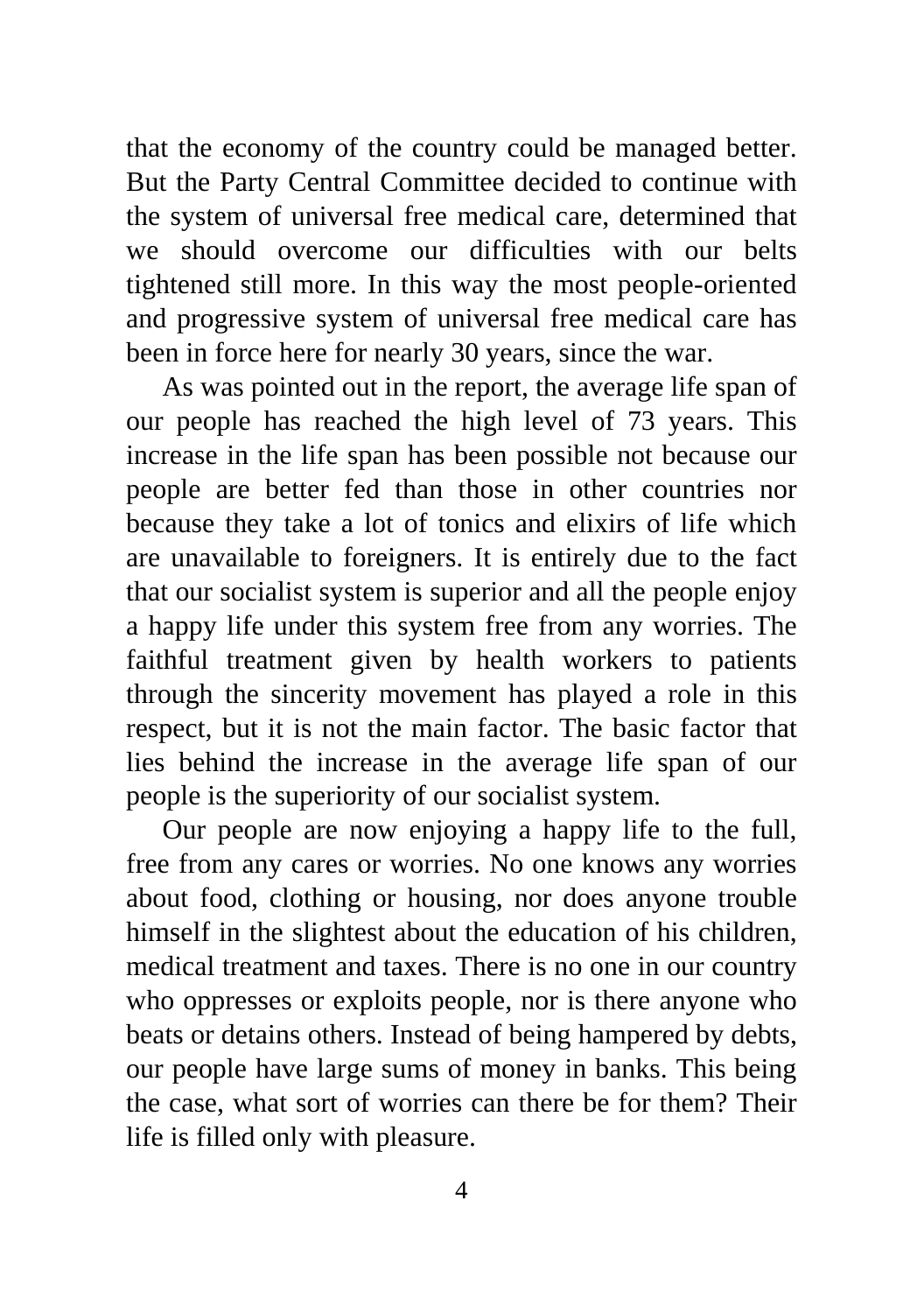Our younger generation has no idea of what a straw sandal is like and what exploitation or tenant rent means. Our children are unaware of even the word gruel and young women do not know how to cook it.

In our country there is an old saying that one eats boiled rice for breakfast and gruel for supper. This is a comment on the poor living conditions of our people. Our people's general standard of living was such in the past. Therefore, the expression is often found in novels about times gone by. But this is not the case with our people today; they eat boiled rice for all three meals every day. The word *gruel* has disappeared for good from the spoken language of our people.

The superiority of our socialist system and the well-being of the people enable them to lead a long life. The promotion of the people's health that has extended their average life span to 73 is a brilliant success of the public health service.

With a view to ratifying legally the achievements already made and developing health care still further, we have adopted the Public Health Law at this session of the Supreme People's Assembly. With the adoption of this law, our superior health care system and the successes achieved in this work have been provided with a sound legal guarantee, and we have obtained a powerful weapon for developing the public health service in the future.

Every condition and potential now exists in our country for furthering public health work. Our socialist system has been consolidated, its superiority is being displayed to a greater extent with each passing day and the might of our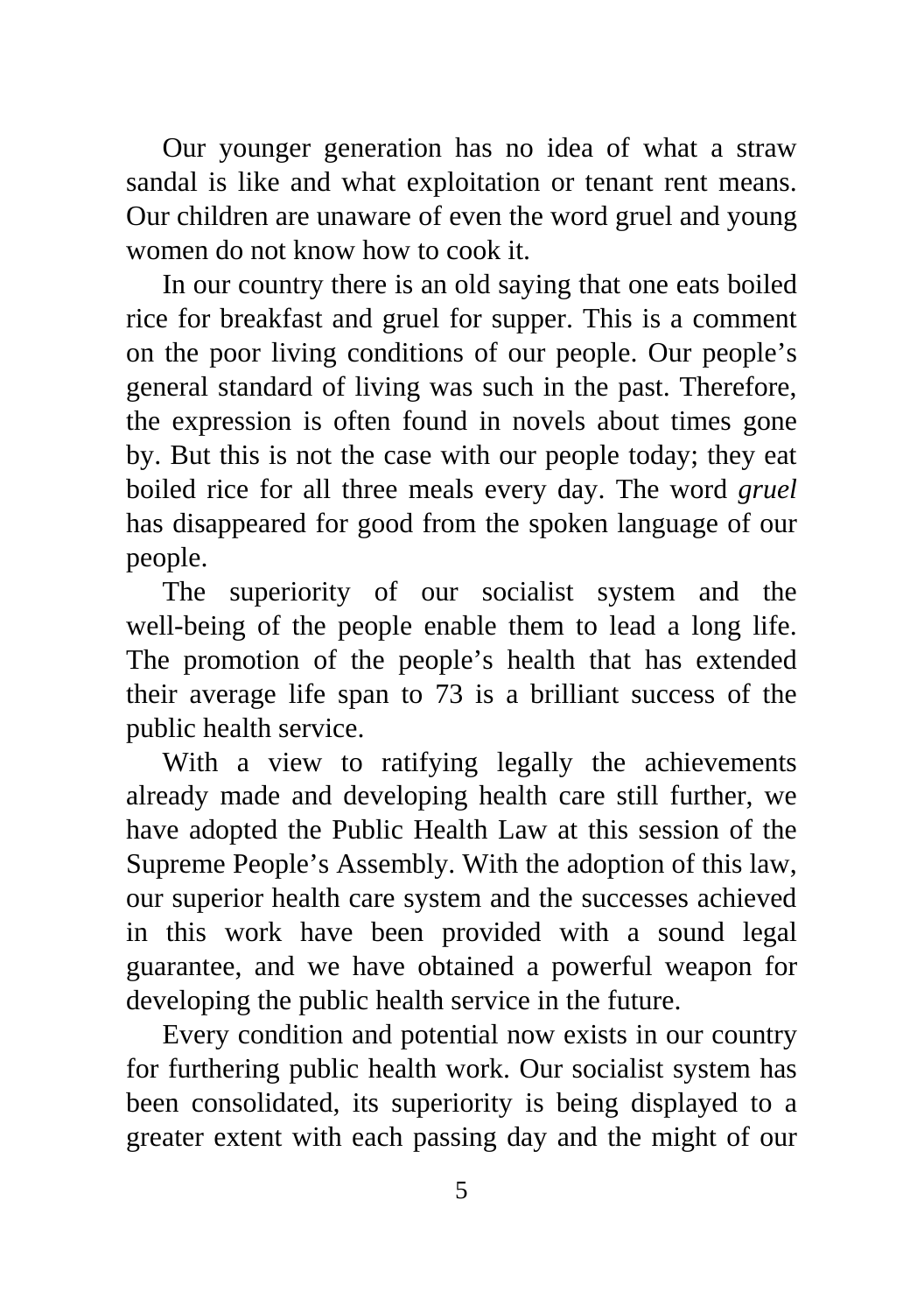independent socialist national economy is greater than ever before.

If we work harder in the future to improve the standard of living of the people and ensure that they live more happily, they will live even longer. We must bring about a new advance in public health care by implementing the Public Health Law to the letter and so ensure that the health of the working people is promoted and the life span of the whole population increased.

I would like to refer to some problems in putting the Public Health Law into effect.

First of all, we must thoroughly implement our Party's policy on preventive medicine.

Prophylaxis is the basis of socialist medicine. The main aspect of it is to adopt measures to stop people falling ill, instead of treating them after they have contracted a disease.

In a capitalist society, large quantities of medicine can be sold to people when they are taken ill, so preventive medical care is neglected. Socialist medicine is fundamentally different from capitalist medicine in that it is prophylactic.

We must implement the policy on preventive medicine to the full so that no working man or woman ever falls ill.

One important aspect of this is to prevent pollution completely.

Our country is free from pollution. This is the major reason why the people of the world are envious of Pyongyang, saying that it is a fine city in which to live. The absence of pollution is conducive not only to the well-being of the people but also to the multiplication of wild animals.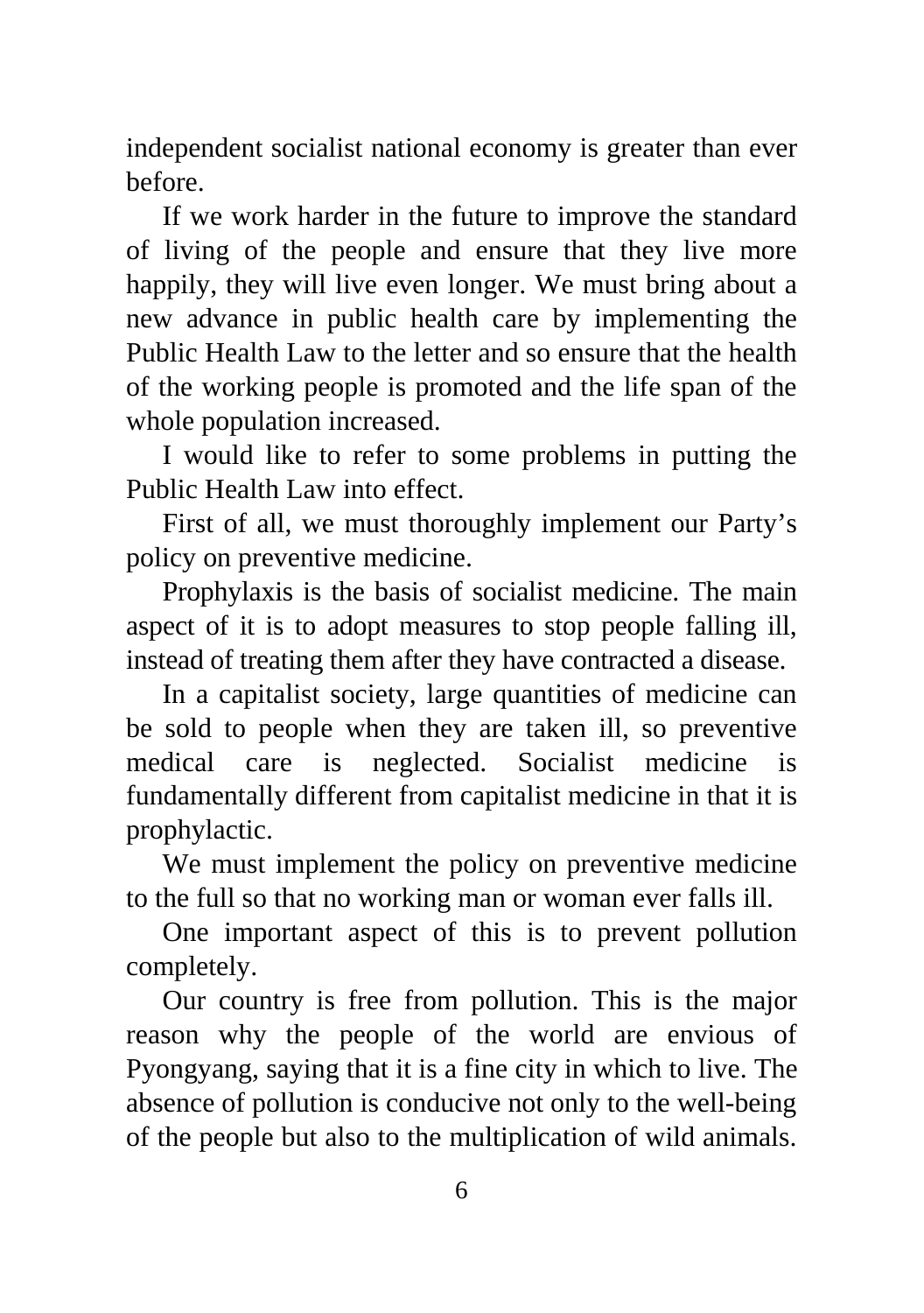Since Pyongyang knows no pollution, mountain birds flock there. A foreign journalist who visited our country saw pheasants strutting about in the yard of a hotel in east Pyongyang and described it as a truly wonderful sight.

We must never neglect our efforts to prevent pollution simply because our country is free from pollution at the moment. Our country may also be contaminated by pollution when industry is further developed. Therefore, the more industry progresses, the more attention the state should pay to the prevention of pollution.

Some officials are not paying due attention to this matter. Because of the failure to eliminate the outdated practices left over by the Japanese imperialists, some mines still allow untreated ore residues to flow into rivers and some factories do not provide their workers with satisfactory hygienic and comfortable working conditions.

All factories and enterprises, people's government organs and Party organizations must make rigorous efforts to prevent pollution and thus ensure the complete absence of it.

Another important matter in implementing the policy of preventive medicine is to acquaint the working people with more information concerning hygiene and develop their physical strength at the same time as providing them with satisfactory conditions for recreation.

It is important to allow the working people to take enough rest, as is set out in the Socialist Labour Law. Some officials assume that lengthening the working day by an hour or two does not matter. They are mistaken. Ensuring that workers take plenty of rest before their hard 8-hour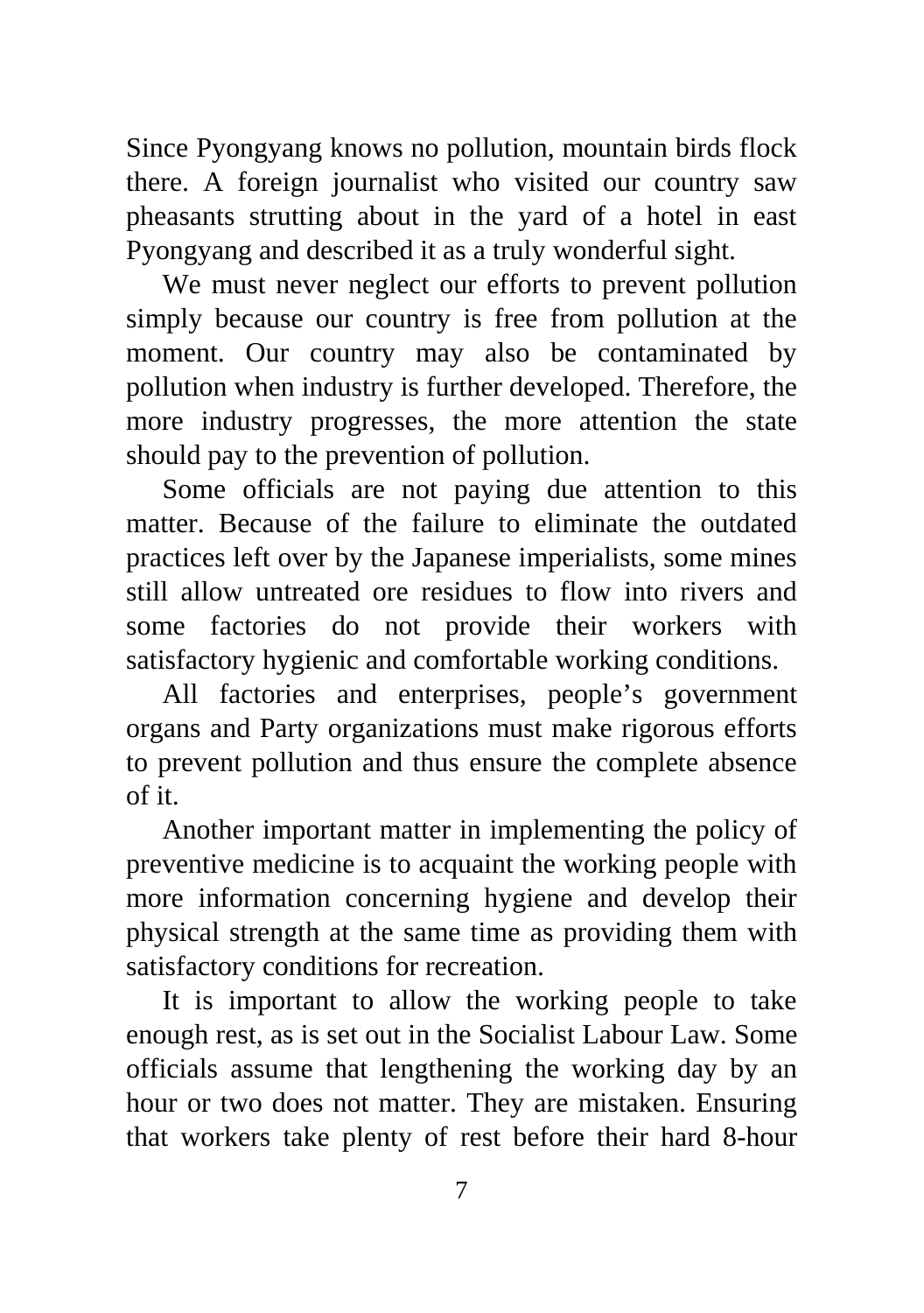working day is more beneficial than extending the working hours from the point of view of both an increase in labour productivity and the protection of the workers' health. Extending the working hours may lead to a fall in productivity and the production of reject goods, to say nothing of the harmful effect it may have upon the health of the workers. That is why officials should arrange the working day in accordance with the strict principle of 8 hours work, 8 hours rest and 8 hours study, as stipulated in the Socialist Labour Law. In this way they will not only increase labour efficiency but also protect the health of the working people.

The living standards of our people will be improved in the future. If we prevent pollution effectively and develop the physical strength of the working people through popularizing physical education, at the same time as allowing them to take enough rest, we will be able to meet their desire to enjoy a longer life in good health.

All Party committees, as well as people's government and economic organs, must exert effective control over the work of implementing our Party's policy of preventive medicine and press ahead with it.

Next, we must further develop traditional Korean medicine.

This medicine is not viewed seriously by some health workers. The attitude of not believing in and looking down on traditional Korean medicine is prevalent particularly among those people who have a poor knowledge of this medicine because they have studied abroad. It is wrong to neglect Korean medicine.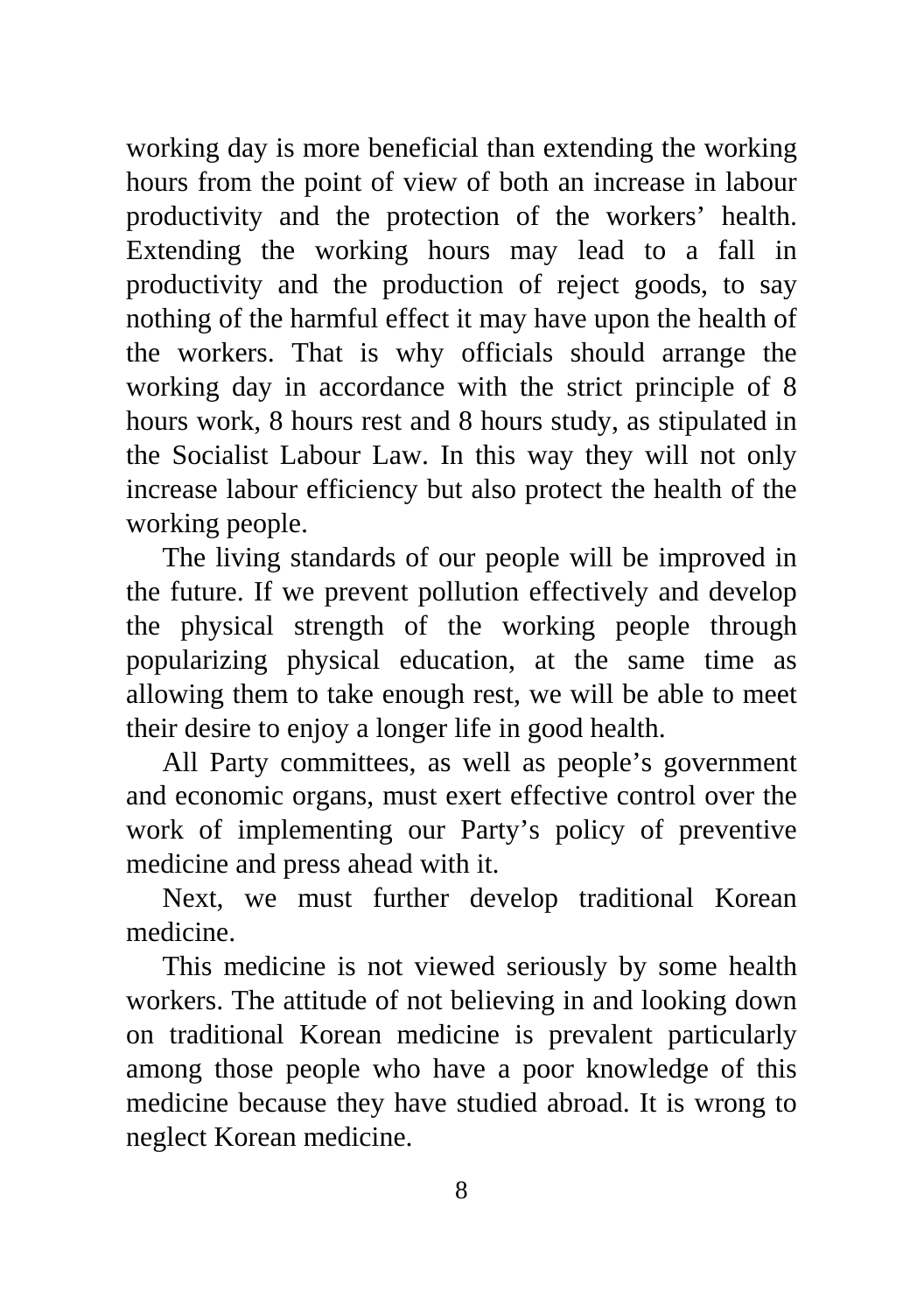Traditional Korean remedies are highly effective. Their efficacy is praised not only by our own people but also by foreigners. I met some famous foreign doctors who expressed their admiration for the excellence of Oriental folk remedies, traditional Korean methods of treatment.

In modern medicine diseases are cured mainly by performing operations or killing germs, whereas traditional Korean medicine prevents people from falling ill by protecting their health, and as for medical treatment, the method of invigorating patients to overcome their ailments is applied.

Traditional Korean medicines include many tonics which protect the health of people. Among modern medicines a vitamin compound is the main remedy for protecting people's health, but among traditional Korean medicines there are lots of medicines made up of various elements that are beneficial to the health, such as essential amino acids, to say nothing of vitamins. Therefore, if this medicine is developed, we will be able to prevent diseases and protect the people's health better.

The development of this medicine makes it possible to cure diseases that cannot be cured by modern medicine. There have been many instances of this. A botanist who was afflicted by a cerebral haemorrhage recovered by using traditional medicines, not modern medicines. One woman official also had her eyes healed completely by using traditional medicines, even though the disease was one which had been regarded as being difficult to cure by modern medicines. As a doctor of medical science from the hospital attached to Hamhung University of Medicine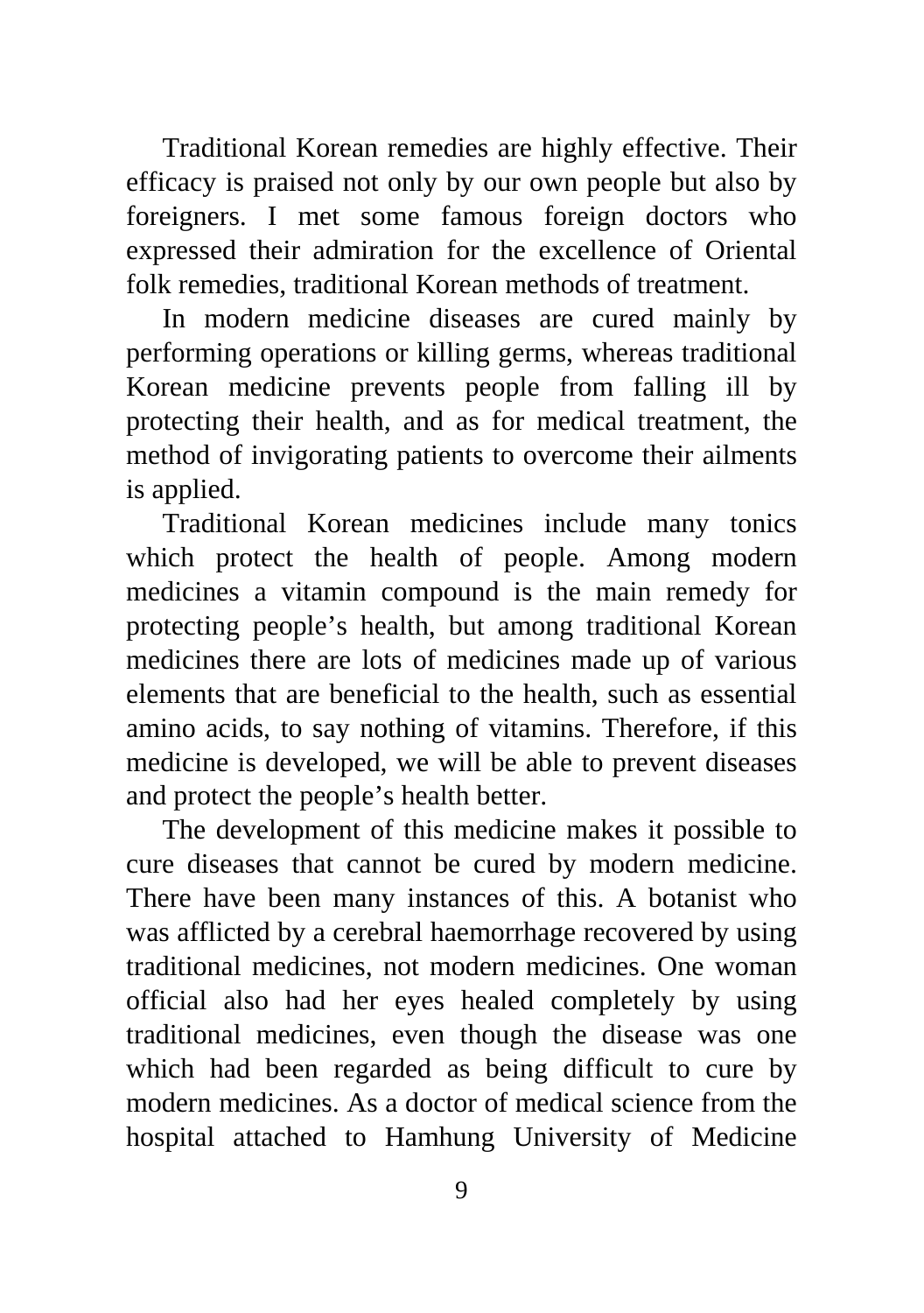mentioned yesterday, the hospital cured a patient suffering from serious burns by means of traditional Korean remedies.

In future we must further develop traditional medicine and make every effort to encourage the people to rely on Korean remedies.

For the development of this medicine it is essential to combine traditional medicine well with modern medicine.

This will be a great help both in the effective treatment of patients and in the prevention of diseases.

Traditional Korean medicine is too simple in respect of diagnosis. This is its weak point. Diagnosis in traditional medicine relies only on examining the patient's pulse; this cannot be regarded as satisfactory.

As far as diagnosis is concerned, modern medicine is far more scientific than traditional medicine. The former uses up-to-date medical instruments for examining the blood, urine, heart and the like of the patient. Hence, a scientific diagnosis is possible. Such being the case, if you combine modern medicine's methods of diagnosis with traditional remedies, you can improve medical treatment.

Party committees and people's government organs of all levels should build up the Korean medicine department at every county hospital, put the medicine on a scientific basis and give great encouragement to the use of folk remedies.

In order to develop traditional Korean remedies, it is necessary to plant wide areas of medicinal herbs. We must preserve and increase the nation's medicinal herb resources and gather them in a planned way to make large quantities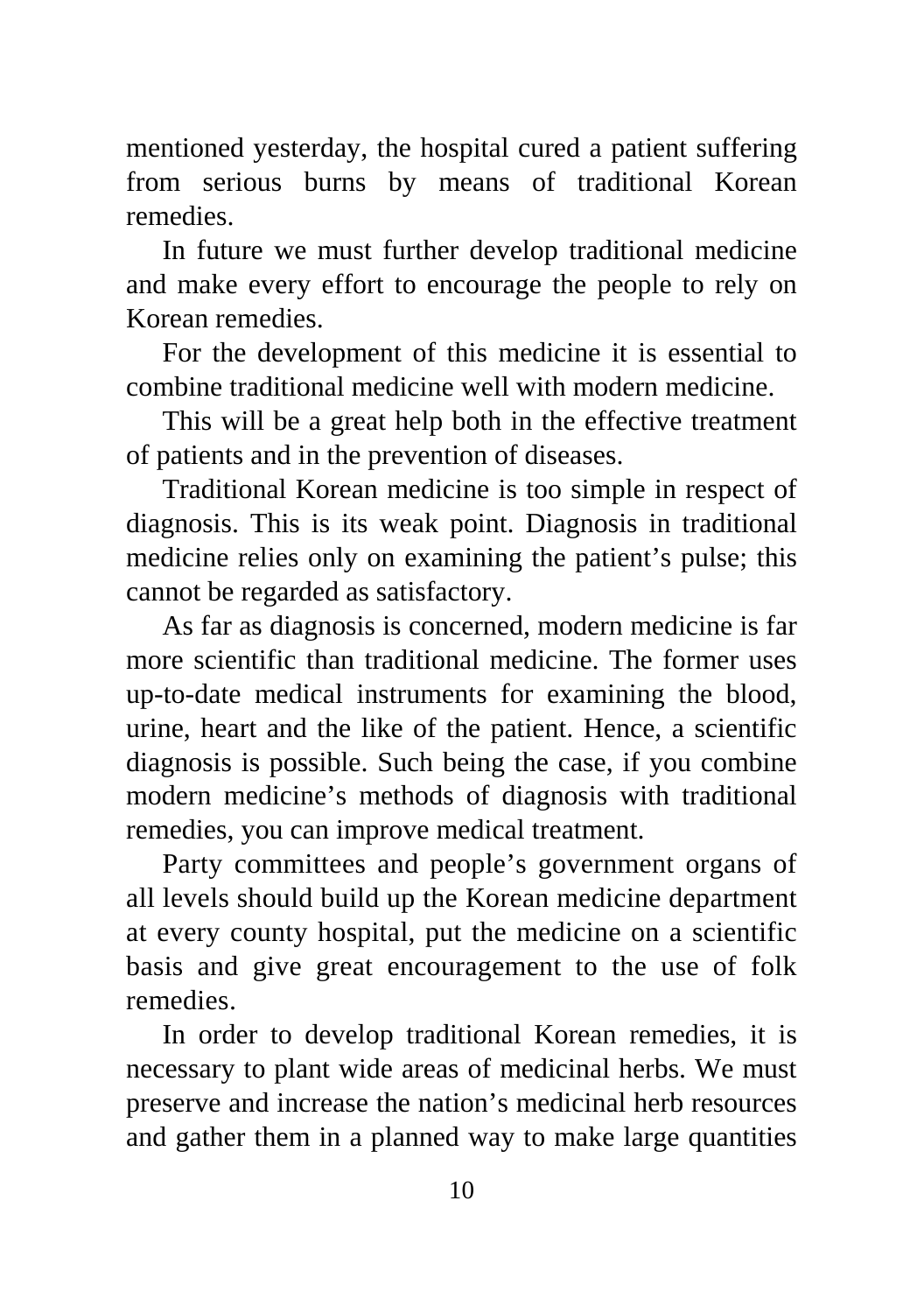of traditional medicines for the protection of the people's health.

We must not neglect modern medicine on the pretext of developing traditional Korean medicine. The study of modern medicine should be stepped up continuously and modern medical science and technology put on a higher level.

To proceed, we must improve the training of health workers.

This is essential if the Public Health Law is to be fully implemented.

Our country has good centres for training health workers, and the training is now proceeding well.

A long time ago we set the policy of creating comprehensive cadre-training centres in the provinces and ensured that each province established universities for training its own cadres. As a result each province has a medical university which trains as many health workers as it needs.

It is excellent that each province has its own specialized universities, such as those of medicine and agriculture, and trains its own officials. If a person in Pyongyang who has studied at the Pyongyang University of Medical Sciences is appointed to work in Ryanggang Province, he may not be happy about it. But a person from Ryanggang Province who is educated at the Hyesan University of Medical Sciences and asked to return home to work is unlikely to be displeased. Our Party's policy of establishing comprehensive cadre-training centres in each province so that it can train its own officials to meet its own requirement is absolutely correct.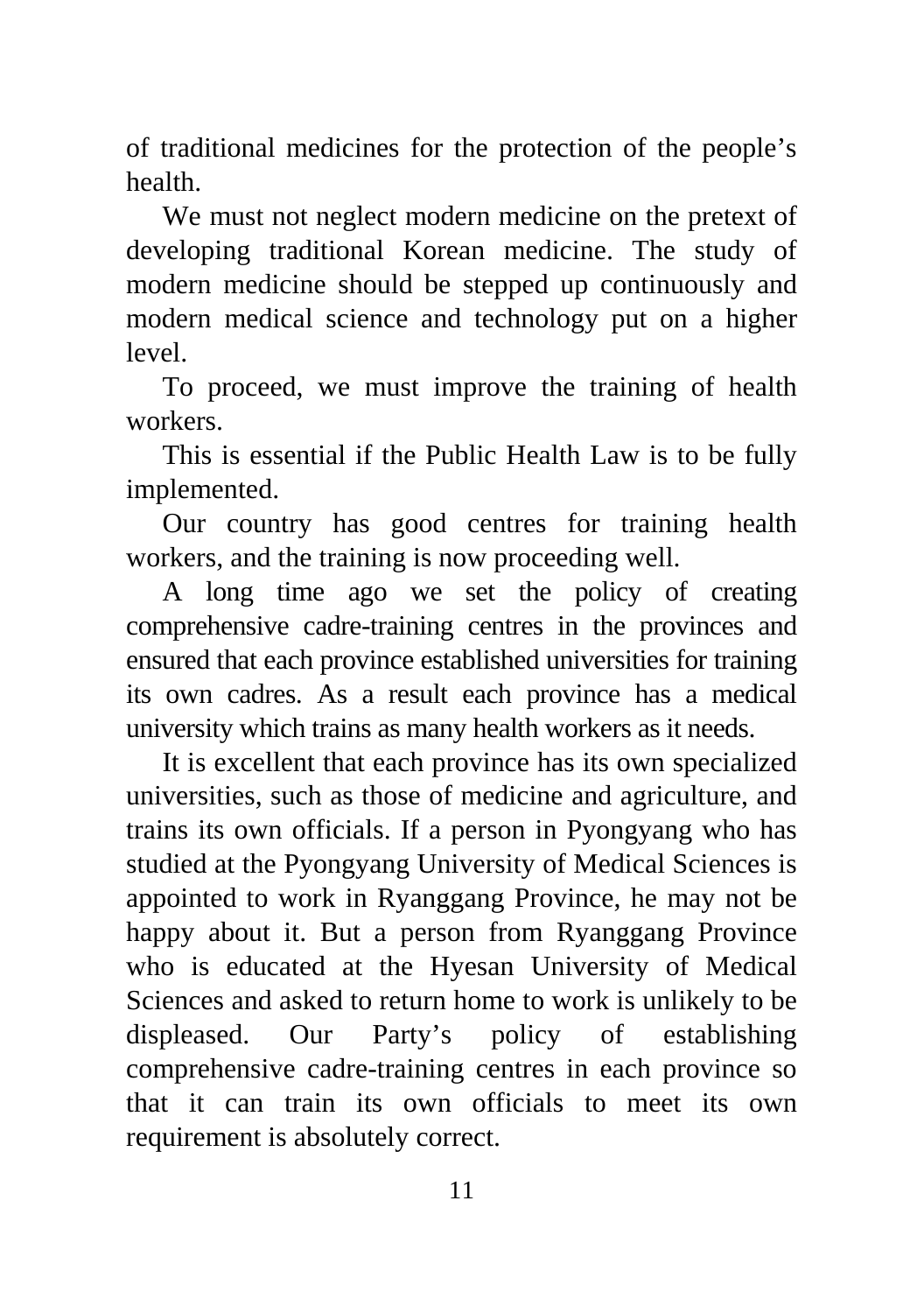Thanks to the establishment of the provincial universities of medical sciences and to the education of health workers in the past, the number of health workers has increased considerably. Today our country has reached the level of the advanced nations in terms of the number of doctors for every 10 000 people.

An important task in training health workers is to improve the quality of medical education to produce able health workers.

In order to make this education more effective, it is necessary to provide the medical universities with facilities and equipment for practical training. We must help to provide these universities with hospitals for practice, as well as furnishing them with modern medical equipment and appliances. The sectors concerned should, instead of confining their efforts to the Pyongyang University of Medical Sciences, strive to provide the provincial universities of medical sciences with good equipment so that their students can conduct effective practical work.

For an improvement in the quality of medical education, a slightly longer period of study is required at these universities than at others. I know that the present course lasts six years. This is a reasonable length. This would seem long enough to train well-qualified students.

The sector responsible for training health workers should pay particular attention to the training of women health workers, at the same time as working hard to improve the quality of the education, so that we have a large number of women doctors.

I hope that all Party organizations, people's government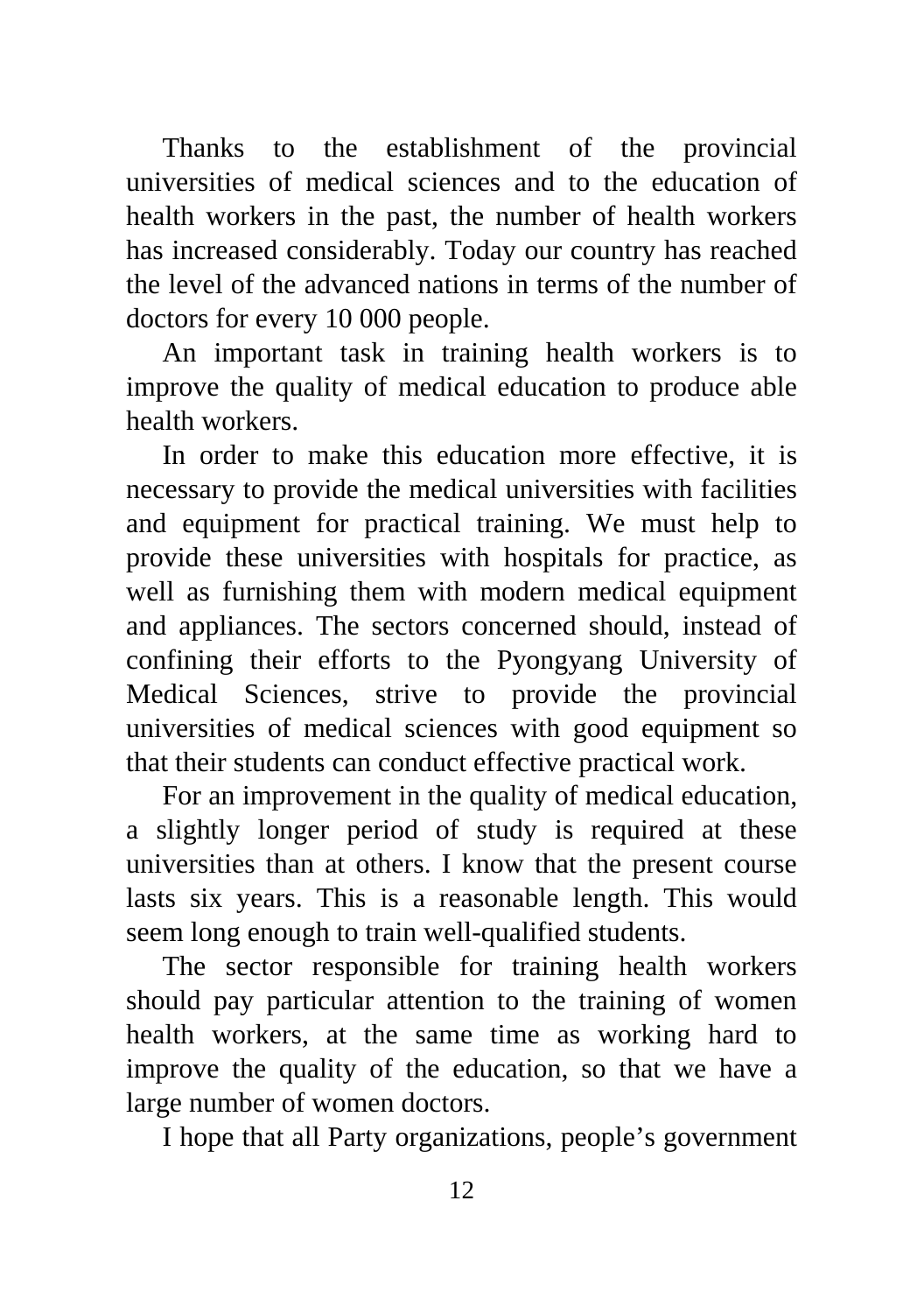organs and the people will pool their efforts to implement the Public Health Law to the letter through an all-people movement and thus make a great contribution to ensuring that our people enjoy a longer, happier life in good health.

In conclusion, I would like to speak briefly about the task of executing this year's state budget properly.

At this session of the Supreme People's Assembly we have reviewed the implementation of the state budget for 1979 and discussed the one for 1980.

Our state budget is very sound. We have attained a surplus year after year in enforcing it and obtained vast financial reserves. This is excellent; it implies that our economy is developing at a high tempo every year.

Other countries, due to the worldwide fuel crisis, are now suffering serious problems in production, with a resultant steady rise in the prices of goods. But since we have created Juche-oriented industries which depend on our own resources, we are increasing production steadily even under the present situation in which the whole world is affected by a fuel crisis; so we are obtaining revenue from the state budget without having to raise the prices of commodities.

In our country, too, some scientists suggested at one time building oil-fired power stations which they said would take less time to construct. It is true that the construction of this type of power station takes a few years less than that of a hydroelectric or coal-fed thermal power station. But crude oil is not yet being produced in our country. So, should the import of the required amount of crude oil be suspended after constructing oil-fired power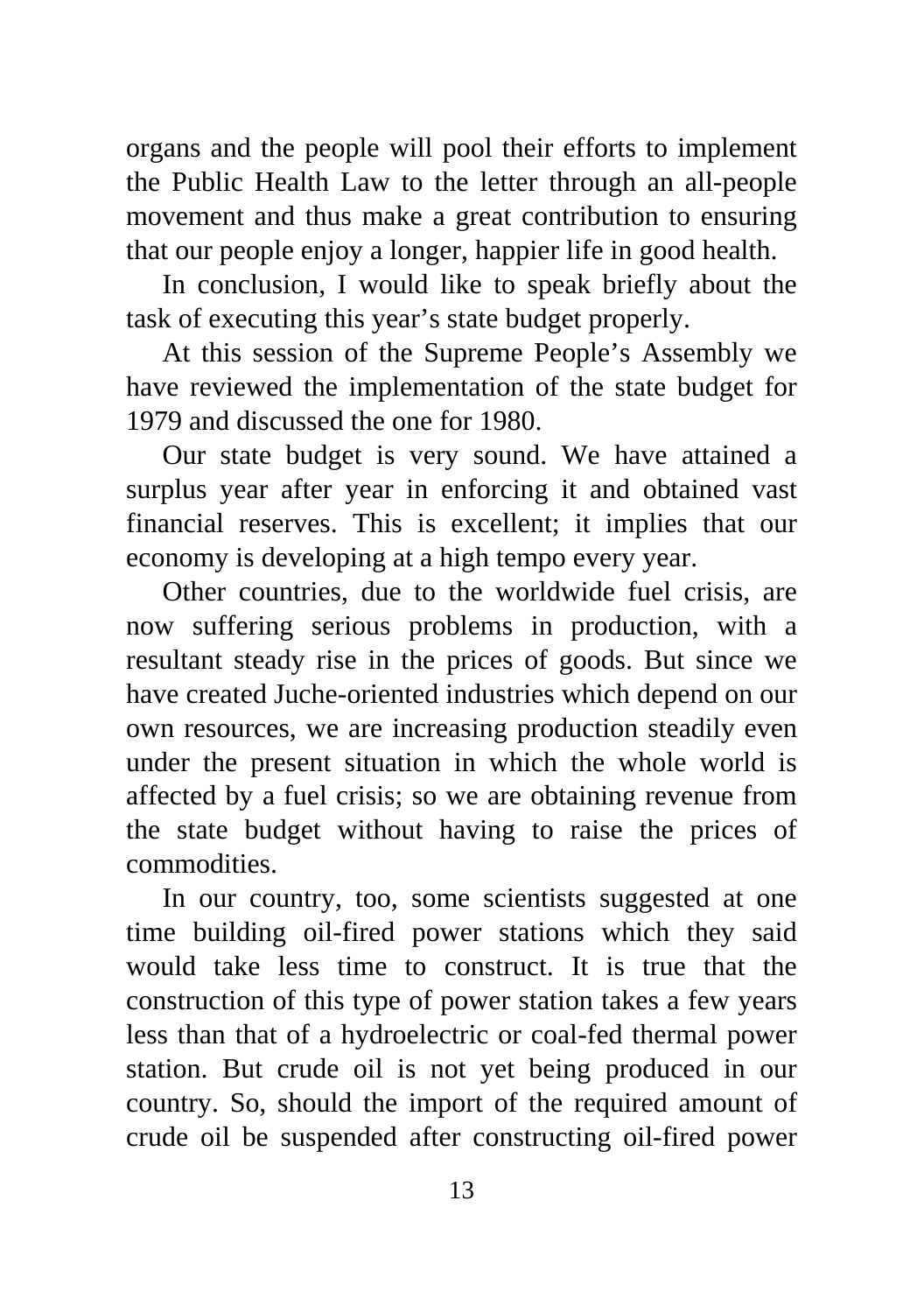stations, operations will come to a halt. This is why we refused to accept their suggestion.

At the time of building a chemical fibre mill, too, some people suggested constructing a petrochemical factory instead, saying that it was difficult to spin vinalon into fine yarn. However, this was also unacceptable to us, for a similar problem would arise in the operation of such a factory. Instead of building a petrochemical factory, we increased the capacity of the vinalon factory from 20 000 to 50 000 tons, a factory which would depend, for raw materials, on the anthracite and limestone that are abundant in our country. In this way we have succeeded in finding a solution to the problem of clothing for the people by relying on our own raw materials.

The present situation bears witness to the fact that our Party's policy of creating Juche-based industries which depend on our own resources is absolutely correct. Even those who proposed establishing industries that were fed on foreign materials admit that they were wrong. If we had accepted their suggestions to create such industries, it would have been impossible for us to avoid a rise in the prices of goods and we would have failed to ensure the rapid development of production and the soundness of the state budget, since the whole world is suffering from a fuel crisis and the price of crude oil is rising continuously. In the future we must continue to develop Juche-based industries which rely on domestic resources, just as we have been doing up until now.

The light industry sector must work hard to produce varieties of durable and attractive daily necessities for the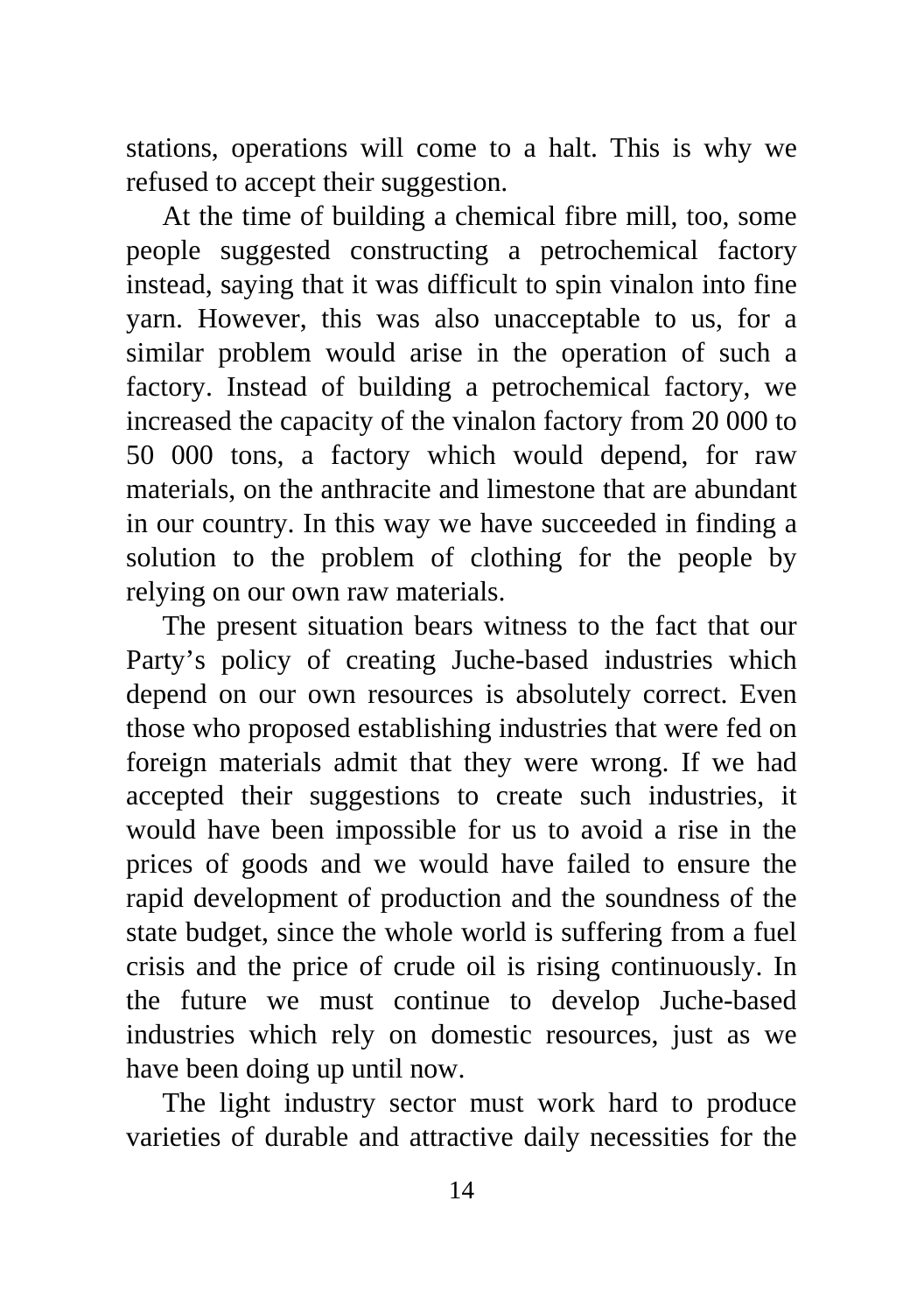people by using those raw materials which are abundant in our country.

I have been told that the Wonsan Knitwear Factory uses vinalon to produce large quantities of durable and smart knitwear. This is very good. Vinalon is a good fibre; it is durable, easy to dye and can be made easily into a fine yarn. If vinalon is spun and cut into yarn it will become stronger, and then it can be used as cord in tyres or the inner thread of machine belts. Nowadays we are using vinalon yarn instead of nylon thread for tyres and belts, and these are durable and good.

If the officials in the light industry sector make strenuous efforts, they will be able to produce varieties of all the daily necessities of high quality for the people by using only our own raw materials. They should all work hard to use domestic raw materials to produce these daily necessities for the people, displaying a high degree of Party loyalty, working-class loyalty and loyalty to the people. In addition, all the people should be more attached to the goods made from domestic materials and make extensive use of them.

Today the light industry sector is faced with the important task of improving the quality of daily necessities.

The clothes our people wear, for example, lack a variety of colour and are not tailored well. You should not make only black clothes or allow clothes to be made badly with high-quality cloth simply for the sake of a frugal life. It is not excessive luxury to wear a variety of smart, coloured clothes. Light industry should not only produce good-quality clothes that are varied in colour but also make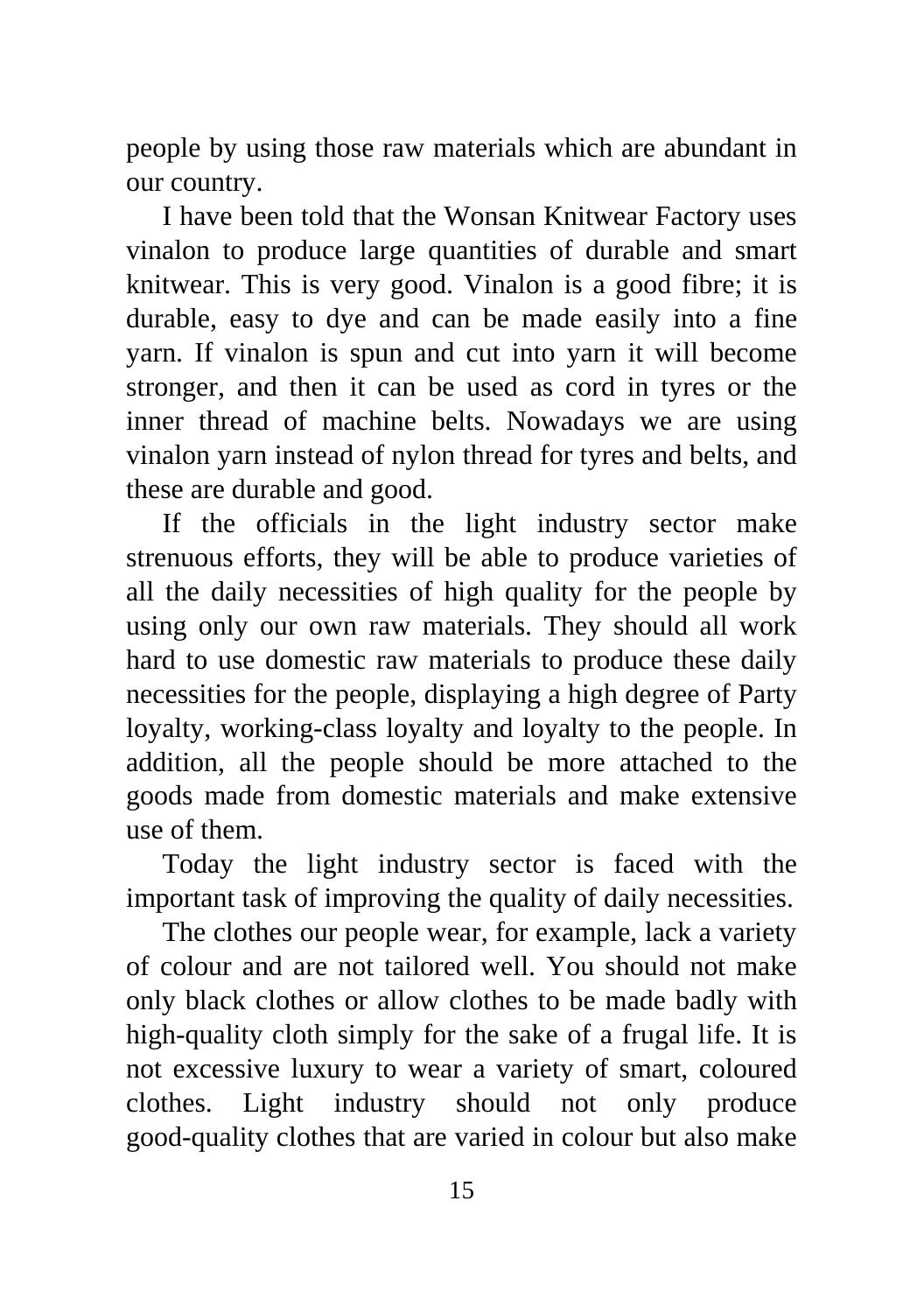attractive clothes. In this way all the people will wear high-quality, smart clothes which are varied in colour.

Good shoes should also be produced; they should be smart and varied. If they are high in quality, they can be worn for a long time and this means being economical.

The light industry sector must ensure quality and variety in producing clothes, shoes and all other goods for daily use.

A strong campaign for economization should be launched in every sphere of the national economy.

We can prosper only when we manage the economic life of the country scrupulously and make economies to the utmost. However large the quantities we produce may be, we will not be able to lead an affluent life if we waste things. People must not be wasteful just because they have no worries about food, clothing and their daily needs. The more we prosper, the more we must economize in the use of every single gramme of iron, every string of thread and every drop of oil.

Above all else we must make great economies in our use of electricity and coal.

The waste of electricity is now widespread. Since electricity is produced at thermal power stations with coal, wasting it means wasting coal. Every sector and every unit must launch an energetic campaign to use electricity and coal economically.

Water should also be saved.

The water situation is now quite serious because we have had no rain since last autumn and no snow fell in winter. Some parts of the country are already experiencing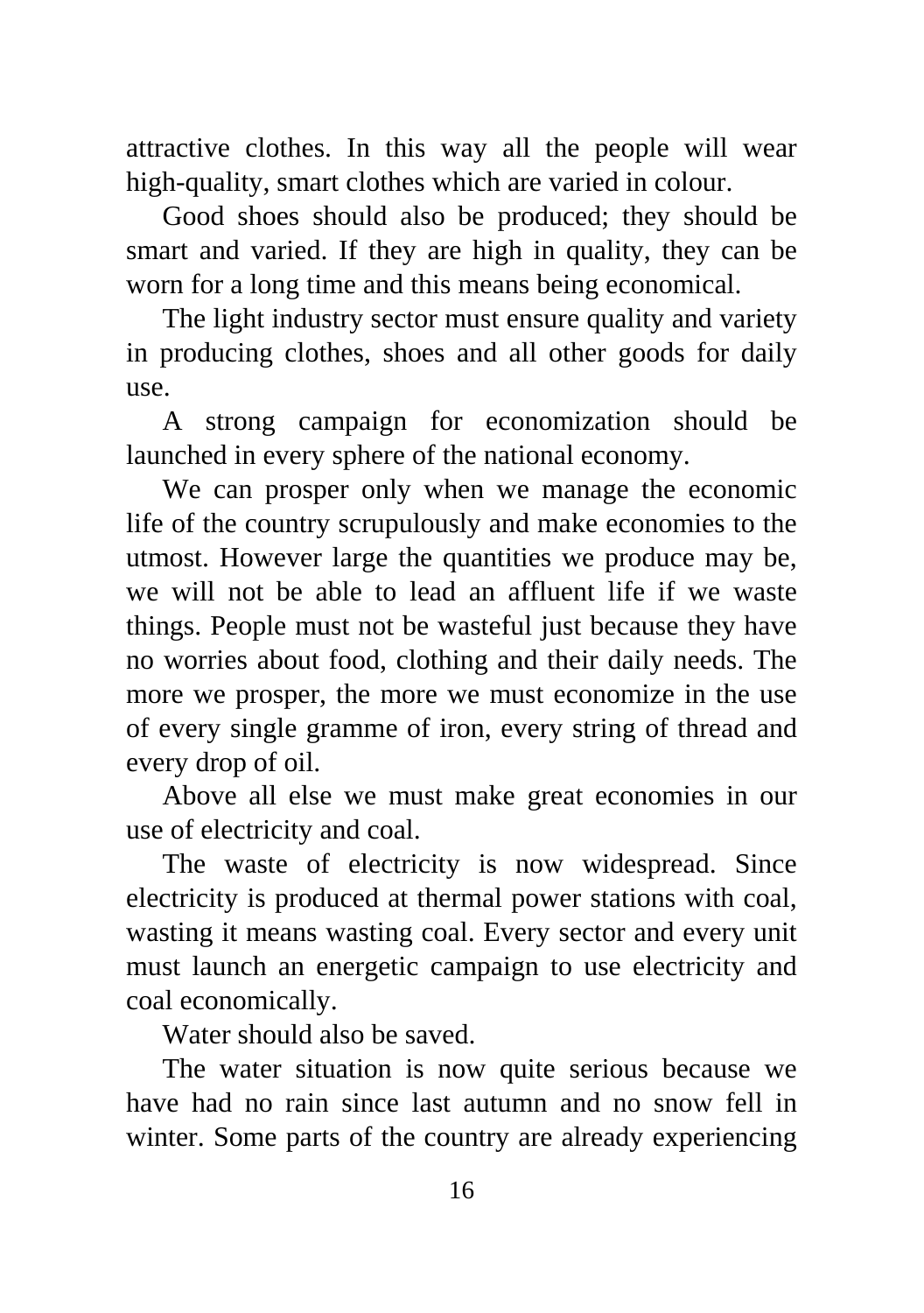a water shortage and the level of the rivers is falling. Such being the case, we must use even a drop of water carefully and take steps to save water that has been used once and purify it so that it can be used again. The campaign for the economical use of water should be conducted not only in the rural areas but also in the towns and in the industrial sectors.

We must use cloth economically, too.

A great deal of cloth is now being wasted. If chairs, for instance, are made well out of wood, they will not need any cloth covering; nevertheless, they are covered with cloth even though there is no need for it, and so cloth is wasted. State and economic institutions should be the first to avoid such a practice and should strive to use cloth economically.

All the sectors of the national economy must place strong emphasis on the matter of the economical use of electricity, coal, water, steel and cloth and work hard to this end. Every field and every unit should execute the state budget for this year properly by producing more and better and by being economical.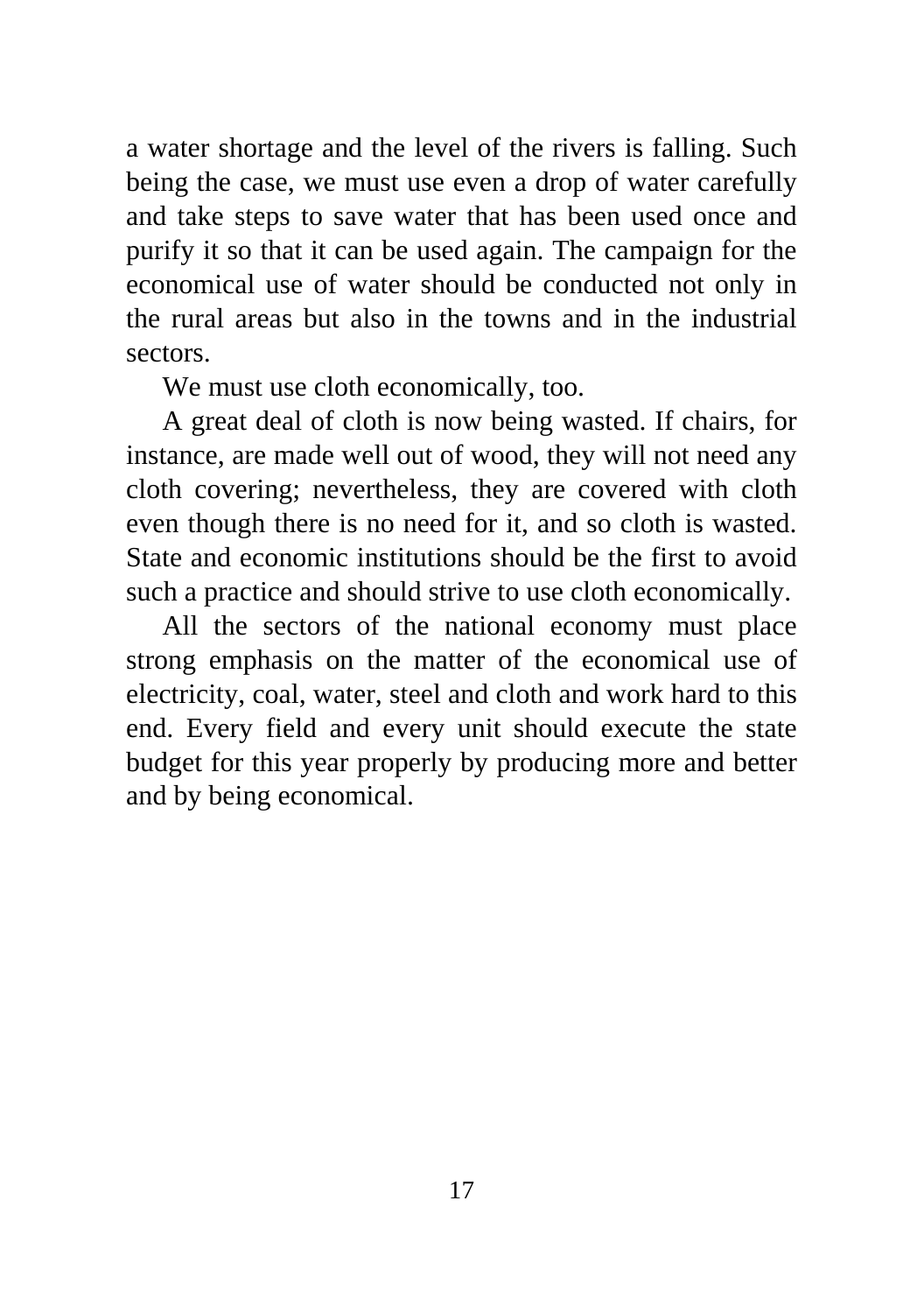### <span id="page-20-0"></span>**ON FURTHER DEVELOPING [THE COMMUNIST POLICIES](#page-2-0)**

**Talk to Senior Officials of the Administration Council**  *October 22, 1985* 

Recently the Central People's Committee issued the decree on establishing the social security system for the cooperative farmers. This is another communist policy employed by our Party and the Government of the Republic, which regard it as the supreme principle of their activities to steadily improve the people's standard of living, to promote people's welfare. The introduction of a social security system for the cooperative farmers abolished the distinctions between the working class and the peasantry in terms of state benefits of social security. It is producing favourable comment from the cooperative farmers, who recently received another great benefit from the Party and state.

For a socialist country to actively introduce a series of communist policies is of great significance in improving the people's livelihood equally, displaying the advantages of socialism to the full and stepping up socialist construction. Only when everyone enjoys a decent material and cultural happy life thanks to the communist policies of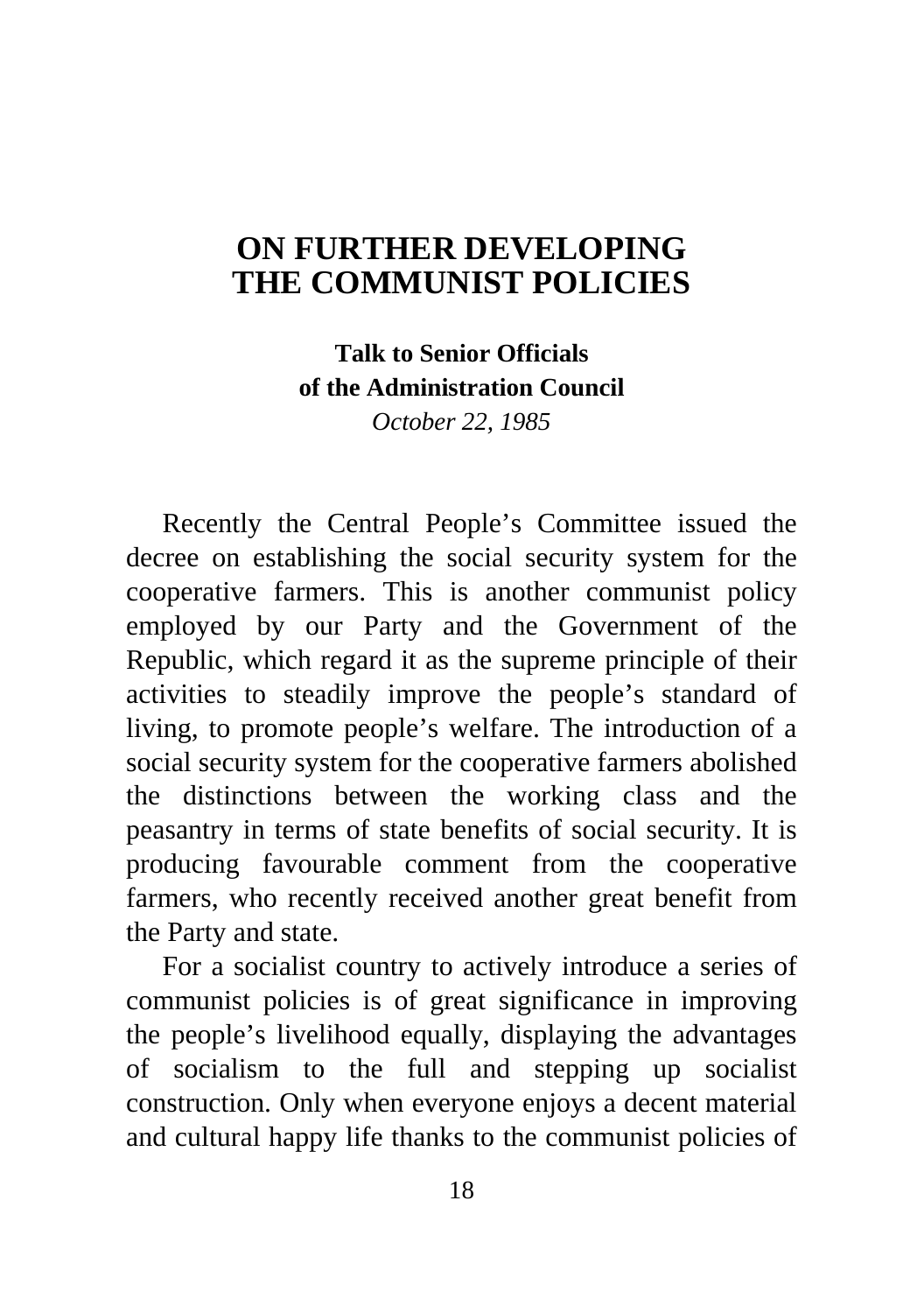the state, will people be sincerely convinced of the advantages of socialism and strive more devotedly for the consolidation and development of the socialist system.

It is natural that we should develop production if we are to provide the people with a comfortable life. In fact, in any society the development of production plays an important role in improving the people's material and cultural life. However, all members of the society would not become well-off if only productivity develops and materials are mass-produced. The people's living standards largely depends on the forms of distribution of products and state policy, as well as the development of production. In other words, whether the people can lead a comfortable life equally or not depends on how the products are distributed and what policy the state employs.

In capitalist society the products are distributed to satisfy the requirements and interests of the ruling class, so this process serves for increasing the income of capitalists and boosting the exploitation of the workers. Therefore, as production develops, in capitalist society, the gulf between the rich and the poor widens and such phenomena become serious. But in socialist society the working masses are the masters of productive activity and the masters of the products as well, so the products are distributed to satisfy the requirements and interests of the masses. The distribution of products in socialist society is based on the principle of improving equally the people's standard of living, so such a phenomenon as "the rich getting richer and the poor getting poorer" can never happen.

The material wealth created by the working people in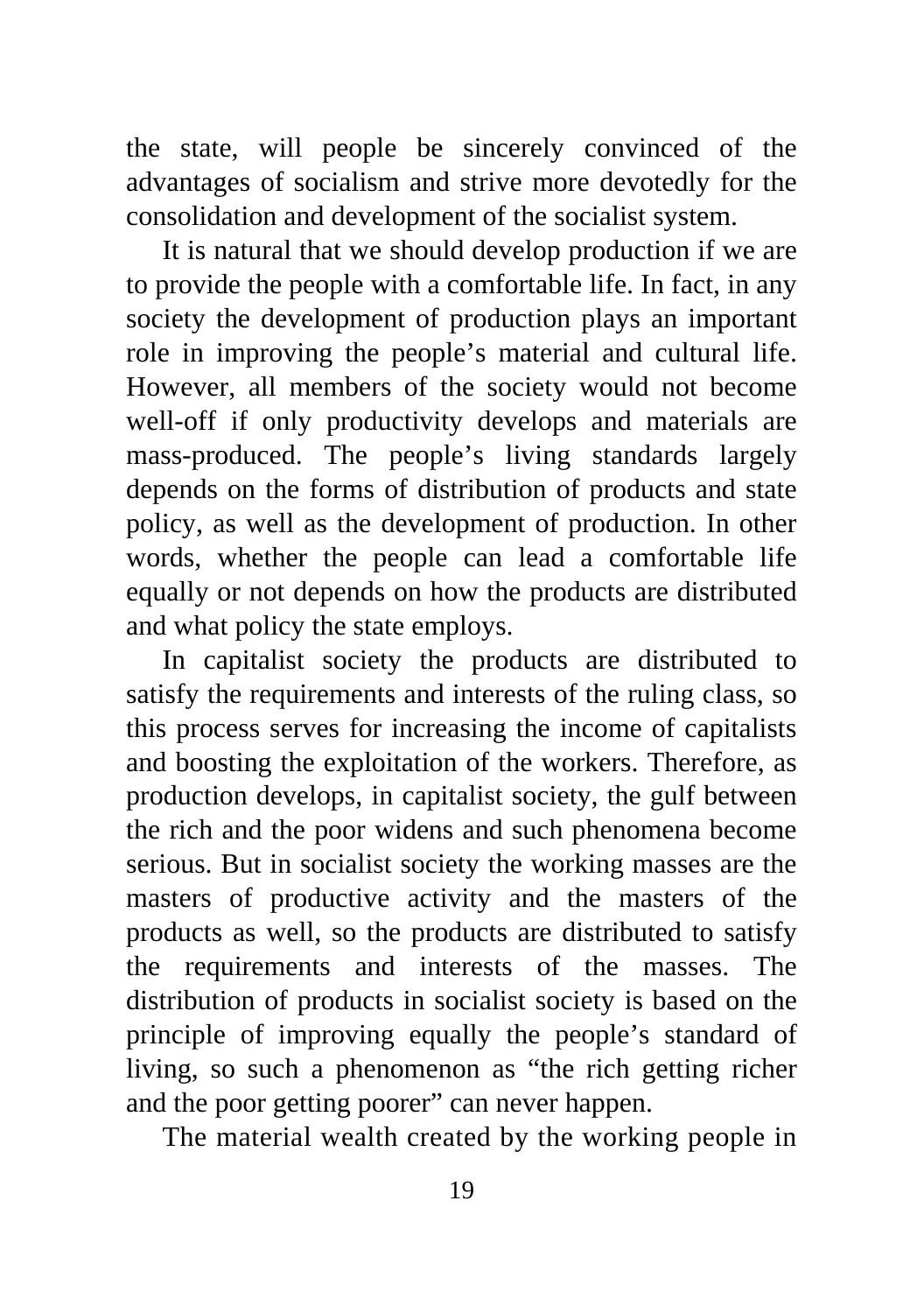socialist society is distributed fairly according to quantity and quality of the work done and in conformity with the communist policies of the state. The principle "To each according to his work" and the communist policies of the state conform with the characteristics of socialist society.

The principle "To each according to his work" is the form of distribution which reflects the transitional character of socialist society. The distribution must be thoroughly based on the work done in socialist society where outdated ideological remnants still persist in people's minds, labour has not yet become the first requirement of their life and essential difference in work still exists. If such principle is not maintained, some people may try to eat the bread of idleness or receive more than they have earned.

Distribution according to the work done has limitations in realizing the purpose of socialist and communist construction for enabling all members of society to lead a comfortable and civilized life equally. If we resort only to the principle of paying the working people according to their work results or earnings, it would inevitably result in some differences in shares among the working people, because there is disparity in the quantities and qualities of work done and in manpower among families which, in the long run, would cause a gap in their living standards. Of course, the difference in the people's living standards is not so great in socialist society where the means of production belong to the social ownership as in capitalist society where the means of production belong to private owners. However, it cannot be overlooked.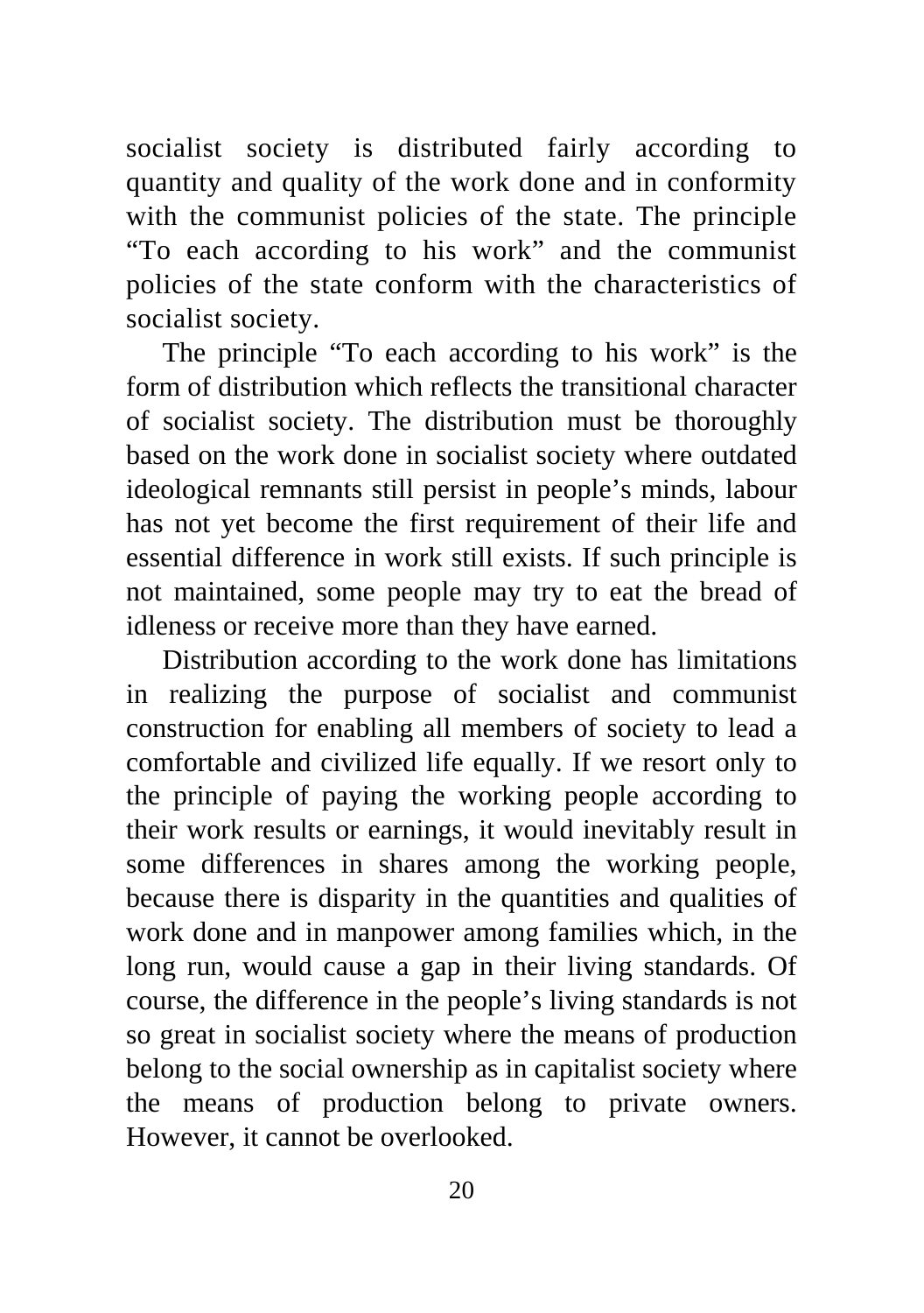In order to overcome such limitations in distribution according to the work done and improve the working people's standard of living evenly in socialist society, the state must widely introduce various people-oriented social policies, communist policies.

Communist policies of the state reflect the communist character of socialist society. All communist measures taken by the Government of the Republic embody in them the communist principle "One for all and all for one." Only when different kinds of communist policies are carried out and gradually expanded and developed to perfection can socialist society develop into communist society, where all people lead a happy life equally.

You should never neglect distribution according to the work done because it is important to carry out communist policies for the enhancement of the people's livelihood and socialist and communist construction. If you neglect this principle you may dampen the people's zeal for production and make it impossible to press on with socialist and communist construction. You should steadily develop and perfect communist policies in accordance with the level of the people's ideological consciousness and the economic level of the country, while strictly maintaining the socialist principle of distribution to suit the transitional character of socialist society.

Throughout the period of building a new society, our Party and the Government of the Republic have always maintained the principles of paying the working people for as much as they worked or they earned, introducing many communist policies step by step.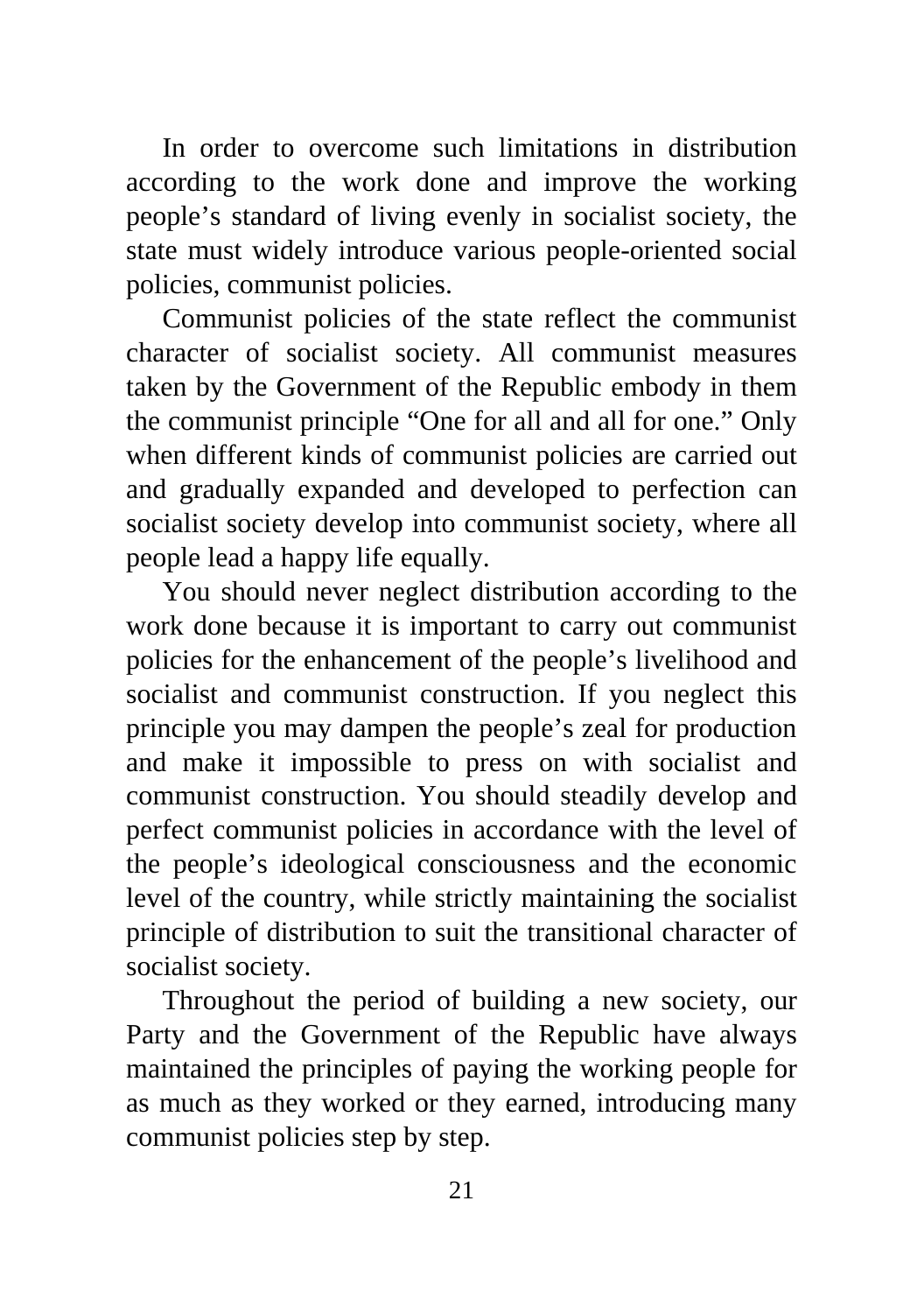During the grave Fatherland Liberation War, too, we already enforced the universal free medical care system, one of the important communist policies, and provided free medical service to the wounded in the war and other patients. This greatly encouraged our people to demonstrate heroism in the life-and-death struggle against the American aggressors. Thanks to the universal free medical care system and various other people-oriented policies, the health of the people is effectively protected and improved, with the result that the average life span of our people has risen to 74 years. This means that the average life span of our people is 36 years longer than before liberation, and that our country ranks among those countries where the average life span is the longest in the world.

The communist policy of our Party and the Government of our Republic has also been fully embodied in the socialist education system of our country. From ancient times our people's desire for learning had been great, but they could not realize such desire during Japanese imperialist colonial rule. Since the first days after liberation we have given priority to education to satisfy our people's desire for learning; in the arduous days of postwar reconstruction we established the universal compulsory primary education system (a four-year system of primary education enacted in 1956–Tr.), the universal compulsory secondary education system, and then introduced the universal free education system (enacted in 1959–Tr.) in which all educational institutes train students at state expense. Today, in our country, the state finances various types of social and adult education as well as formal school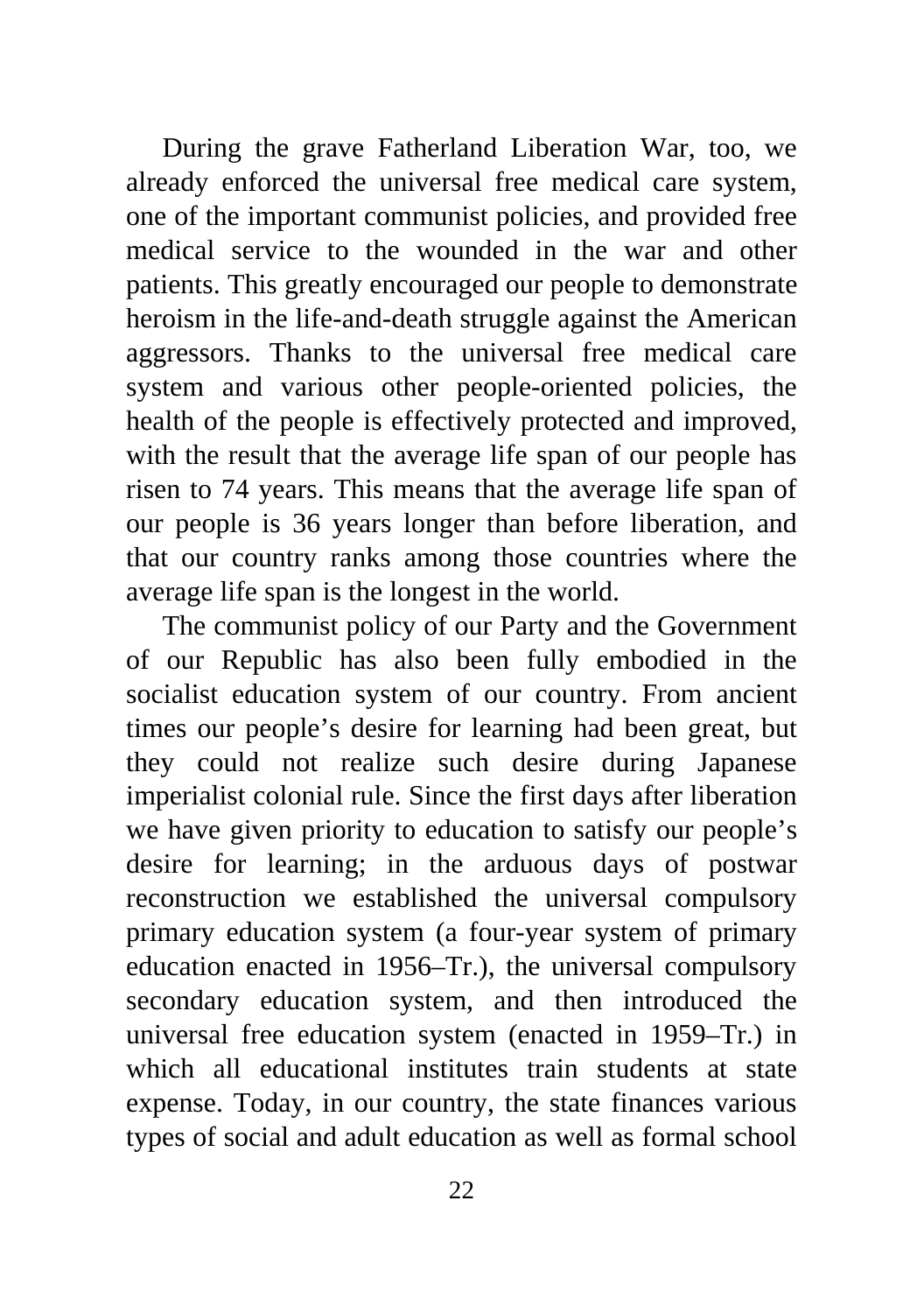education. The socialist education system of our country is a superior education system outstanding in the world. In our country preschool children are brought up in nurseries and kindergartens at state and social expense. It is an important communist policy to bring up all children at state and social expense.

The agricultural tax in kind system and the tax system have been abolished in our country. Our country became the first to be free from all taxes. We build dwelling houses with state funds and provide them to the farmers free of charge as well as to the workers and officials. Such a country as ours cannot be found anywhere else in the world.

In our country the state affords every working person a stable job and guarantees a living; in addition, it takes responsible care of people who have temporarily lost their working ability, the disabled, and old people and children who have no support, by introducing social security and insurance systems for the people. The state also bears the burden of a paid holiday system, recuperation and relaxation systems and a maternity leave system for women workers. Many other communist policies are now also in force in our country.

Since the days when we started building a new society after liberation, we have enforced a people-oriented policy of food supply so that people do not suffer from famine. The food supply system for office and shop-floor workers is, in essence, a communist policy. The state buys grain from the farmers at 60 *jon* per kilogramme and sells it to office and shop-floor workers at only 8 *jon,* a nominal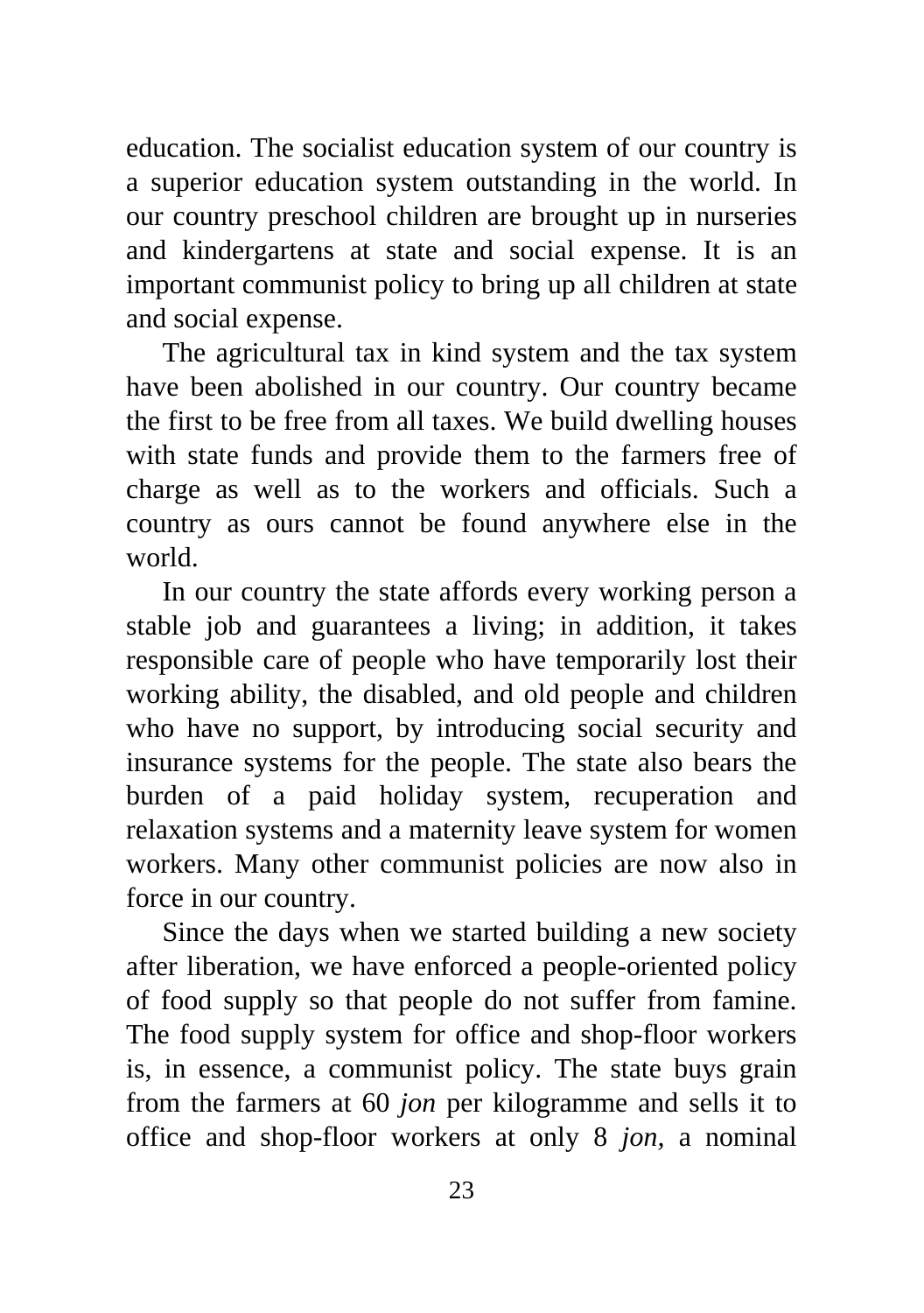charge. The money which the state receives for providing food to them is nothing but the transport fee. Some economic officials once suggested that food grains should be sold at market prices instead of food ration, as in other countries. At that time I advised them to go among the people and take stock of their life, saying that if food grains are sold at market prices, big families which have one or a few breadwinners might live in want, while small families with many breadwinners would not have a big problem. After looking into the situation, they said that it would be unreasonable to sell food at market prices. The food supply system for the factory and office workers is an excellent policy in that it enables everyone to live without worry about food in our country where we cannot produce rice enough to supply on the principle "To each according to his need"

The social benefits in which our people share in addition to their salaries thanks to the communist policies of the state are considerable. In our country one student is subsidized by 15 800 *won* from state funds from his nursery days until he graduates from a university through compulsory eleven-year education. Besides, the annual benefit from free medical care is 470 *won* in an average family, and that from the food supply system is 560 *won.* The benefits by the communist policies of the state such as the free education system, the system of bringing up and educating children, free medical care and food supply systems are really great. It shows that communist policies are carried out in our country to a considerably high degree.

The happy life which all our people enjoy today is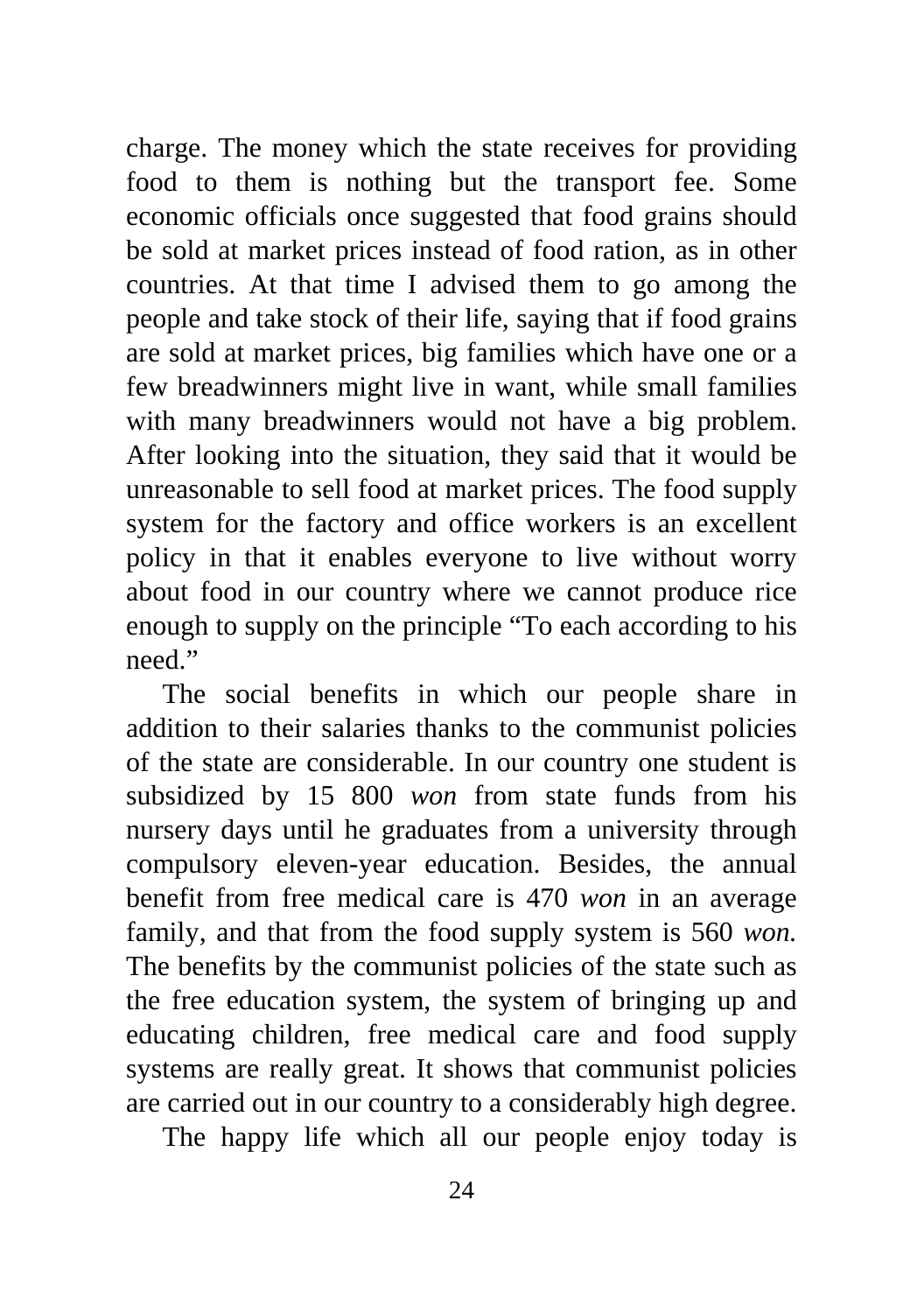inconceivable apart from the people-oriented and communist policies carried out by our Party and the Government of the Republic. Thanks to these policies our people lead a happy life with no worry about food, clothing, housing, education of their children and medical care.

Having seen our people living happily with no worry, on his visit to the homeland, an overseas compatriot said that our country is a paradise on earth, the "Heaven" of the people and that we should not wait to see "Heaven" after death but live long in this "paradise on earth." The progressive people of the world, too, highly praise and envy our communist policies. It is inevitable that our country is admired as a "model socialist country," "country of education" and "country free from tax." It is natural that we are proud of this fact.

The fact that our Party and the Government of the Republic have set in force many people-oriented and communist policies does not mean that our economy is more developed than others or that we have a lot of money. Frankly speaking, a series of communist policies such as free medical care and compulsory free education are a great strain on the state. But I never consider it a burden. I regard it as a great pride to give our people a happy life, equally, by carrying out various communist policies, which other countries have not done.

I often meet heads of state, political, public or academic figures from different countries and have talks with them. They ask me how Korea can introduce free medical care, compulsory free education and the like without collecting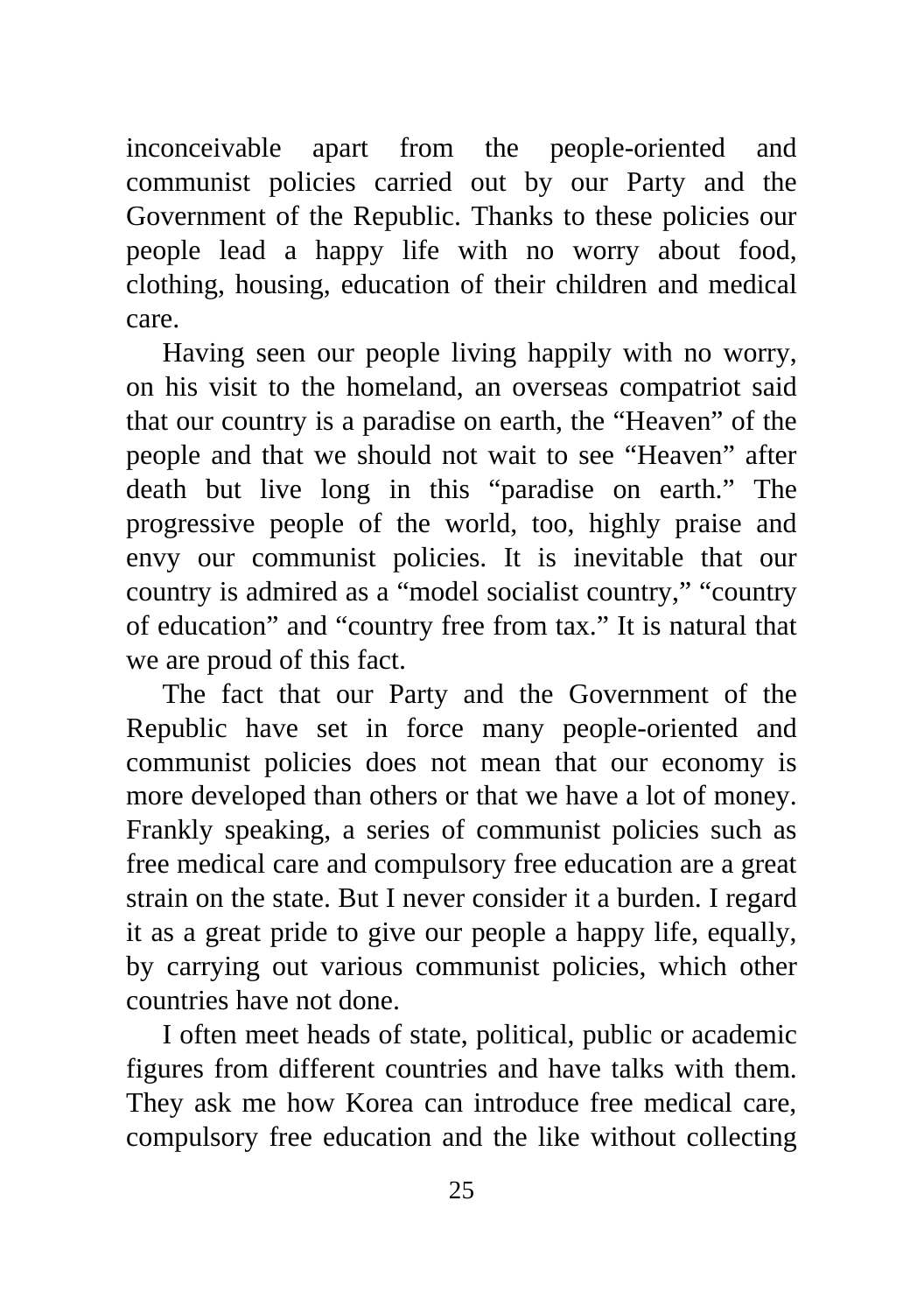tax in kind or monetary taxes, and what secret underlay these policies. There is nothing mysterious in our communist policies. These are only the result of our efforts to make people equally well-off by carrying out correct policies using the money which our people earned demonstrating the spirit of self-reliance and fortitude. The question depends on how to serve the people. When you work with a spirit of devotion to the people, you can raise money and find a way as well. Needless to say, as many communist policies are in force we sometimes have to save every penny, not using money even when necessary and not building what should be built. Nevertheless, we have implemented communist policies, overcoming all these hardships.

Different kinds of communist policies introduced in our country are not the policies which any country can set in force, only because it is a socialist or rich country. Such communist policies can be introduced only by the genuine party and state of the working class, which regard the masses of the people as most valuable and take care of them, fully ready to answer for their destiny. The policies of our Party and the Government of the Republic cannot change, as they reflect the requirements of the Juche idea of thinking everything centring on man and making it serve him.

We should not rest on our laurels but widen the range of communist policies steadily in accordance with the requirements of socialist construction so as to provide our people with a rich and civilized life.

First of all, we should develop the food supply system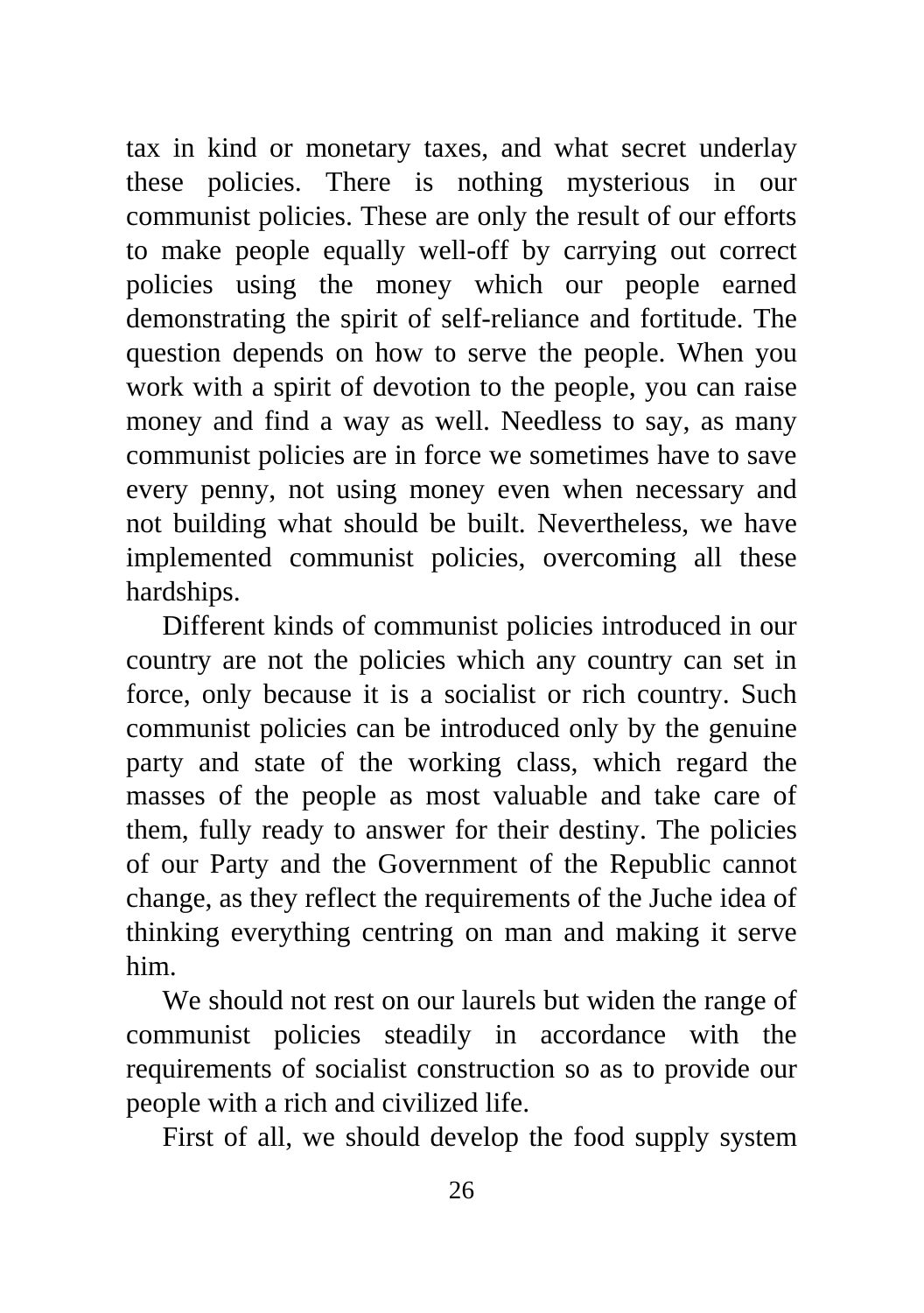further and realize communism first in food.

The prerequisite in people's living is food. People can manage to live in a shortage of clothing or housing, but cannot endure hunger. As the food question is important in the people's living, I changed the words "clothing, food and housing" into "food, clothing and housing."

What is most important for providing enough food is to produce plenty of rice. Without rice we cannot build a socialist and communist society successfully, and unless people eat their fill we cannot say that we have built a socialist and communist society. Therefore, already in the first stage of socialist construction I advanced the slogan "Rice is immediately socialism" and have exerted great efforts to implement it.

In order to develop the food supply system further and realize communism in food, we should increase grain production considerably.

For the present, we should launch a dynamic struggle to hit the target of 15 million tons of grain included in the ten long-term objectives of socialist economic construction. If we produce 15 million tons of grain, we can realize fully the centuries-old desire of our people to live on rice and meat soup.

In order to attain the goal of 15 million tons of grain we should increase per-hectare yield by strictly observing the Juche farming method, and expand the area under cultivation.

The agricultural sector must strictly maintain the principle of sowing the right crop on the right kind of soil at the right time, establish a scientific manuring system and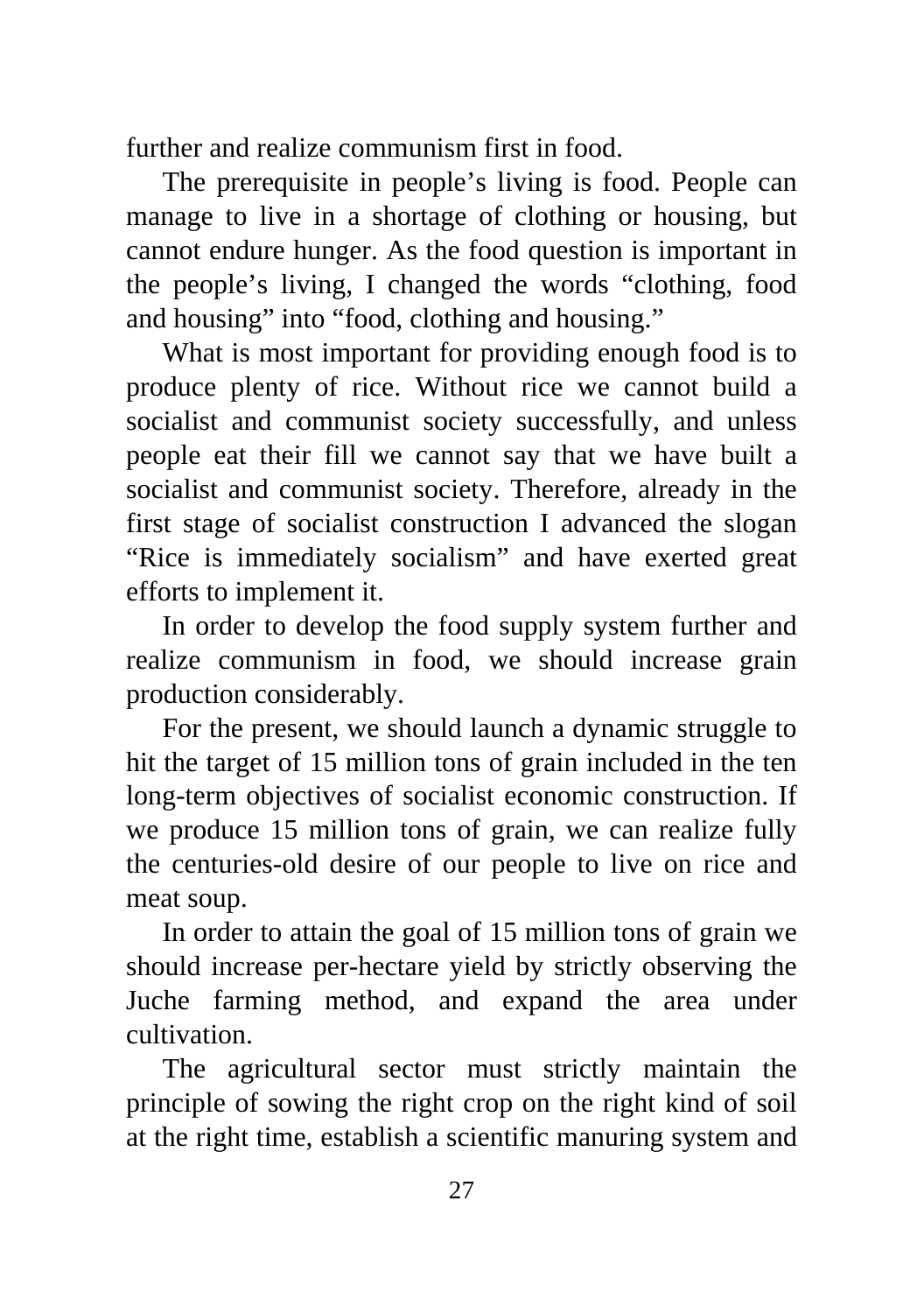apply fertilizers to suit the regional character of soil and the biological character of the crops. In addition, we should develop many varieties of high-yield crops by launching green revolution, and make arable lands fairly fertile.

If we are to increase grain production remarkably in our country where the per-hectare yield of the crops already has risen to a high level, we should increase the area of cultivated land by launching a vigorous movement to reclaim tideland and obtain new land. Along the west coast there are many tidelands and, moreover, the conditions for reclaiming them are favourable. We must direct an especially great effort towards tideland reclamation and thus carry out the task of reclaiming 300 000 hectares of tideland as advanced at the Sixth Congress of the Party.

The efforts of the agricultural officials alone cannot boost grain production. The Party, the people and the army must come out in powerful support for the countryside in order to consolidate the material and technical foundations of the rural economy and bring about a fresh upswing in agricultural production.

We should be deeply concerned about the housing problem in addition to the food problem.

The family is a cell of society, and happy family life is inconceivable without a dwelling house. As dwelling houses are vital for the people's living, we have built them on a large scale in urban and rural communities. In our country no one lives in the open; everyone leads a stable life in the house built by the state. However, we should not neglect the housing problem. The people's demands for dwelling houses become greater as their living improves. In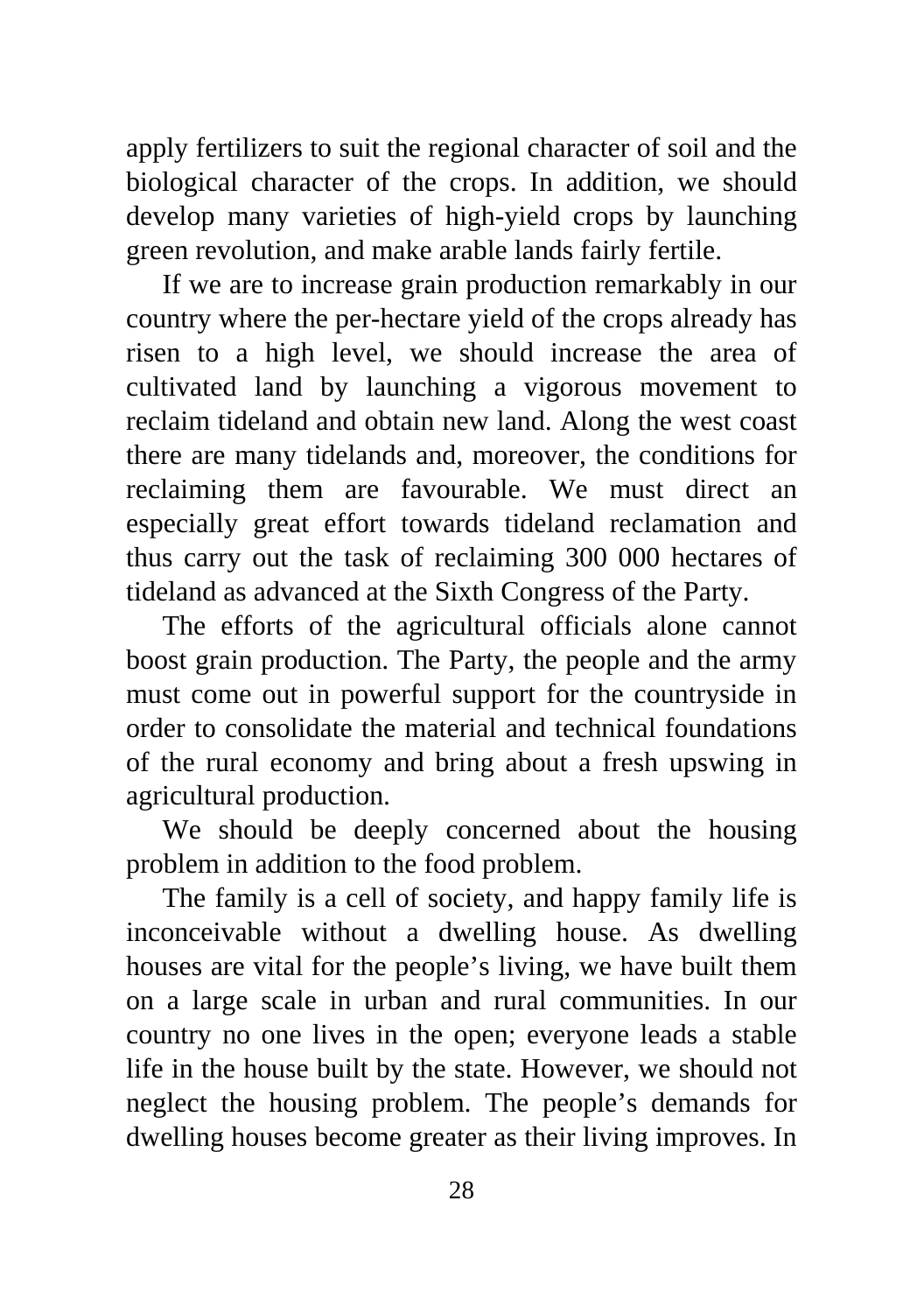the postwar days our working people were reconciled to living in single-room housing, but nowadays they demand two-, three- or four-room flats. We should build a lot of modern dwelling houses in a planned way in the cities and the countryside, including Pyongyang, to satisfy the ever-increasing demands for dwellings.

We should further develop the universal compulsory free education system.

Education is the work of training young people into social beings, ideologically sound, knowledgeable and physically fit; it decides the fate of the country and nation. Apart from education we cannot expect prosperity and a bright future for the country and nation. The future of the country and nation largely depends on the efforts for education. At present, our country is carrying out advanced educational policies which provide all sorts of education free of charge, including the universal eleven-year compulsory education, but the quality of education is not yet very high and the educational conditions are not satisfactory either.

We should direct great effort steadily towards education in keeping with the requirements of the rapidly developing reality to raise the quality of education decisively and develop the universal compulsory free education system onto a higher level. We should build schools in a planned way and produce and supply plenty of school furniture and school supplies. We should also produce different kinds of modern experimental apparatuses and practice equipment and publish many reference books for study, and extracurricular books for use in the schools. As the economy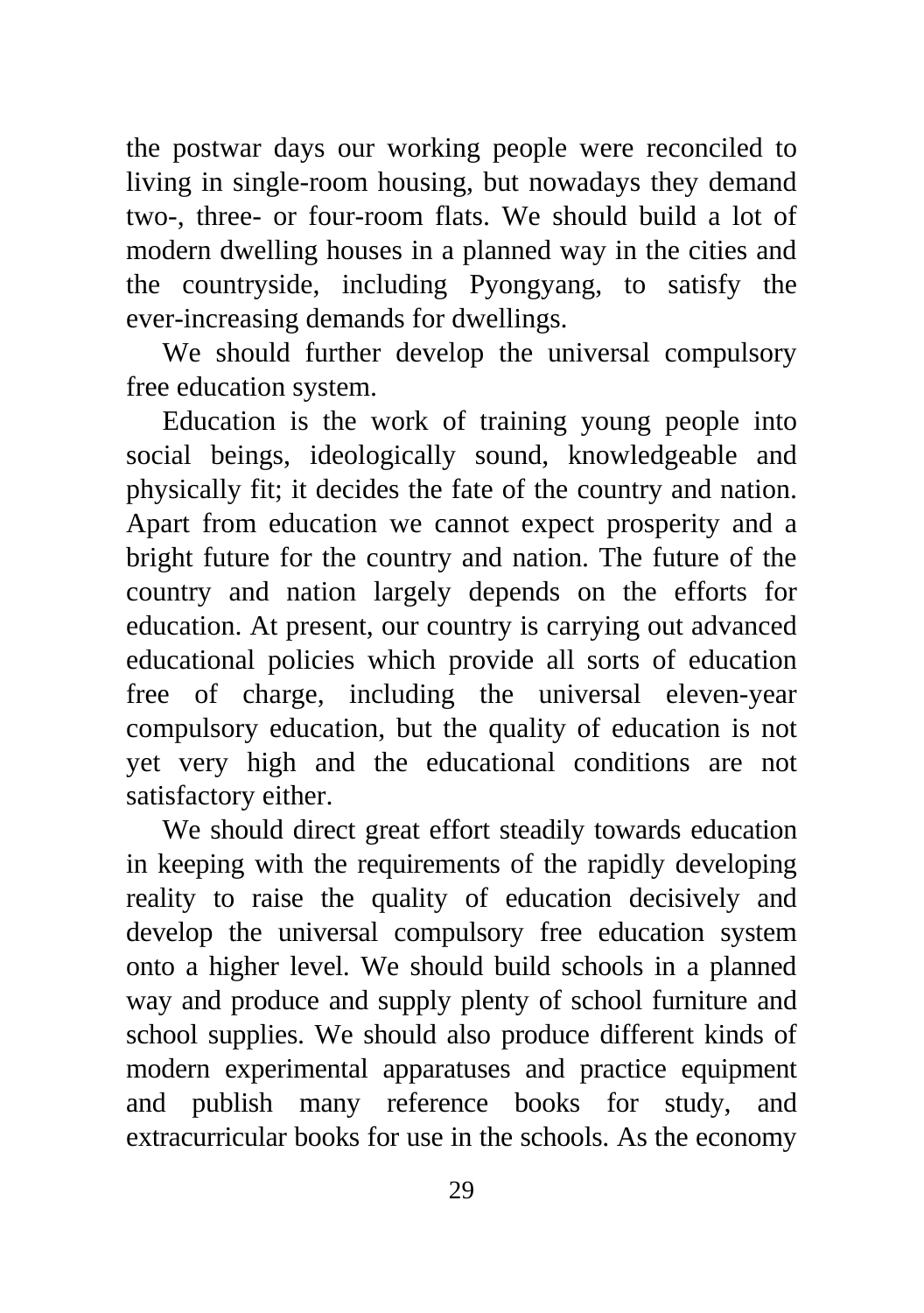of the country develops, we should improve educational institutions and educational facilities, provide textbooks and other school supplies for the students free of charge and ensure the life of boarding students at state expense.

Our ultimate target in developing the universal compulsory free education system is to introduce a compulsory higher education system.

The Sixth Congress of the Party set forth the policy of intellectualizing the whole of society. When this has been done, the cultural and intellectual level of all members of society will reach that of a college graduate. The introduction of compulsory higher education in our country is not an event in the remote future. As we raise the matter of enforcing compulsory higher education for the first time in history, all sorts of difficult and complicated problems may arise in the course of implementing this task. However, you should not consider the enforcement of the compulsory higher education an indefinable objective. When we were going to introduce the universal compulsory primary education in 1956, some people also thought it hardly possible. But we were determined and got down to it, with the result that we introduced universal compulsory primary education and it was followed soon by universal compulsory secondary education. If we make up our minds and work hard, we can carry out universal compulsory higher education, too, in the near future.

For the enforcement of compulsory higher education, we must improve the existing institutions of higher learning, and at the same time increase higher educational institutions mainly by developing the study-while-you-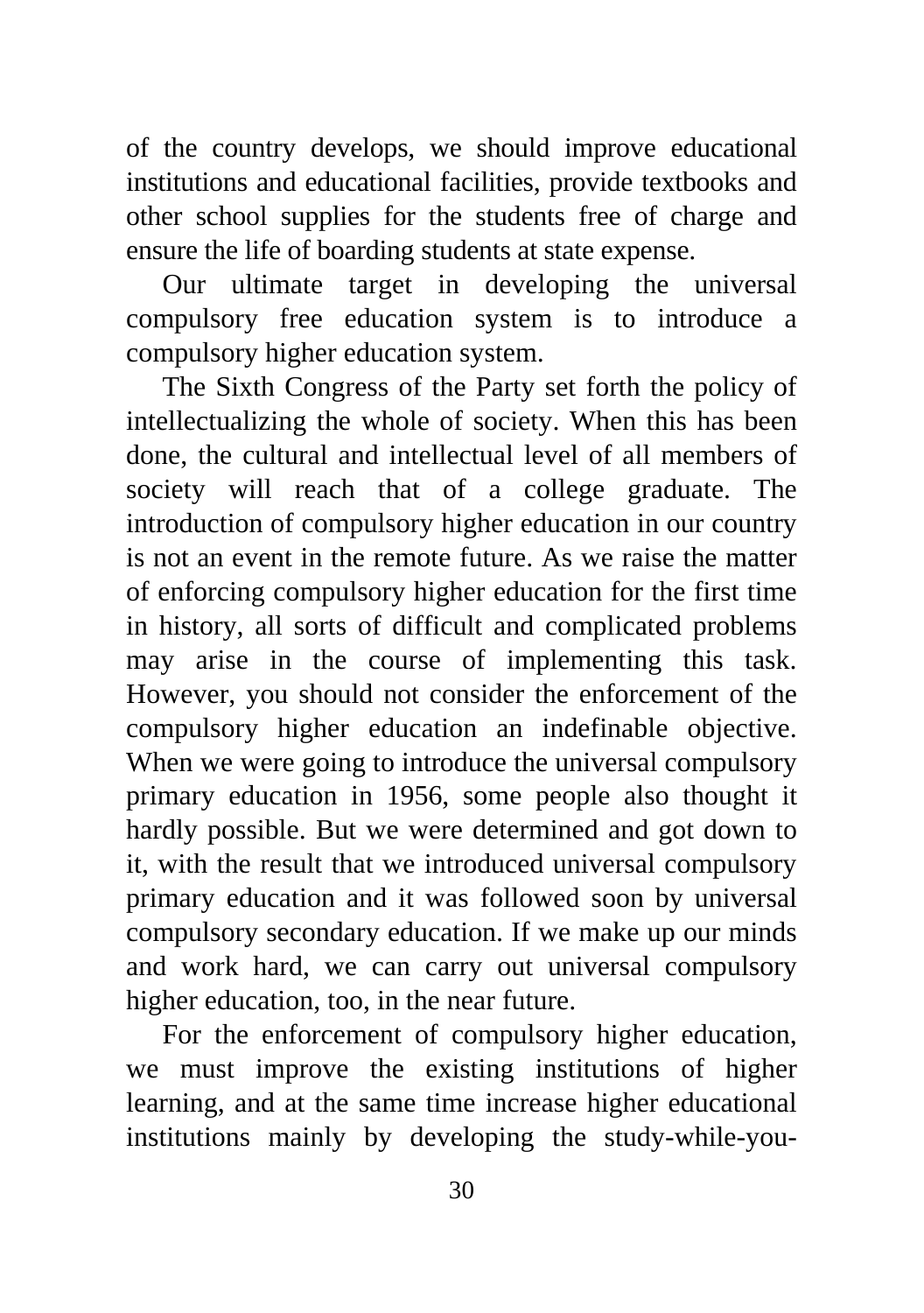work system of education. We should set up many factory, farm and fishermen's colleges and higher specialized schools for the study-while-you-work system in towns and farm and fishing villages. We should enforce compulsory higher education for young people just out of eleven-year compulsory education first, then gradually, as the conditions mature, enrol all those working people who have had no higher education.

In order to train the younger generation into fine communists with a sound ideological consciousness, we should educate them properly from their childhood. As the saying goes, "what is learned in the cradle is carried to the grave", meaning that a bad habit once formed is hard to change, so good habits must be inculcated from childhood. It is a fact that a bad habit in one's childhood can hardly be changed in adulthood, no matter how good an education he receives. Therefore, it is very important to foster and bring up children collectively in the nurseries and kindergartens. This is far more advantageous than family fostering by the parents. Bringing up children collectively in nurseries and kindergartens accustoms the children to a disciplined and collective life, and builds communist characters; it also has a good influence on the mental and physical development of the children. We should make a positive effort to consolidate and develop the advanced system of bringing up children collectively in nurseries and kindergartens at state and public expense.

To this end we should build more nurseries and kindergartens and modernize them. In order to bring up and educate children better and fully guarantee the social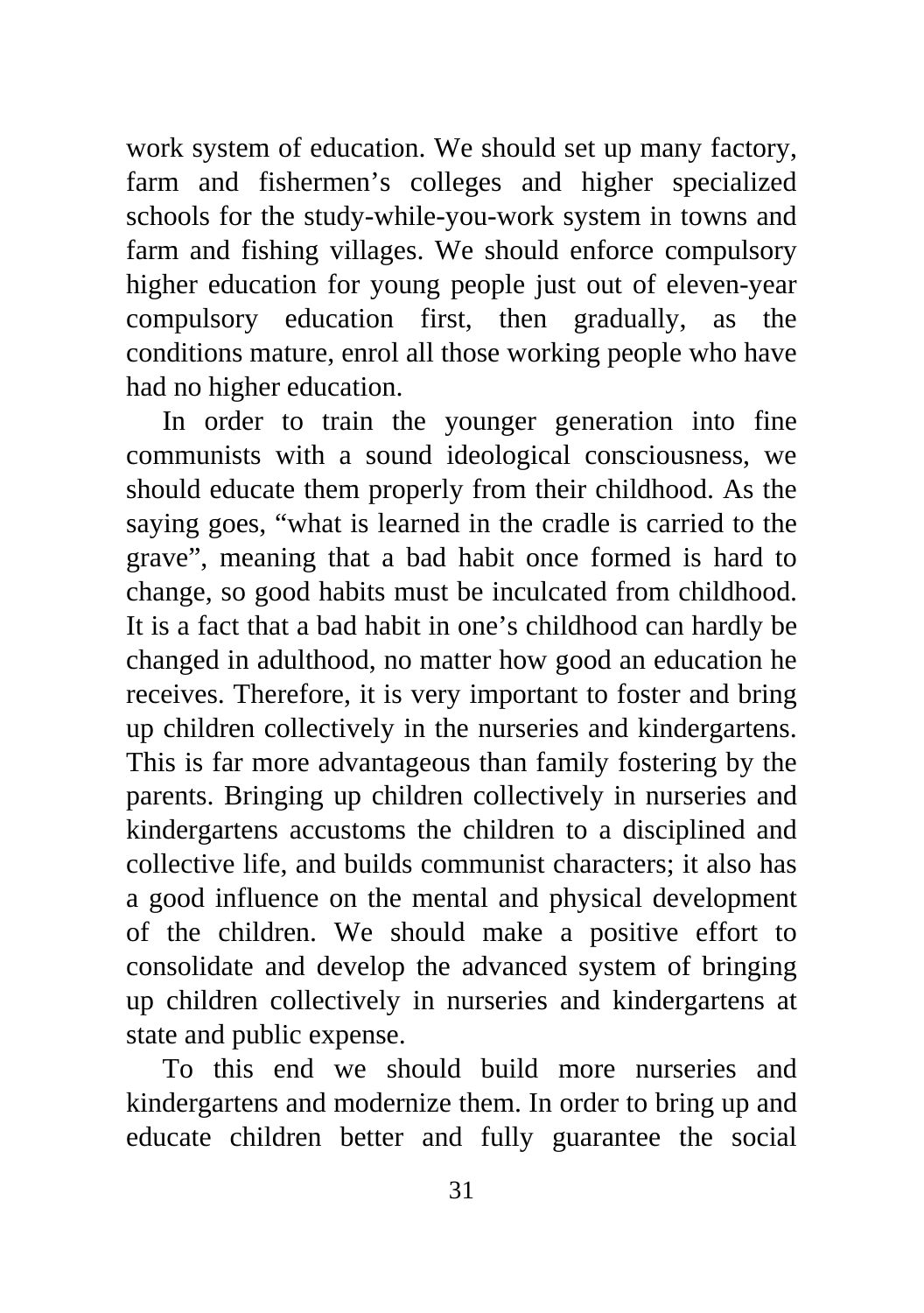activities of women, in particular, we should organize and run weekly and monthly nurseries and kindergartens on a large scale.

The management of nurseries and kindergartens must be improved. We should build them up in a cultured way, guaranteeing hygienic conditions and providing children with sufficient nutritious food. We should establish a well-organized state supply system to feed children satisfactorily. We should supply enough of everything for children, even though grown-ups may lack. We should produce and supply in sufficient amounts toys, educational materials, medicines and educational facilities as well as foodstuffs needed for the upbringing and education of the children.

Good nursery and kindergarten teachers must be trained. Fostering and bringing up children is a very responsible yet difficult task. It is not easy for the mother of a family to take care of a few children of her own, so it goes without saying that bringing up many children of others is not a simple task. Nursery and kindergarten teachers must warmly love the children as their own mothers and know how to foster and bring up children. We should build up the colleges and training schools for nursery and kindergarten teachers and improve their management to train many excellent teachers of all-round learning.

We must further develop the universal free medical care system.

It is the centuries-old desire of people to live long in good health free from illness. However, the people's long life free from illness is inconceivable in capitalist society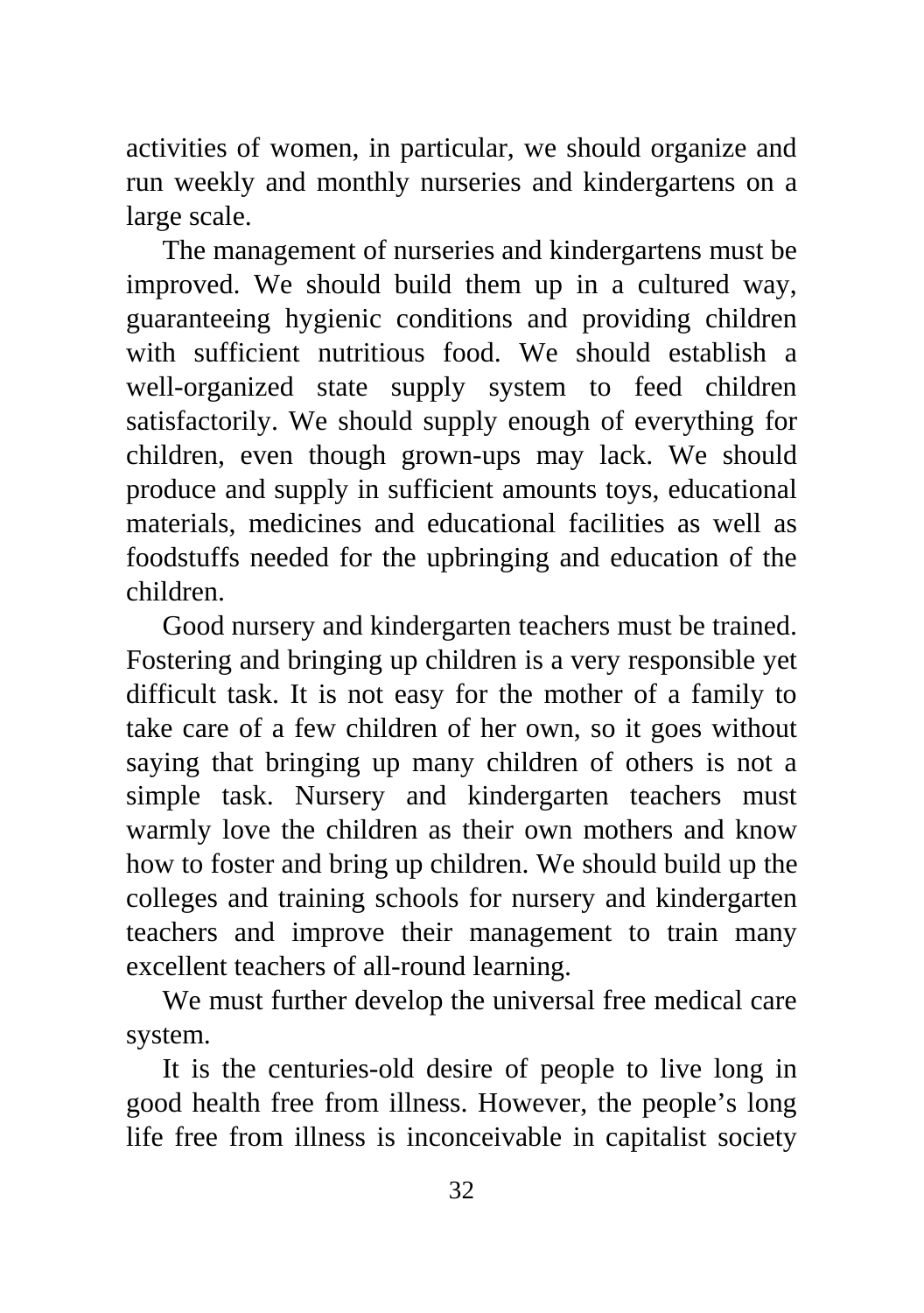where money decides everything. It is possible only in socialist society, a true people's society, which considers people the most valuable in the world and spares nothing for their life.

Though we have long enforced the free medical care system and achieved great successes in protecting and promoting the people's health, we still have a lot to do in this field. At present, medicines and medical appliances are not in sufficient supply to suit the universal free medical care system, and the technical level of our medical workers is not high; so its vitality is not displayed to the full. In accordance with the requirement of the developing reality we should build up the establishments for disease prevention and medical treatment, including hospitals, produce and supply sufficient amounts of different kinds of medicines and medical appliances and enhance the technical level of the medical workers so as to take better care of and promote the people's health.

We should manufacture Koryo medicines in large quantities. Koryo medicines include many good medicines made of various elements such as essential amino acids necessary to protect and promote people's health. If we manufacture Koryo medicines in quantity and use them, we can prevent diseases and better protect the people's health. We should collect different kinds of medicinal herbs abundant in our country, create many herb gardens, and build up production bases of Koryo medicines, so as to produce plenty of them as needed to protect and promote the people's health.

Disease prevention and medical treatment are a really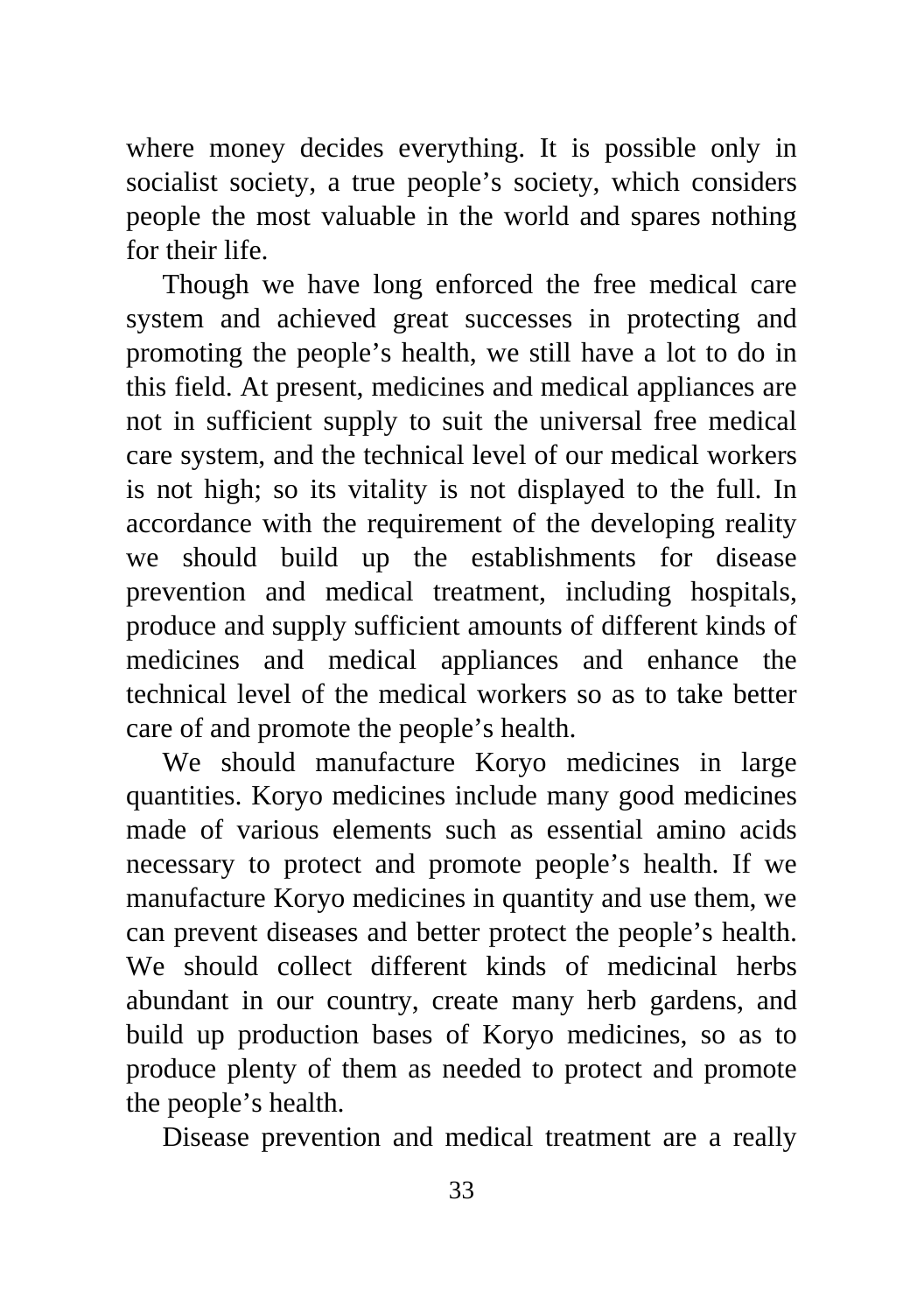responsible and important work which deals with human life, and success in this work largely depends on the qualifications and ideological preparedness of the public health workers. We should consolidate the institutions of medical education including medical universities and train many public health workers of high quality; at the same time, a vigorous movement should be launched among the public health workers to acquire medical science and technology and gain clinical experience necessary for disease prevention and medical treatment. Along with these, political and ideological education should be strengthened so that they will take an active part in the movement for wholehearted service, cherishing warm love for the people.

We should develop social insurance and social security systems and more communist policies at state expense. In conformity with the revolution and construction developing to a higher stage, we must more thoroughly implement the communist policies which are now in force and increase their benefits, while expanding their range in different sectors.

As the enforcement of every communist policy is immediately a social change which eliminates the remnants of the old society, it is not carried out by one man's subjective will or ambition. Communist policies can be enforced only when certain conditions have matured for them. First of all, all members of society must be ready politically and ideologically. If we introduce communist policies in a situation where all members of society are not ready politically and ideologically, idlers may appear and it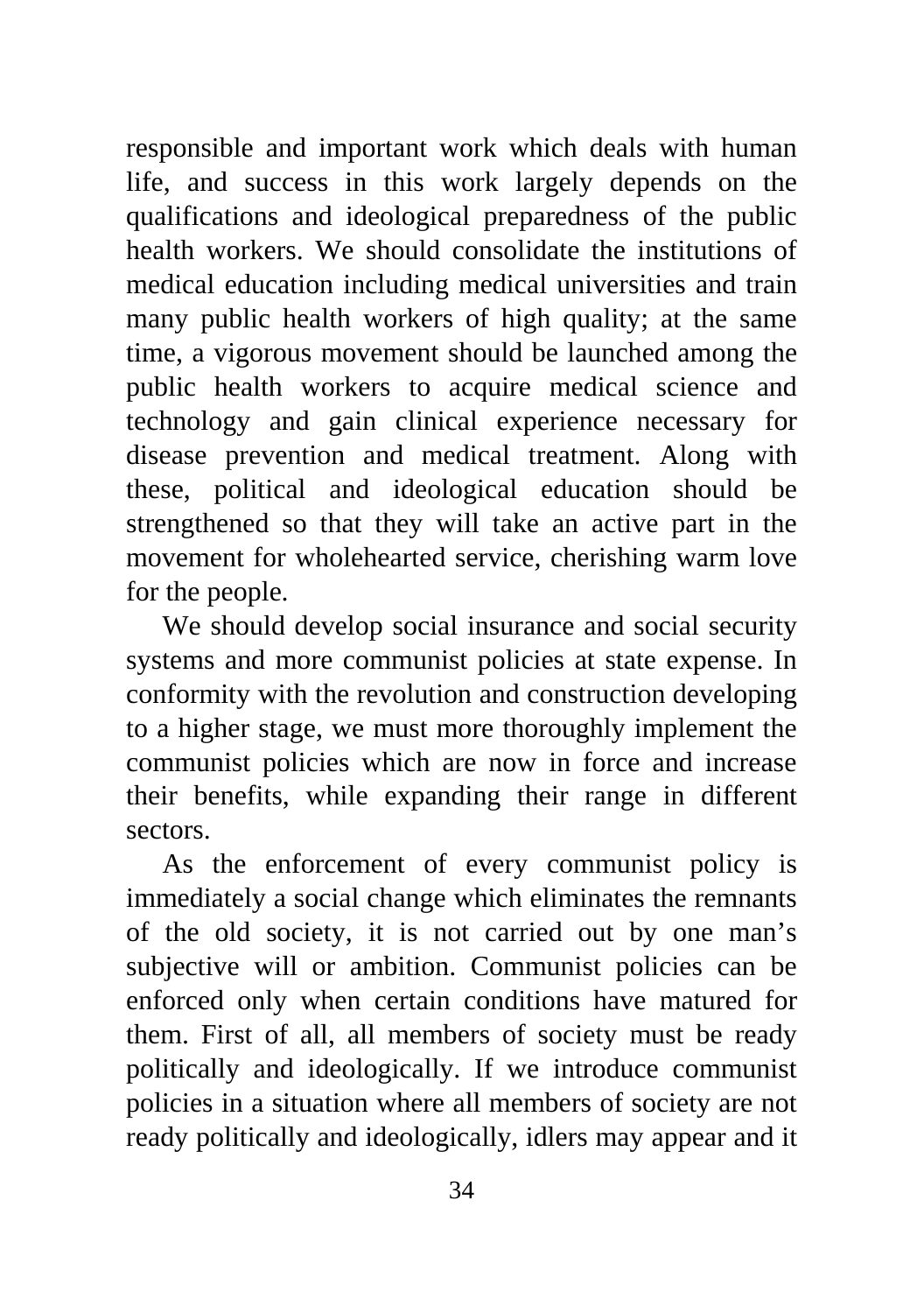may produce a serious effect on socialist and communist construction. We can say that arming people firmly with the communist idea is the first prerequisite for developing communist policies. By strengthening political and ideological education we should train every member of society to be a man of the communist type who places the interests of the country and people above his own and works with complete devotion for society and the collective. Along with this, we should achieve great successes in socialist economic construction to provide material and financial guarantees for the development of communist policies. Without creating the material conditions, we cannot introduce a communist policy, and the communist policy introduced under such conditions cannot display its vitality to the full. We must press on with production and construction in all sectors of the national economy to consolidate the foundations of the socialist independent national economy and further strengthen the country's economic power. We must develop communist policies continually as the political and ideological and material conditions mature.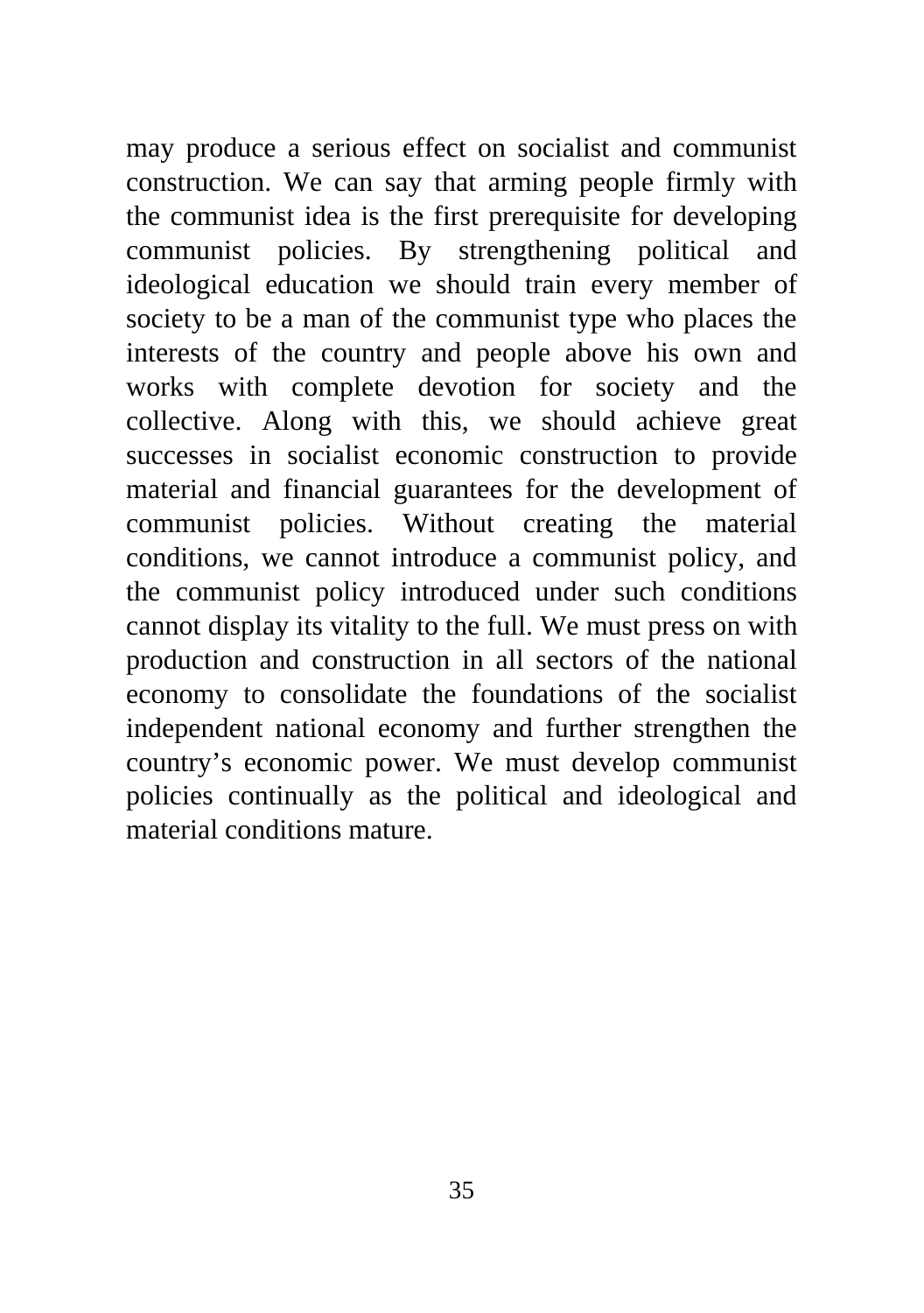## **[ON THOROUGHLY IMPLEMENTING](#page-2-0)  THE ECONOMIC TASKS FOR IMPROVING THE PEOPLE'S STANDARD OF LIVING**

## **Speech at the 26th Session of the Eighth Central People's Committee of the Democratic People's Republic of Korea**

*May 11 and 13, 1989* 

I, the President of the state, have often played the role of Premier of the Administration Council, because the Administration Council was not functioning as it should, but it is no longer necessary to do so. Now that the work of the Administration Council has improved, I intend to have the Central People's Committee discuss major economic problems.

Since the appointment of the new Premier the Administration Council is working efficiently. A good point in his work is that he is paying attention to agriculture. He also exercises efficient control of his subordinate units through the councillors of the Administration Council. As he supervises his subordinates regularly, he is familiar with the situation at subordinate echelons and deals with their problems properly in good time.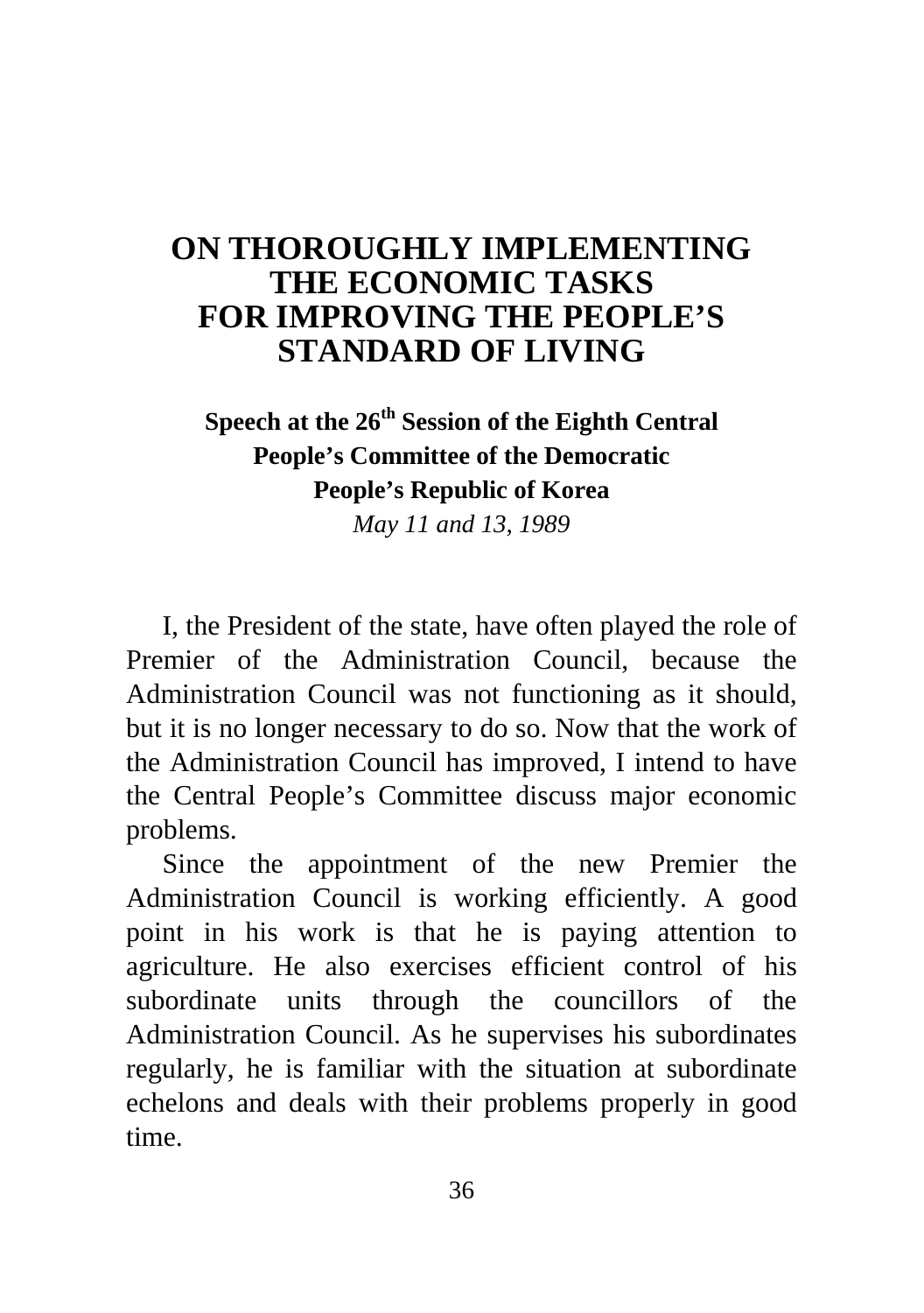It is natural and appropriate for the Central People's Committee to discuss important matters relating to implementation of the Party's economic policy.

The people's committee is the political power of our own style.

During the revolutionary struggle against the Japanese in eastern Manchuria we set out the line of building a people's government in our own style. Most of the people who professed the communist movement in eastern Manchuria were factional worshippers of big powers. They asserted the establishment of a Soviet government in imitation of foreign things. Under the pretext of the principle of one party for one country they preached joining the Chinese Communist Party or following its line and established a Soviet government in the guerrilla zones, in Gayahe and Wangyugou. In Yaoshuidong, Helong County, the Soviet lasted scarcely three days. Seeing the Soviet government established by Lenin in his country and the same type of government introduced in the liberated areas of China, the factional worshippers of big powers thought that a Soviet government was the only revolutionary government. Therefore we were involved in serious polemics with them on the question of government building.

After establishing a Soviet government in the guerrilla zones, the factional worshippers of big powers expropriated landowners without discrimination and banished them to the enemy-ruled area. Most of the landowners in eastern Manchuria were Chinese, and their liquidation resulted in antagonism between Koreans and Chinese.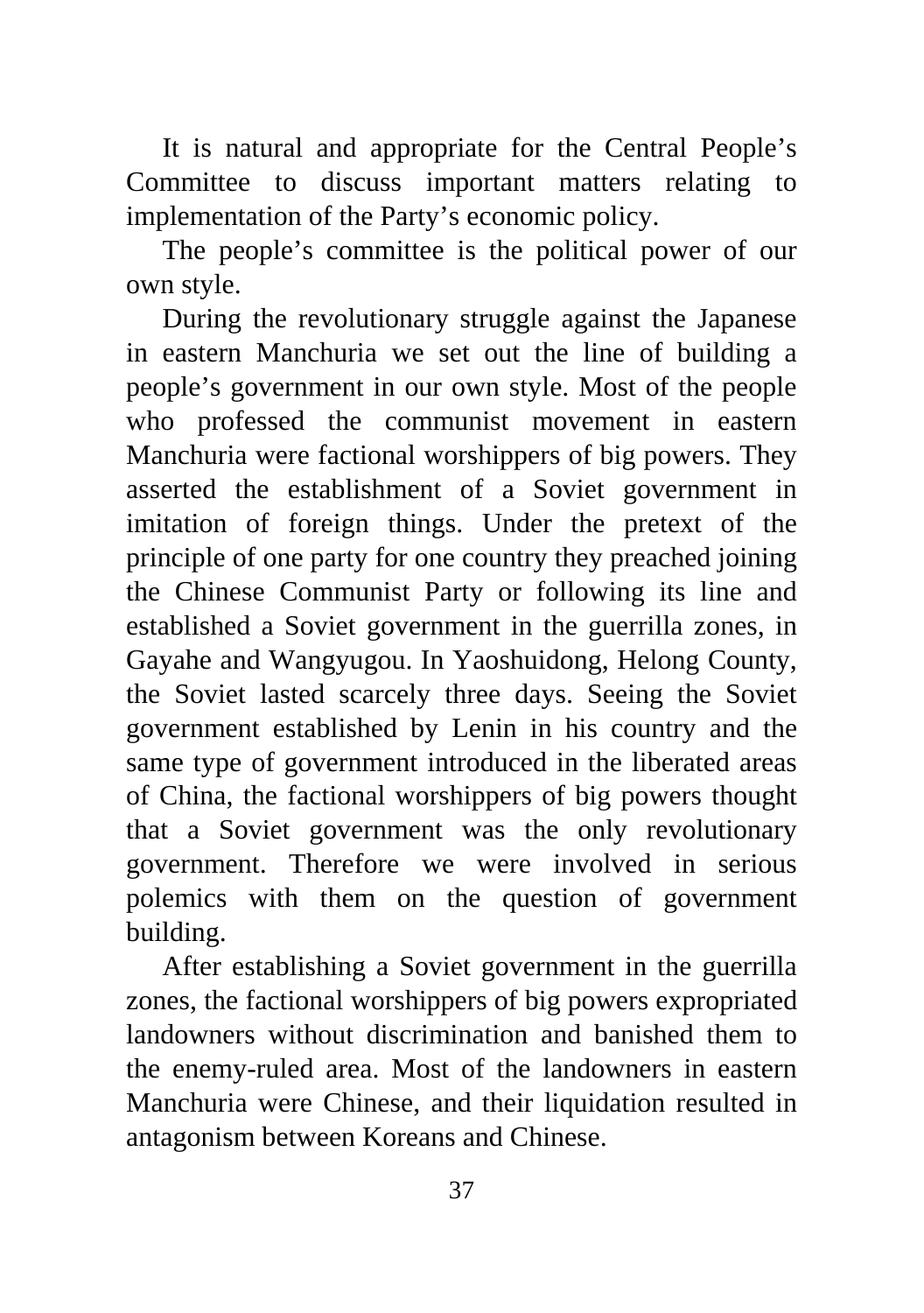Even when we started the armed struggle, some Chinese disliked Koreans in the belief that the Japanese imperialists invaded Jiandao because of the revolting Koreans. The Japanese imperialists drove a wedge between Koreans and Chinese for the purpose of finding a pretext for invading northeast China. We can take the "Wanbaoshan incident" for example. Many Korean peasants were living in Wanbaoshan, Changchun County, Jilin Province, China. In 1931 the cunning Japanese imperialists instigated Chinese peasants into a clash with Korean peasants and sent their troops under the excuse of "protecting" the Koreans. In consequence, Chinese people gave a wide berth to Koreans, regarding them as stooges of the Japanese imperialists. The expropriation of Chinese landowners by the factional worshippers of big powers after establishment of the Soviet in the guerrilla zones aggravated the discord and antagonism.

This situation was a great obstacle in the way of our armed struggle against the Japanese imperialists. We had to make great efforts to solve this problem.

The Soviet in the guerrilla zones made it impossible to rally the broad sections of the masses around the revolution. The Soviet was a form of government solely of the working class and peasantry. There were many nationalists in eastern Manchuria in those days, and most of them belonged to the well-to-do middle class. Some of them were well-to-do middle-class peasants and some rich peasants who had scraped up a sizable fortune. The Soviet government proclaimed by the factional worshippers of big powers was in no position to win them over. Therefore we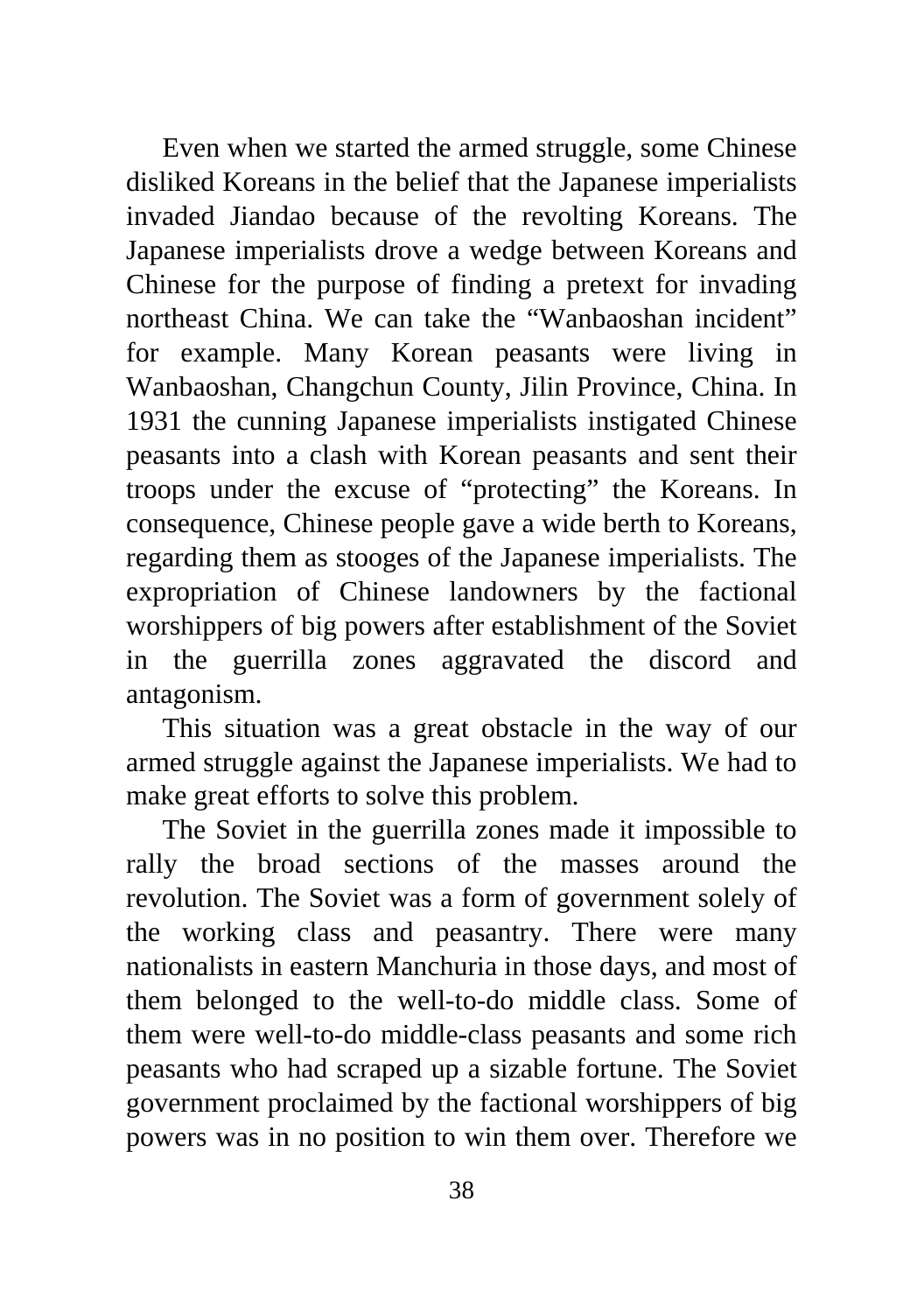set forth a new line of building a people's government based on a worker-peasant alliance led by the working class and relying on a united front of the broad sections of the anti-Japanese forces. On this line we set up the people's revolutionary government in guerrilla zones.

The anti-Japanese guerrillas and other people actively supported the line of a people's government, but the factional worshippers of big powers did not like it. In those days various factional worshippers of big powers, such as the M-L group, Tuesday group, Irkutsk group and Seoul-Shanghai group, were entrenched in county and district Party committees. These self-styled Marxist authorities were reluctant to accept the new line of a people's government, a new form of government unprecedented anywhere else and proposed by me, a young man. However, they dared not object to it in public, because I was the organizer and leader of the armed struggle.

Our struggle to carry out the line of a people's government has been shown vividly by recently produced films. You comrades need to see part 3 of the revolutionary film *The Sun of the Nation.* The old man nicknamed Tobacco Pipe in the film is Comrade Ri Tong Baek. With determination to fight for the revolution, he travelled widely, sometimes as a special envoy of the Provisional Government in Shanghai and sometimes involved in various factions. Disillusioned by factional strife, he came to us in the end. On our side he worked as editor of the *Samil Wolgan,* the organ of the Association for the Restoration of the Fatherland.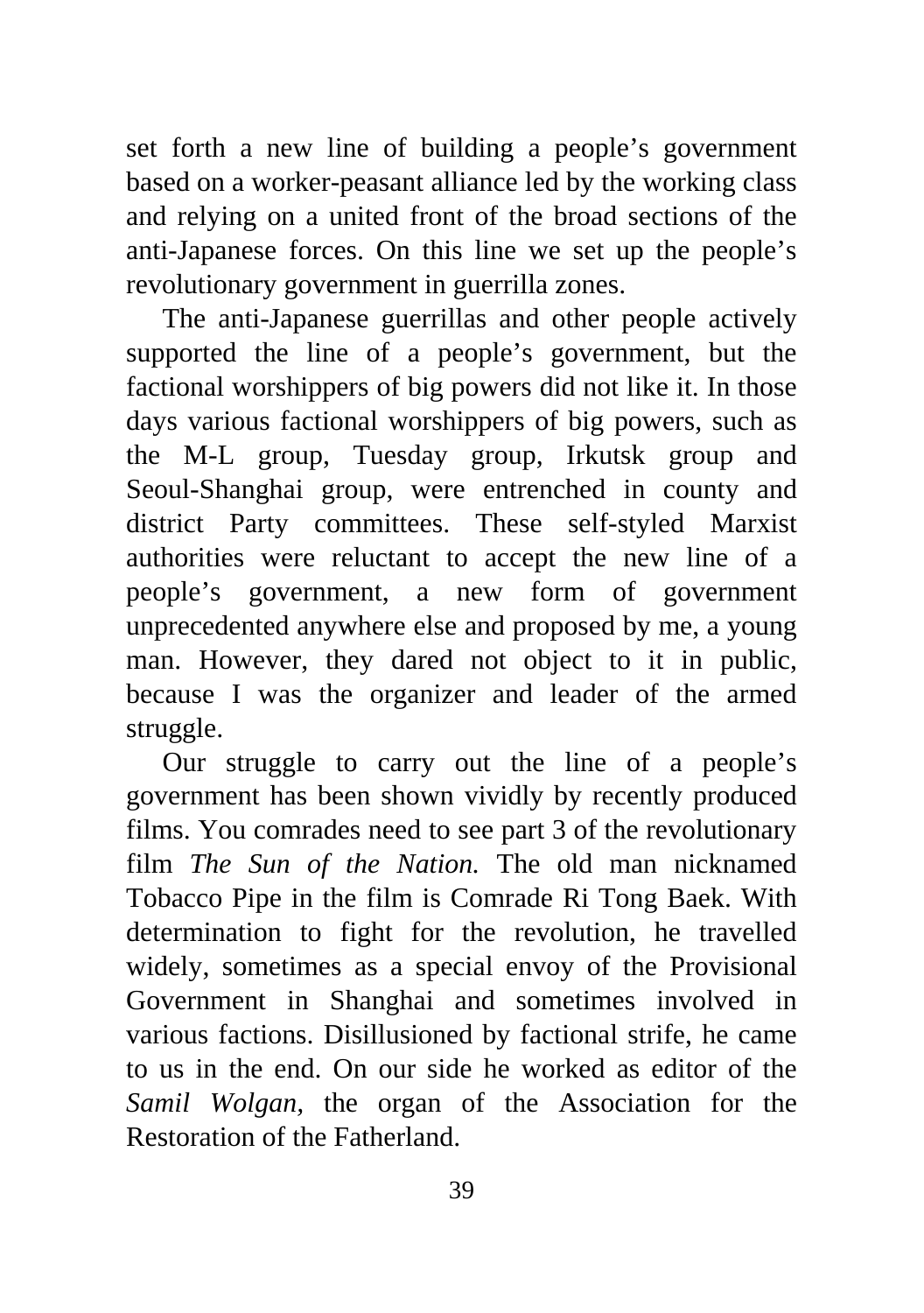As you see, the historical roots of the people's government were struck during the anti-Japanese revolutionary struggle.

Our people's government is the best form of government. That was why we set up a people's government after liberation and organized people's committees at all echelons.

We must develop the traditions of the people's government properly, and to this end we must continue to strengthen the functions of the Central People's Committee. The Central People's Committee is the highest leadership of the political power of our Republic. Our Socialist Constitution explicitly stipulates that the Central People's Committee is the supreme leadership of state power.

Our intention to discuss major economic problems at the Central People's Committee from now on is aimed mainly at enhancing its leadership function.

Members of the Central People's Committee are supposed to be elected by the Supreme People's Assembly. Therefore the by-election of its members will be made by the Supreme People's Assembly in the future. Pending the opening of its session, the persons approved by the meeting of the Secretariat of the Party Central Committee will sit at sessions of the Central People's Committee.

The Secretariat of the Party Central Committee has decided to form the Central People's Committee with the President, Vice-Presidents, the Premier of the Administration Council, vice-premiers, the secretaries of the Party Central Committee for Economic Affairs, the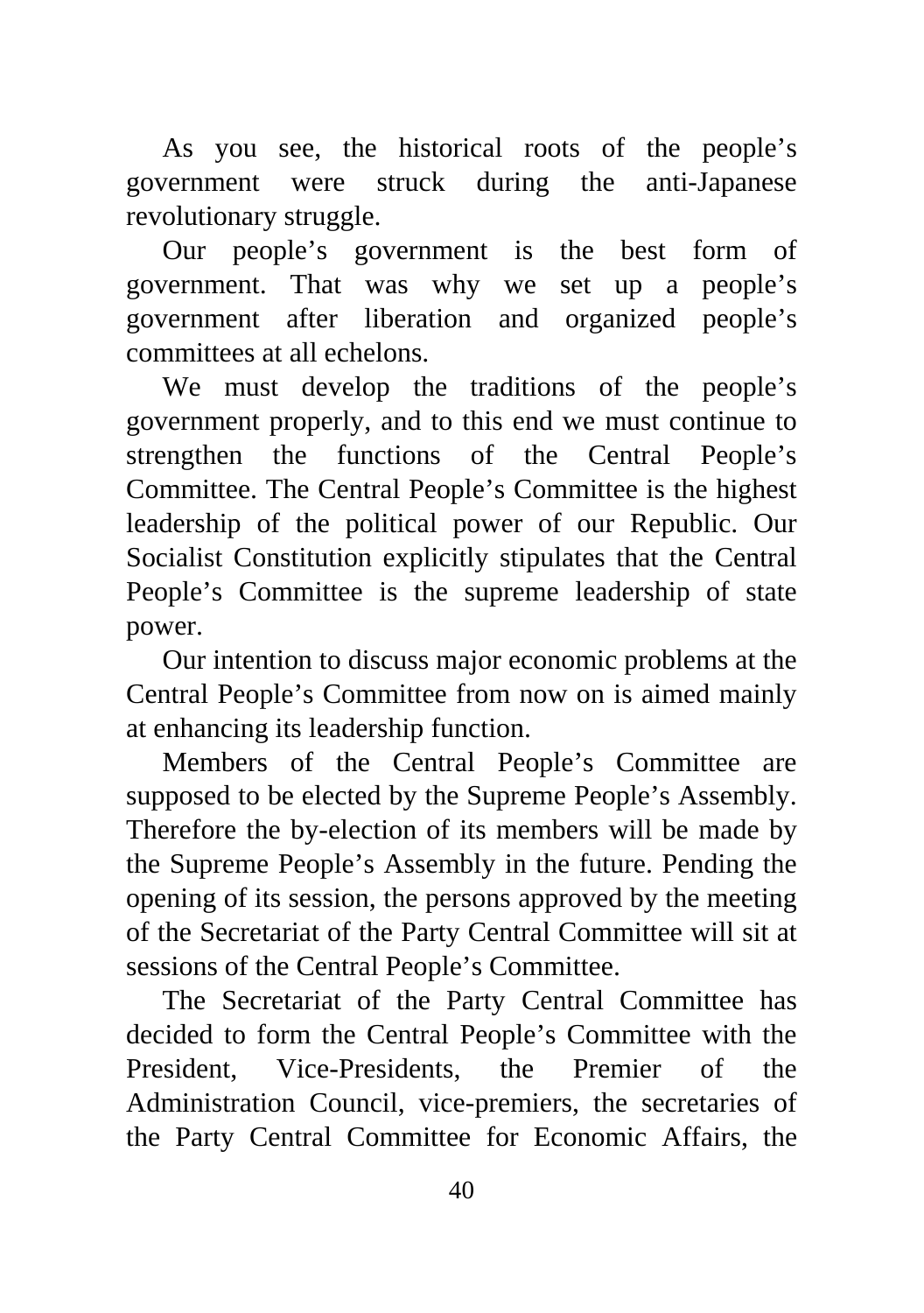secretary-general and chairman of the Economic Policy Commission of the Central People's Committee and the chairman of the State Inspection Commission and the chairmen of the provincial people's committees.

The Central People's Committee sessions must be attended by all its members. The chairmen of commissions and ministers under the Administration Council, who are not members of the Central People's Committee, may be invited to Central People's Committee sessions as observers as circumstances require.

Now that the Central People's Committee deals with major economic affairs, the meetings of the Political Bureau of the Party Central Committee will discuss other important matters of political significance.

The Administration Council is the executive body implementing the decisions adopted by the Central People's Committee. It can issue decisions or directives for implementing the decisions of the Central People's Committee.

The decisions of the Central People's Committee may be announced by the press or issued to subordinate echelons as presidential decrees or as decisions of the Central People's Committee.

At this session I shall dwell upon a few items of the reclamation of tidal flats, aquaculture, fish farming and other problems having a direct bearing on people's lives.

Firstly, on the reclamation of tidal flats.

In recent years we have been unable to give strong impetus to the reclamation of tidal flats, because it was impossible to supply sufficient cement for the project under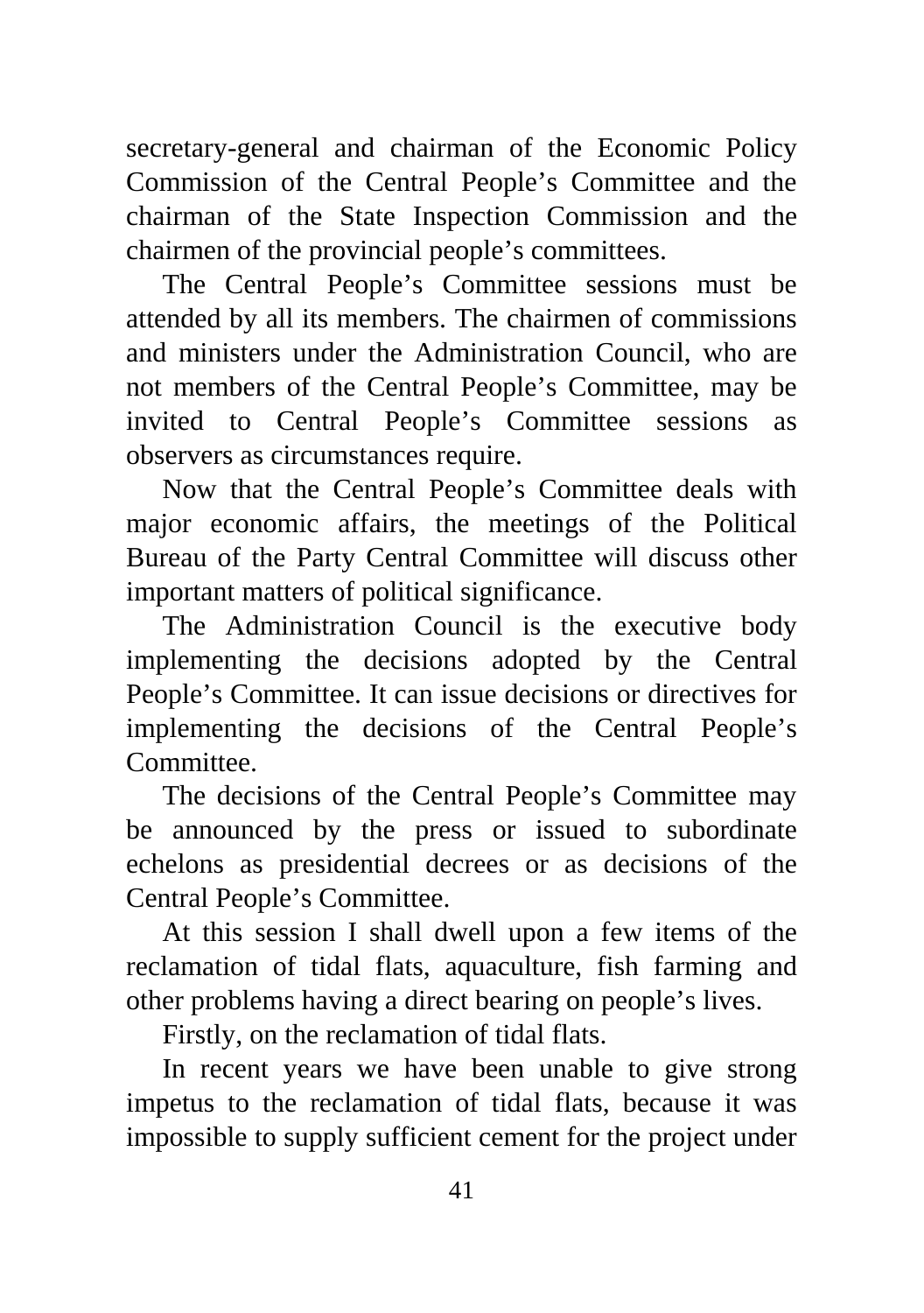the pressure of preparations for the  $13<sup>th</sup>$  World Festival of Youth and Students. At present, however, festival preparations are nearly finished, so we can afford to supply large quantities of cement for tidal-flat reclamation. This is why the present session of the Central People's Committee is discussing the reclamation of tidal flats, in order to continue the project on a large scale.

The reclamation of tidal flats is a great project to transform nature by walling off the sea. It is a worthwhile struggle to provide our people with a happy life. We must increase our limited farmland by reclaiming tidal flats. This is the way to find a satisfactory solution to the problem of food.

We need to produce 13 to 15 million tons of cereals annually to solve the food problem completely in our country. This amount will be sufficient to feed our people and provide a decent life for them. The total area of our cultivated land is estimated at 2 million hectares, but if we exclude orchards, mulberry fields and sloping land, the area capable of regular cereal farming is scarcely 1.5 million hectares. Over recent years the farmland has dwindled as a result of the construction of factories, motorways and various other projects. Even if we succeed in intensive farming, the existing farmland is not enough to find a full solution to the food problem for the people.

The decisive measure for a complete solution of this problem is to reclaim tidal flats on a large scale.

We must make good preparations this year and press ahead with tidal-flat reclamation next year. We must reclaim 50 000 hectares annually in 1990 and 1991 and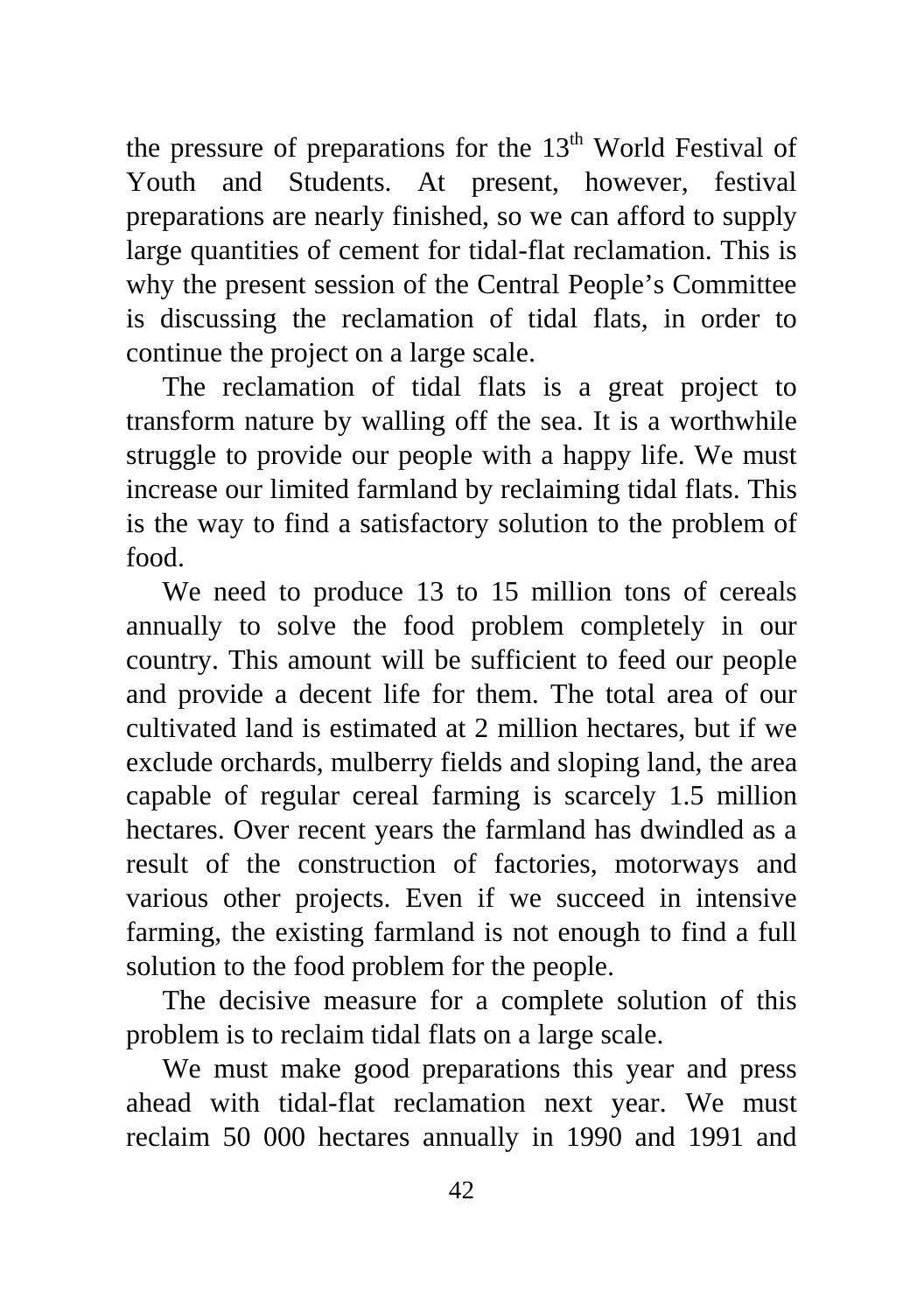100 000 hectares in 1992 and 1993, so that we can carry out the task of reclaiming 300 000 hectares of tidal flats during the Third Seven-Year Plan.

If we lay out rice fields in the 300 000 hectares, we can produce a large amount of rice. If we estimate the per-hectare yield at ten tons, the total will be 3 million tons, or at a conservative estimate of seven tons per hectare the total will be 2.1 million tons. This is no small amount. With an addition of 2.1 million tons to our rice production, we shall be able to solve the food problem and also import sugar and other things we need by exporting rice.

Once an official suggested planting "sugar reeds" in order to solve the problem of sugar. In consideration of his enthusiasm I told him to plant some on an experimental basis in an area of South Hwanghae Province. To tell the truth, however, there is no need to plant "sugar reeds" to solve the sugar problem. It is preferable for our country to increase rice production and export rice in exchange for sugar. As the per-ton prices of rice and sugar are nearly equal on the international market, we can import approximately seven tons of sugar for seven to ten tons of rice from one hectare. "Sugar reeds" produced in one hectare cannot yield so much sugar. We are cultivating sugar beets on the Taehongdan County General Farm, but that is not aimed only at producing sugar. The main purpose is to produce a lot of pork by using beet refuse as feed.

I am thinking of reclaiming 200 000 more hectares of tidal flats after finishing the project for 300 000 hectares, drawing on this experience.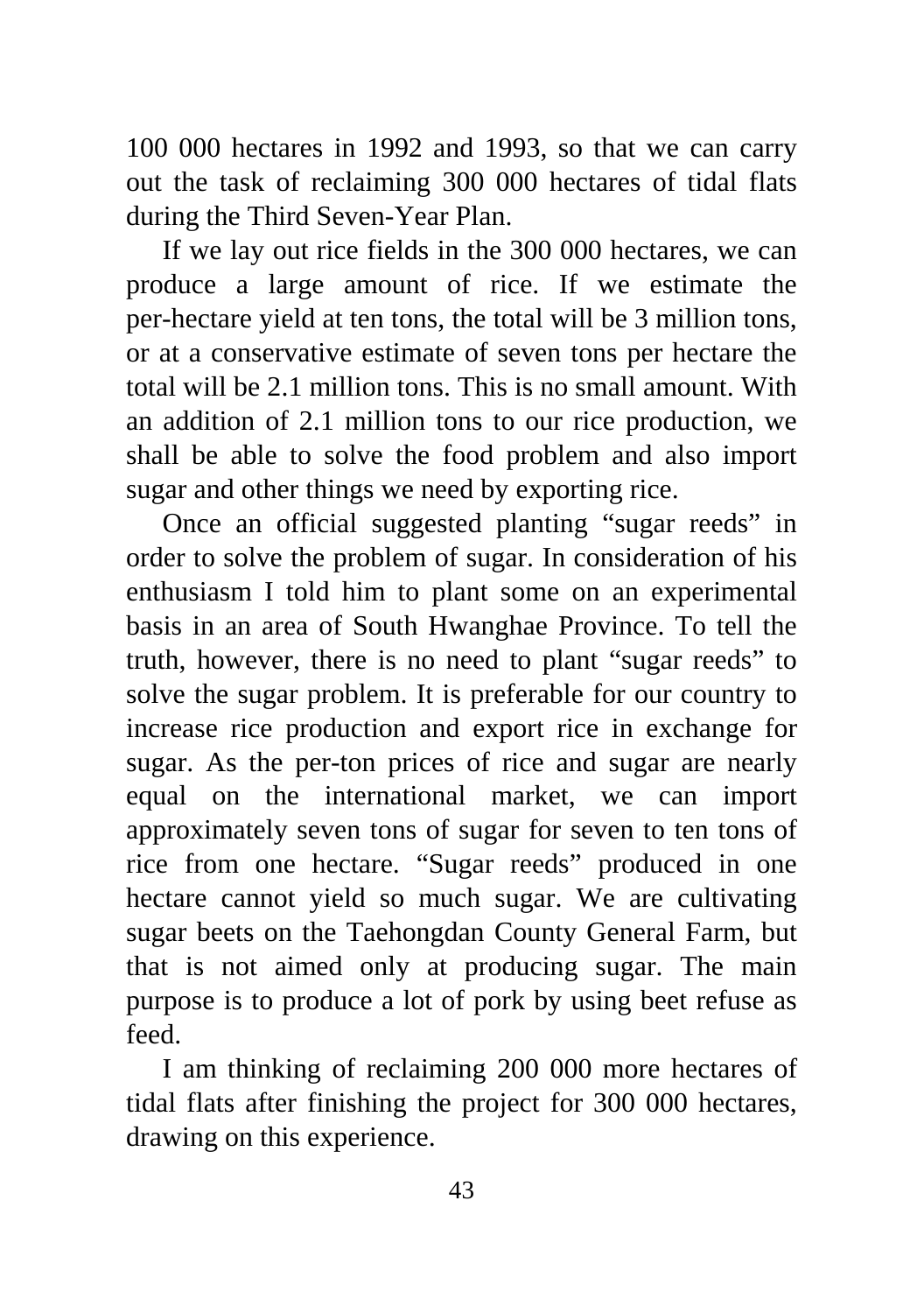We are now walling off tidal waters where the depth is 1.5 to 2 metres, but in future we can do it for depths of 5 to 6 metres. A certain country is said to be walling off the sea where the depth is 80 metres, so there should be no difficulty in building an embankment where the depth is 5 to 6 metres. All that is needed is to increase the size of the box caissons to cope with the increase in depth in the construction of the embankment.

When we have reclaimed 500 000 hectares of tidal flats, we can produce 5 million tons of rice annually from the reclaimed land alone, at an estimate of ten tons per hectare. Then we shall be a rich rice-producing country.

The head of a foreign party on a recent visit to our country said to me that they were worried most about the continuous growth of their population, that they were at a loss how to provide food for the growing population when their farmland was limited. I told him that we were widening our farmland by reclaiming tidal flats. He asked me if it would not be more profitable to farm lobsters in the walled-off tidal flats and export them in exchange for rice. I said that we could earn money by lobster farming, but that no country would sell rice. He said I was right, slapping his knee in exclamation. Meeting 80 to 90 per cent of the demand for food with domestic production and importing 10 to 20 per cent to make up the shortage would pose no serious problem, but depending on the foreign market for about 50 per cent of the required amount of food would involve the risk of starving one's people, I added. Our policy of increasing grain production by reclaiming tidal flats on a large scale is absolutely correct.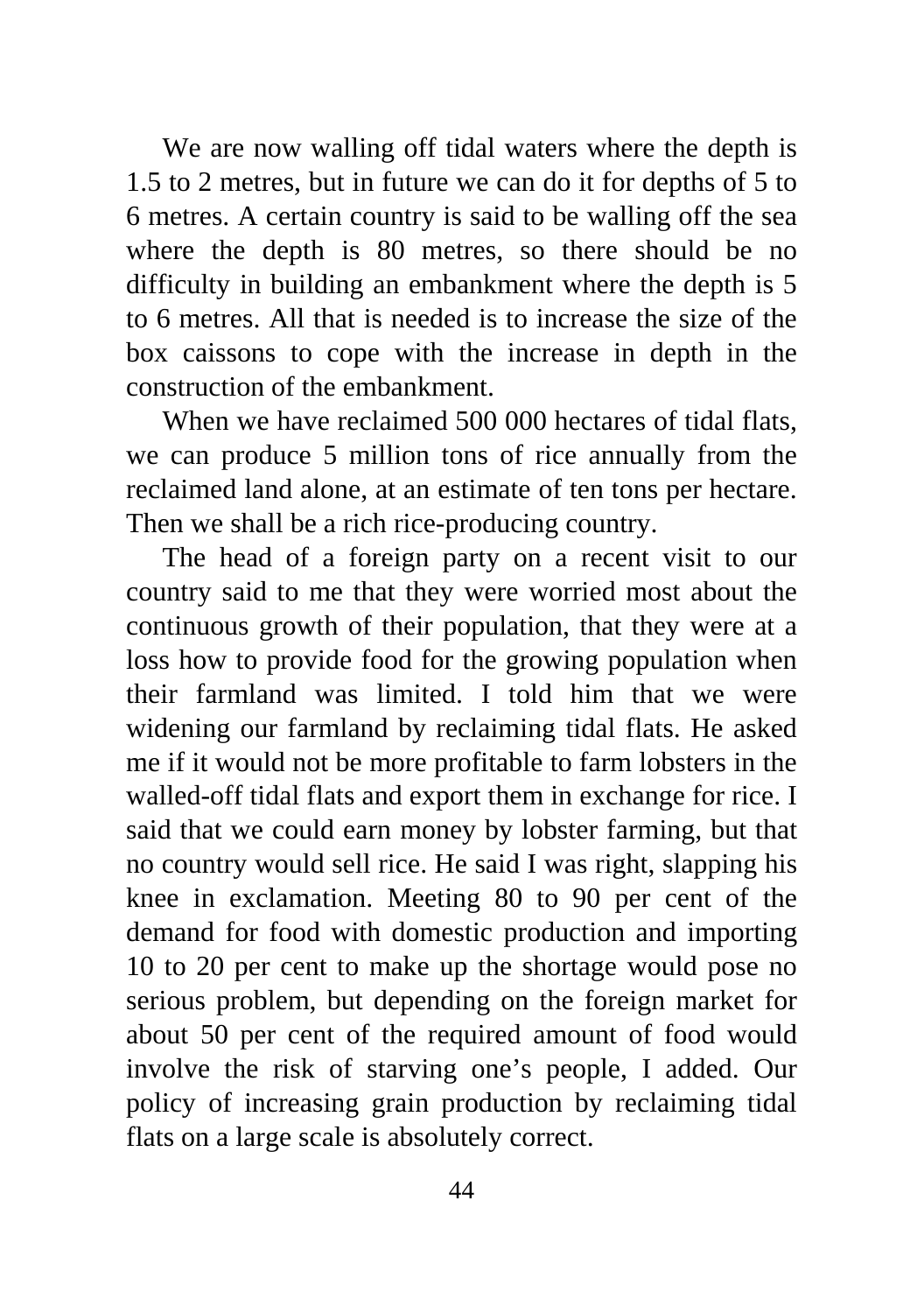A large-scale reclamation of tidal flats requires a large amount of box caissons.

During my inspection of a tidal-flat reclamation site I saw people doing toilsome work, building the embankment by carrying rubble and dirt in push carts on rail tracks and dumping them into the sea. This method cannot reclaim a large area in a short time; it only wastes labour. We must build outer embankments by producing concrete box caissons, floating them by tugboat, sinking them to the foundation of the embankments and filling them with rocks and earth. This method will make the work easier and faster.

We succeeded in constructing the West Sea Barrage in a short time because we used large box caissons. At the construction site I saw workers making box caissons and walling off the sea with them. I was convinced that method would enable us to reclaim as many tidal flats as needed. We constructed the West Sea Barrage by walling off the open sea where the depth was dozens of metres, so there is no difficulty in walling off the tidal waters, which are only 1.5 to 2 metres deep.

If cement is available, we can produce box caissons in large quantities. According to the report, 15 tons of cement is required to make enough caissons to wall off one hectare of tidal flats or 750 000 tons to make the caissons needed to reclaim 50 000 hectares a year. Supplying this amount of cement will pose no problem.

Cement has been used in large quantities for the fortifications constructed all about the country. In future, however, we can supply it for the tidal-flat reclamation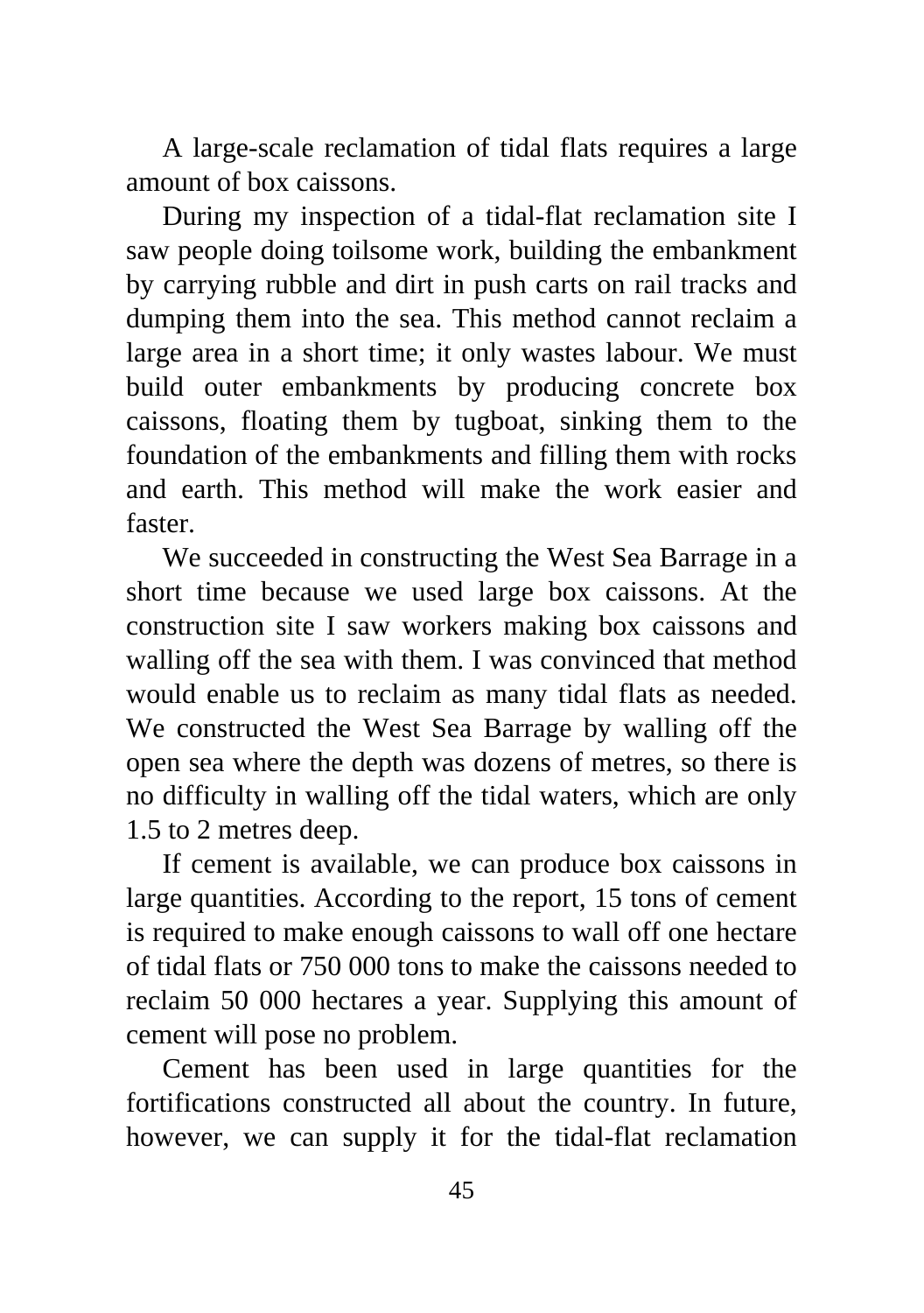project. If we increase cement supplies a little, we can reclaim 100 000 hectares of tidal flats annually.

We are planning to construct a modern cement factory with a 3-million-ton capacity by using the by-product from the processing of potassic feldspar at the Sariwon Potassic Fertilizer Complex. Negotiations are now under way for the contract to import the equipment for the cement factory. If this factory is constructed, we shall be fully able to ensure the supply of cement needed to reclaim 500 000 hectares of tidal flats. We must concentrate on the construction of the Sariwon Potassic Fertilizer Complex and complete the project as soon as possible.

We must not undertake tidal-flat reclamation over a too wide area, but concentrate efforts on the coastal areas of North and South Phyongan provinces.

In reclaiming 50 000 hectares of tidal flats, it seems advisable for South Phyongan Province to reclaim 30 000 to 35 000 hectares and North Phyongan Province, 15 000 to 20 000 hectares. We can allot 30 000 hectares to South Phyongan Province and 20 000 hectares to North Phyongan Province or else 35 000 hectares to the former and 15 000 hectares to the latter. South Hwanghae Province should be allowed to complete the project now under way and should not be given further assignments in the next few years. For the present, it is important for this province to speed up the irrigation project to draw water from the Taedong River.

In tidal-flat reclamation the People's Army should undertake the task of building outer embankments and the General Bureau of Tidal Flat Reclamation the work of laying out the area inside the embankments.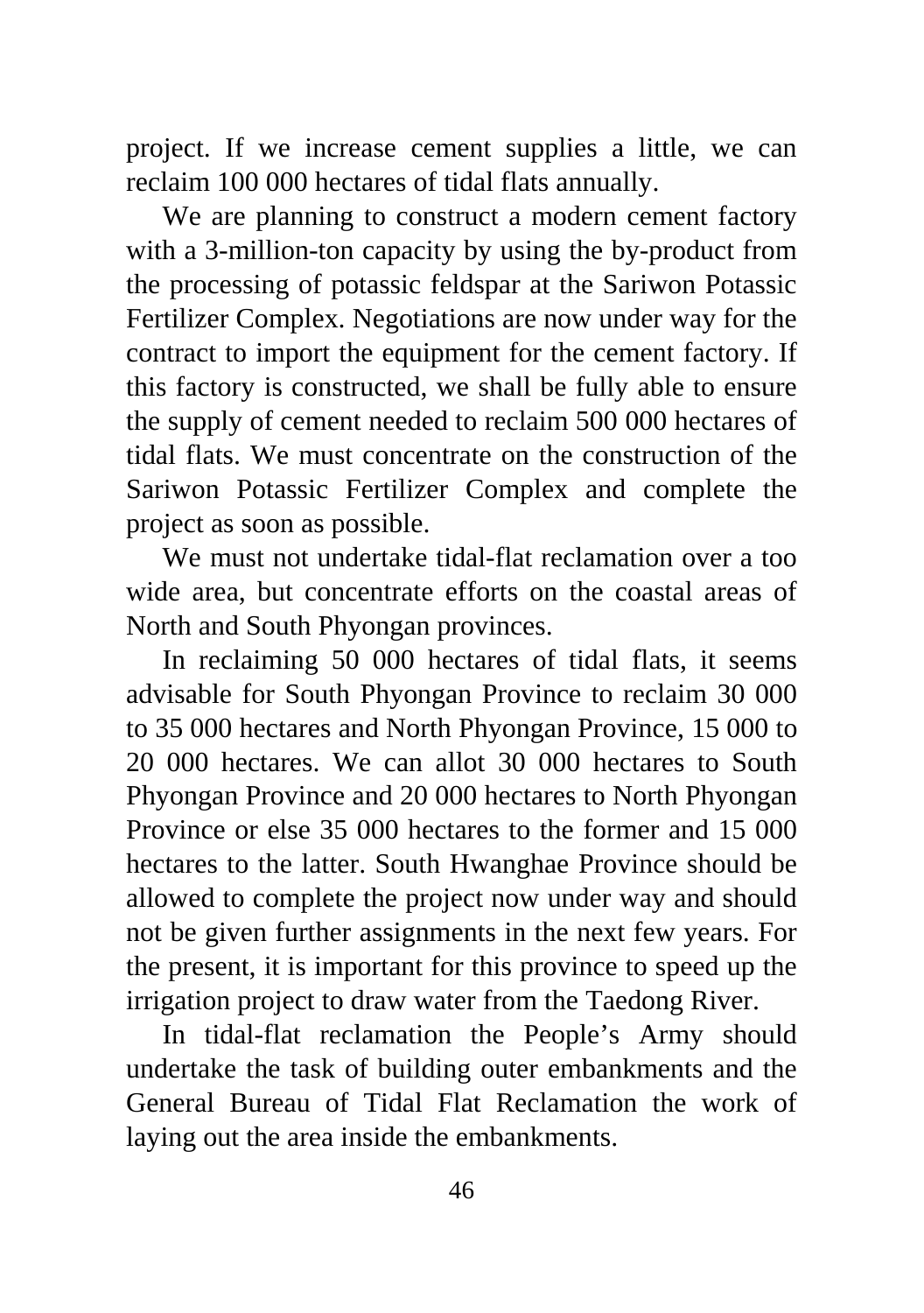The laying out of the inside area is important. The General Bureau of Tidal Flat Reclamation must concentrate its efforts on this work after finishing the construction of embankments now under way. The Agricultural Commission has no construction force, so it cannot lay out the reclaimed area properly even if it is given the task. The General Bureau of Tidal Flat Reclamation should lay out newly obtained land, then turn it over to the Agricultural Commission. Provincial Party committees will be able to mobilize the farmers in the coastal counties near the reclamation sites to help in laying out the reclaimed land in winter months.

In order to reclaim tidal flats on a large scale, we must build solid bases for the production of box caissons.

The production of box caissons is very important, because we are going to wall off the sea by sinking box caissons; so we must now construct bases to produce box caissons. We must build these bases through concentrated effort and start producing box caissons in August. The bases must be equipped with cranes and docks. The soldiers of the People's Army will be able to construct these bases quickly.

The bases should be built first in North and South Phyongan provinces. The bases to be constructed in South Phyongan Province should have a capacity to produce sufficient box caissons to reclaim approximately 40 000 hectares of tidal flats annually. Construction of a box caisson production base in South Hwanghae Province should be started next year.

The main task this year is to build the caisson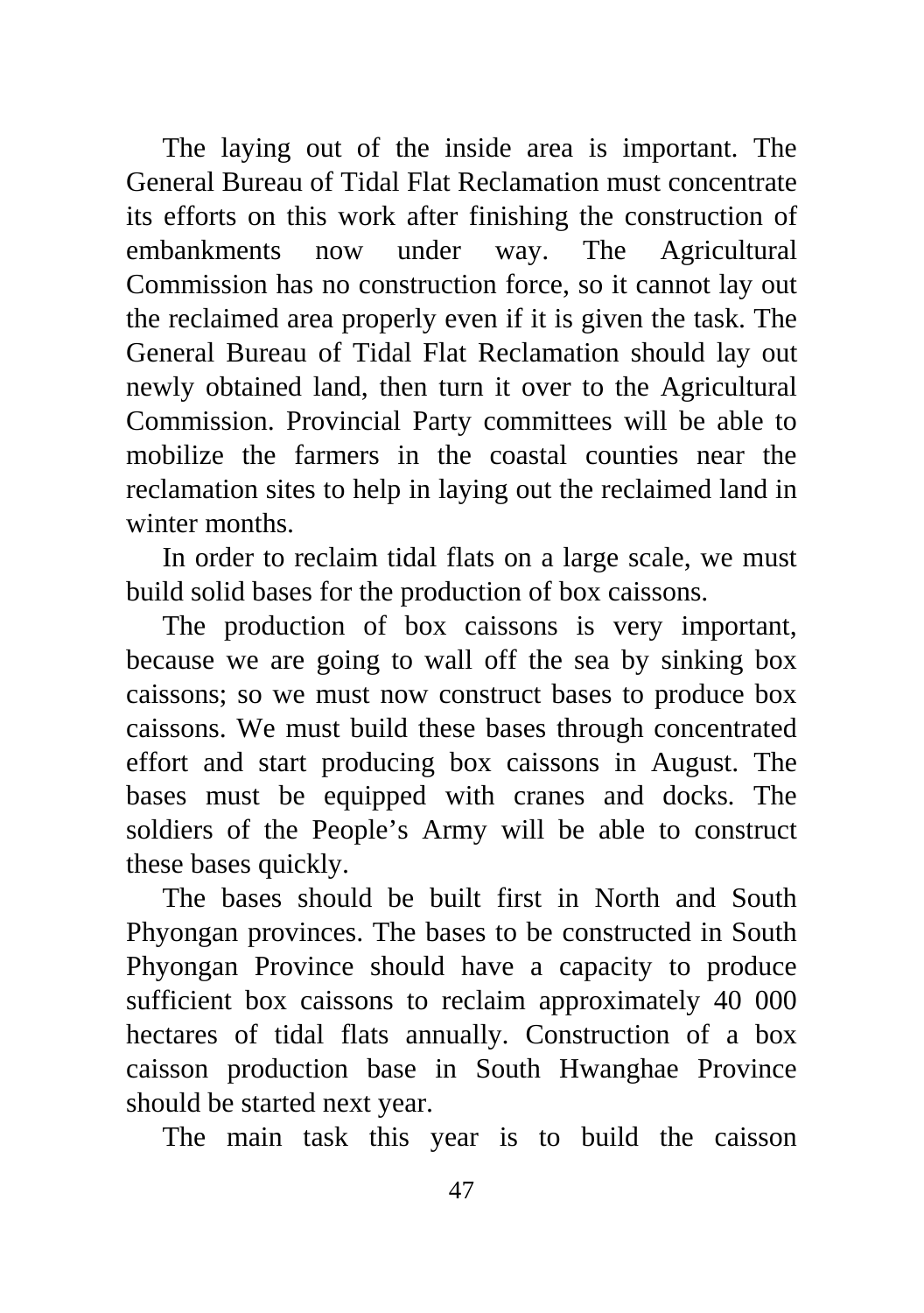production bases and make other preparations, while at the same time walling off some tidal flats on an experimental basis to gain experience and obtain basic technical and economic data on the projects.

At present, we have no accurate data for calculation of the project, so there is no knowing whether the labour, materials and equipment needed for the reclamation have been correctly calculated. Ten or twenty thousand hectares should be reclaimed this year for the purpose of experimentation to make accurate technical and economic calculation for the reclamation.

The technical and economic calculation of the layout of the reclaimed land should also be made accurately to obtain workable norms. The rice fields of the June 3 Cooperative Farm were reclaimed little by little many years ago, so the data obtained at that time cannot serve as the standard for the layout of the tidal flats to be reclaimed. The General Bureau of Tidal Flat Reclamation must lay out the tidal flats that have already been walled off, obtaining standards such as the man-days and time needed for laying out one hectare and the amount and items of equipment and materials for laying out 1 000 hectares. Only then shall we be able to calculate accurately the necessary manpower and materials for the project and produce equipment on a planned basis.

Tidal-flat reclamation in our country is a long-term project that has to be carried out for ten or 15 years from now. Therefore the officials in charge of tidal-flat reclamation should not be transferred to other jobs.

We must ensure the production and supply of materials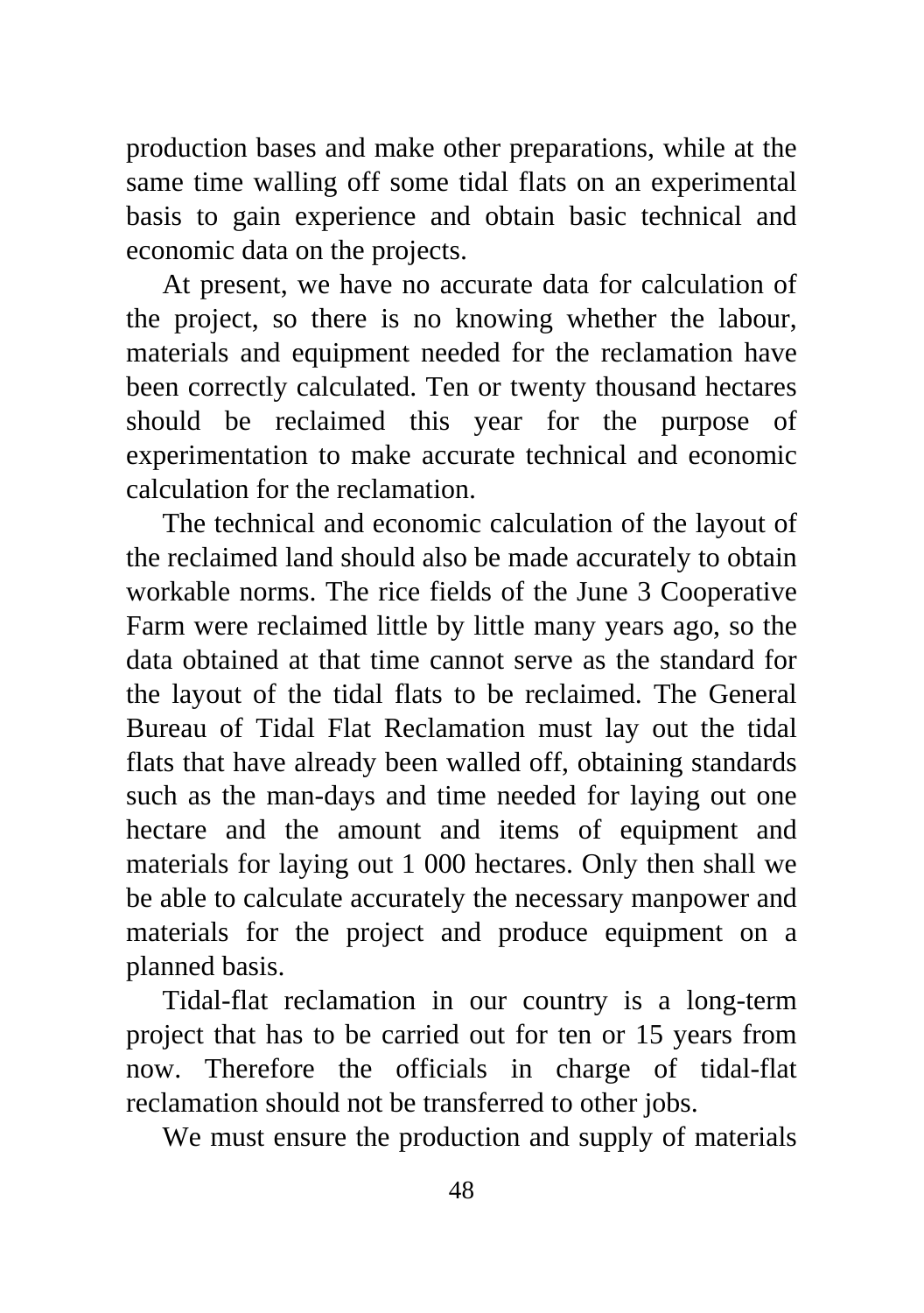and equipment needed for the reclamation project.

The Administration Council must ensure a timely supply of cement for the tidal-flat reclamation. It must also ensure the necessary supplies of steel and equipment in a responsible manner. Ditch excavators for the layout of walled-off land should be produced by the Ragwon Machine Complex, and the production of graders and compacting equipment should also be organized. Measures to build tugboats for floating box caissons should be taken. Manpower will pose no major problem, because outer embankments are to be constructed by the People's Army.

I agree to the suggestion that the Kumsong tidal flat, after reclamation, be made into rice fields instead of salt fields.

The People's Army should not recall the soldiers who are working on the ditch-digging project in South Hwanghae Province.

The people in Ryanggang Province are now reclaiming 16 000 hectares of new land without giving publicity to the project. The Administration Council must ensure the supply of necessary equipment and assist them well.

In addition to enlarging the area of farmland through a large-scale tidal-flat reclamation, we must work hard to increase the per-hectare grain yields of the existing farmland by making good use of it.

Per-hectare grain yields in our country have increased considerably, but we cannot say that the yields are very high. If we apply scientific and technological farming methods, we shall be able to increase the per-hectare yields by far and produce 12 million tons of cereals on the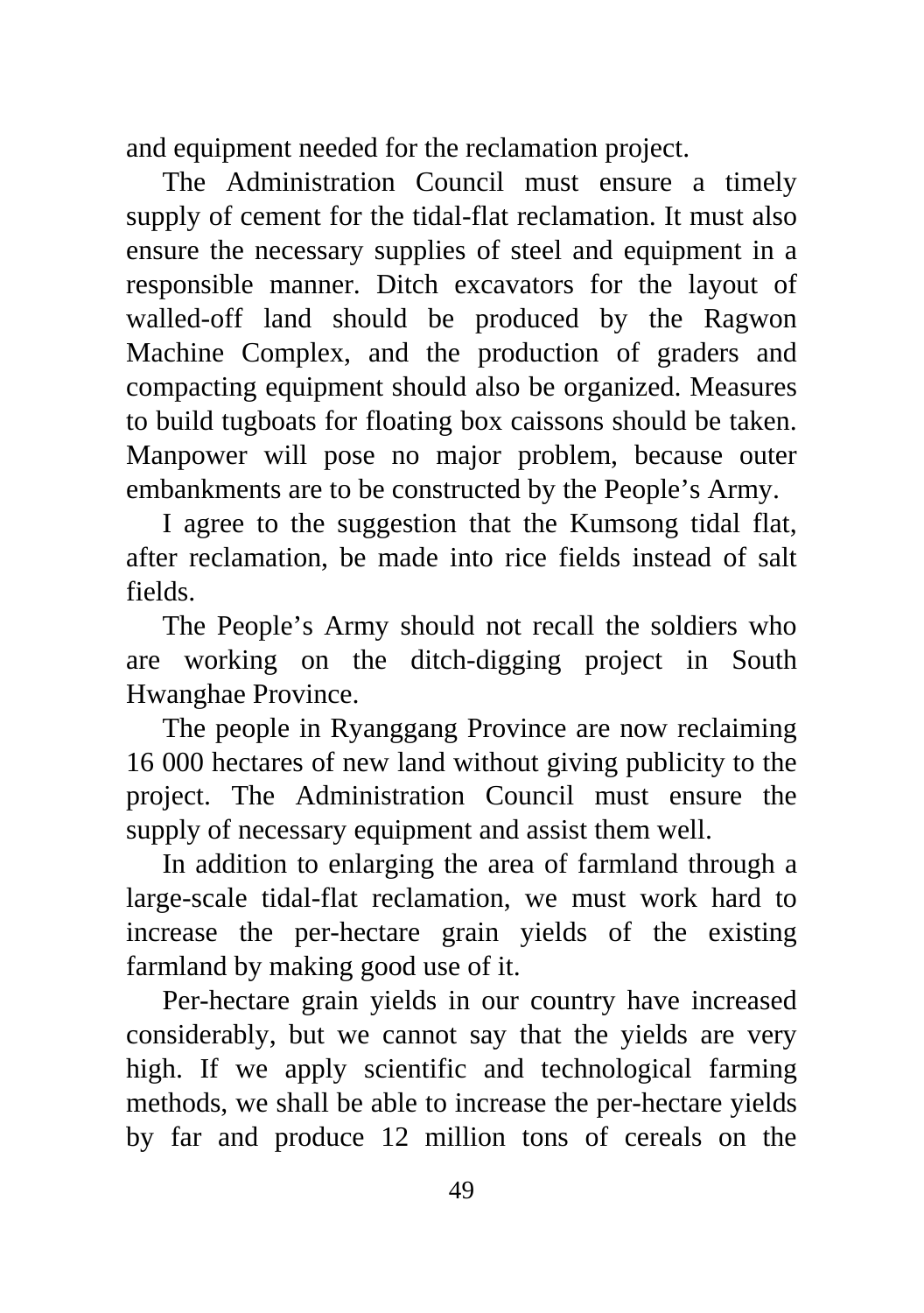existing farmland. If we produce 12 million tons, our people will be fairly well-off, although we may not solve the food problem completely. Under present circumstances we can manage with 10 million tons of cereals.

If we produce 10 to 12 million tons of cereals annually, we can have enough food grain and a sizable amount to spare, which can be fed to livestock and poultry to produce meat, eggs and milk. Then our people will be supplied with rice, meat, eggs and milk. That was why we set the target of producing 10 to 12 million tons of cereals annually a long time ago.

It is not very difficult to produce 12 million tons of cereals annually. At a moderate estimate of 1.5 million hectares of our farmland suitable for cereal crops, an average per-hectare yield of eight tons will make up 12 million tons. We must, therefore, work hard to make the best use of the farmland and increase the per-hectare yield to eight tons.

In order to boost the per-hectare yield of the farmland, we must first realign the land properly and remove rice field dikes and ridges between nonpaddy fields.

There are many small rice fields in our country, and the dikes occupy no small area. If these dikes and ridges are removed, more rice and maize plants can be grown there to increase the per-hectare yields. The soldiers of a People's Army unit stationed in a mountain valley cultivate small plots of land and produce vegetables and meat to meet their own needs. They have even blown up rocks in the farmland to grow crops there. The people in the agricultural sector must realign their farmland to reduce the area occupied by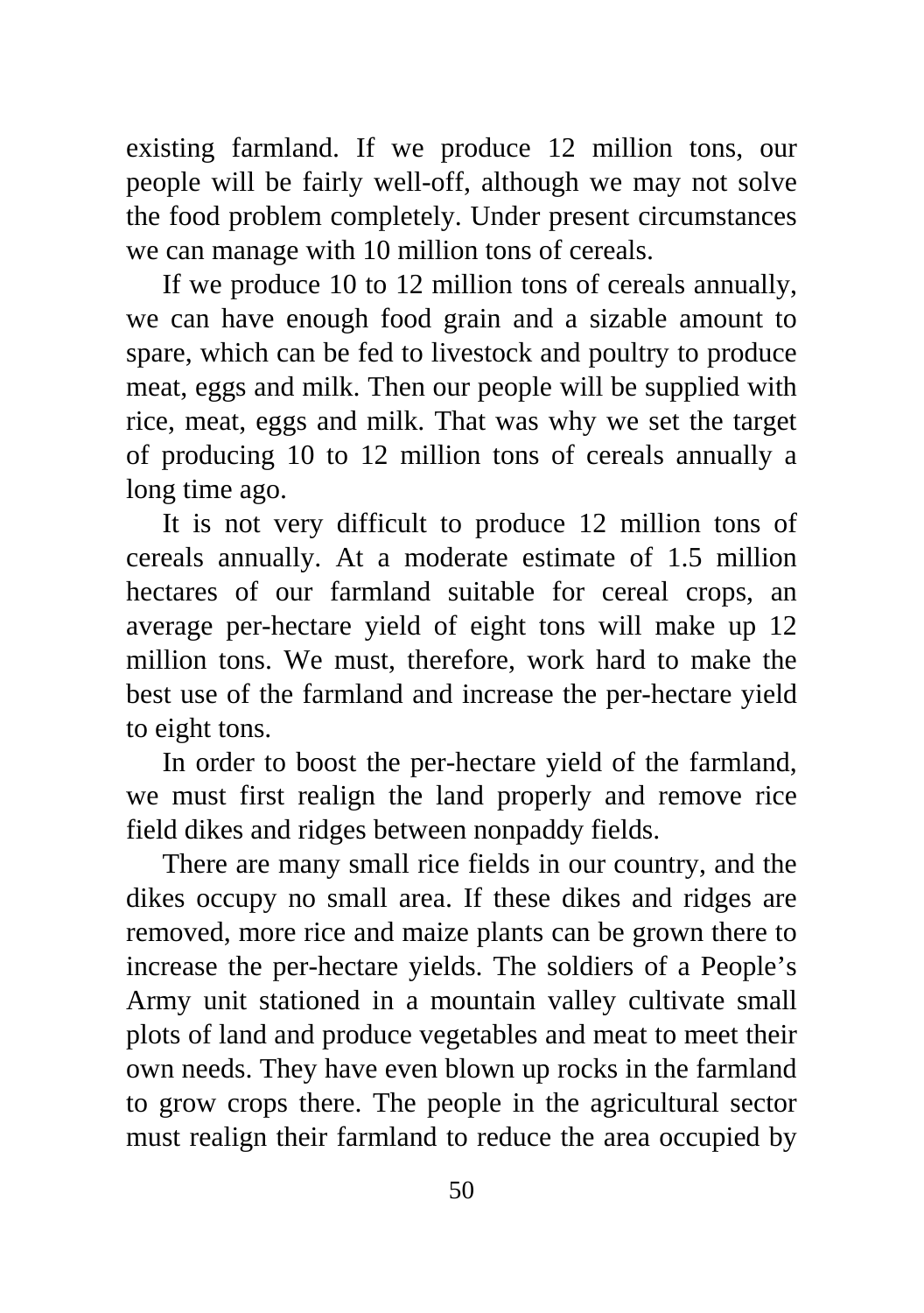dikes and ridges. The small rice fields where it is difficult to remove the dikes should be realigned to grow maize or sorghum.

To increase crop yields, we must also apply sprinkler irrigation to find a complete solution to the water problem.

The most important factor in maize farming is to water the crop sufficiently. According to scientific and technological information, the maize yield drops by ten per cent if maize leaves wither even for a single day owing to a shortage of moisture in the tasselling and earing season.

The secret of maize farming lies in ensuring irrigation, fertilizer and the seeds of the first filial generation. This is the conclusion I reached from my experimental fields while I was directing agriculture in person. Growing healthy seedlings and ensuring sufficient irrigation and fertilizer are important in rice farming. Likewise, planting good seeds of the first filial generation and supplying sufficient water and fertilizer are essential for maize farming. If these things are done, eight to nine and even ten tons of maize can be produced per hectare.

On Farm No. 7 they produce eight to nine tons of maize per hectare every year by using sprinkler irrigation and carpeting the arid land with sludge–land once said to be unfit for farming. With double cropping the maize yield drops by one ton per hectare, but 100 tons of vegetables are produced in addition.

In view of the importance of irrigation in maize farming, I have taken every opportunity to emphasize the need to introduce sprinkler irrigation in nonpaddy field farming on a large scale and saw to it that the matter was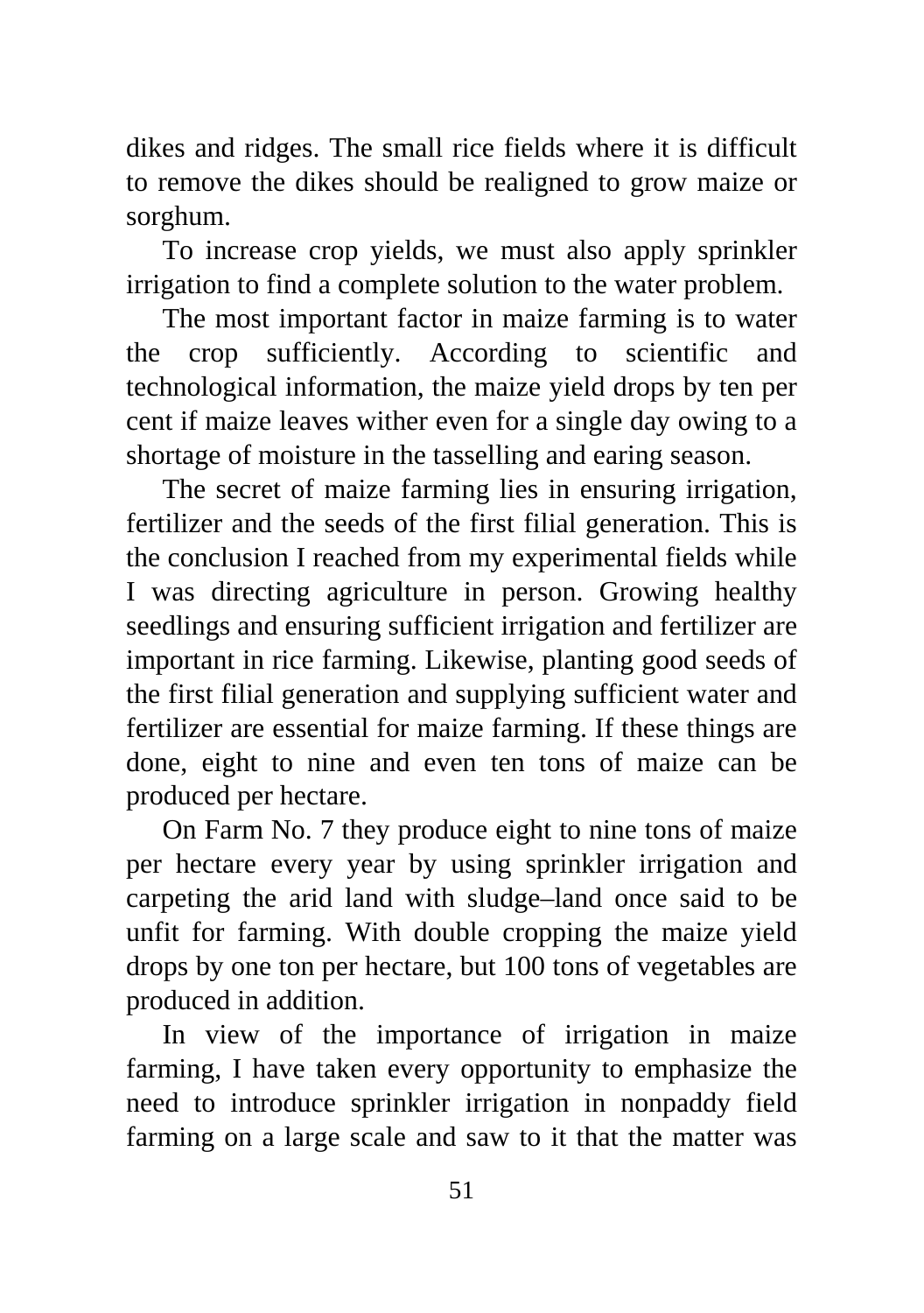discussed at a meeting and decisions were adopted. But the decisions are not implemented properly. On the way back from my recent inspection of Onchon and Sangwon counties, I could not see many places where the sprinkler system was being introduced. Even the sprinklers installed on some farms were not working as they should, because hoses or nozzles were unavailable. When I asked the officials concerned why the sprinkler system was not established, they answered it was because the State Planning Commission did not plan the work. Of course, the State Planning Commission is to blame for the neglect of planning, but they should not depend solely on the state for introduction of the sprinkler system. The provinces should produce hoses, plastic pipes and nozzles on their own. If the senior officials of the provinces get down to work with determination, the provinces will be fully able to set up sprinkler systems for nonpaddy fields through their own efforts.

In our country the weather is dry, especially in spring, so good irrigation is very important. It rained twice in May this year. That was very good. A short time ago a white magpie appeared, and I wondered if it had brought a blessing with it. The bird built a nest on a tree near Kumsusan Assembly Hall. I had the magpie videotaped, photographed and published in the newspaper. I asked scholars for information about white magpies. They said that, according to historical records, a white magpie had appeared in Jolla Province during the reign of King Sejo 500-odd years ago. At that time the appearance of the bird was regarded as a greatly auspicious event and was the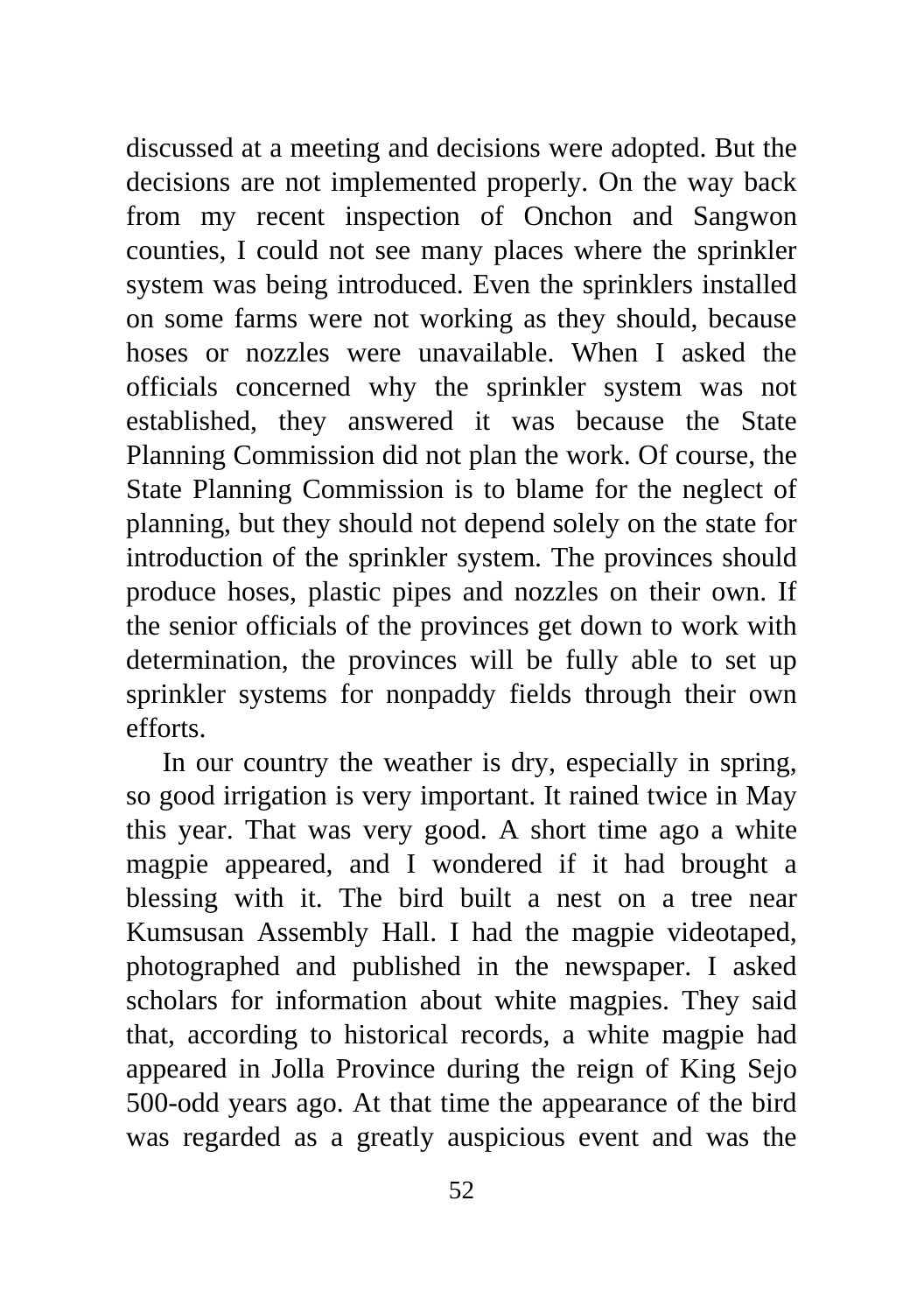topic throughout the country. A white magpie has appeared again in our country after an interval of 500-odd years.

The problem of water is more serious in South Hwanghae Province than in other provinces, so the province must work hard to resolve this problem.

South Hwanghae Province is favoured with a mild climate and a wide plain, the Yonbaek Plain. The Honam, Yoltusamcholli, Jaeryong, and Yonbaek plains are the largest plains in our country. The per-hectare rice yields in the Yoltusamcholli and Jaeryong Plains are eight to nine tons, but the yield in the Yonbaek Plain is lower.

Agricultural scientists and senior officials of the rural economy ascribe the low yield in the Yonbaek Plain to a strain of rice not suited to the characteristics of the area, but that is not true. Of course, there is no doubt that a better rice strain suited to the climatic and soil conditions of the plain will yield a better harvest, but the Yonbaek Plain is not far from the Jaeryong Plain, nor is there any great difference in weather conditions between them. The basic cause of the low rice yield in the Yonbaek Plain is the shortage of irrigation.

In our country rice plants send forth branch stems and ears roughly in June and July. A marked difference in the daylight and night temperatures of the water in rice fields in this season is favourable for the branching of rice plant stems and their growth. The weather in that plain is hot, so that the temperature, which has risen in the daytime, does not drop markedly at night. In order to lower the temperature, the heated water should be replaced with cool water. Rice plants remaining in the heated water through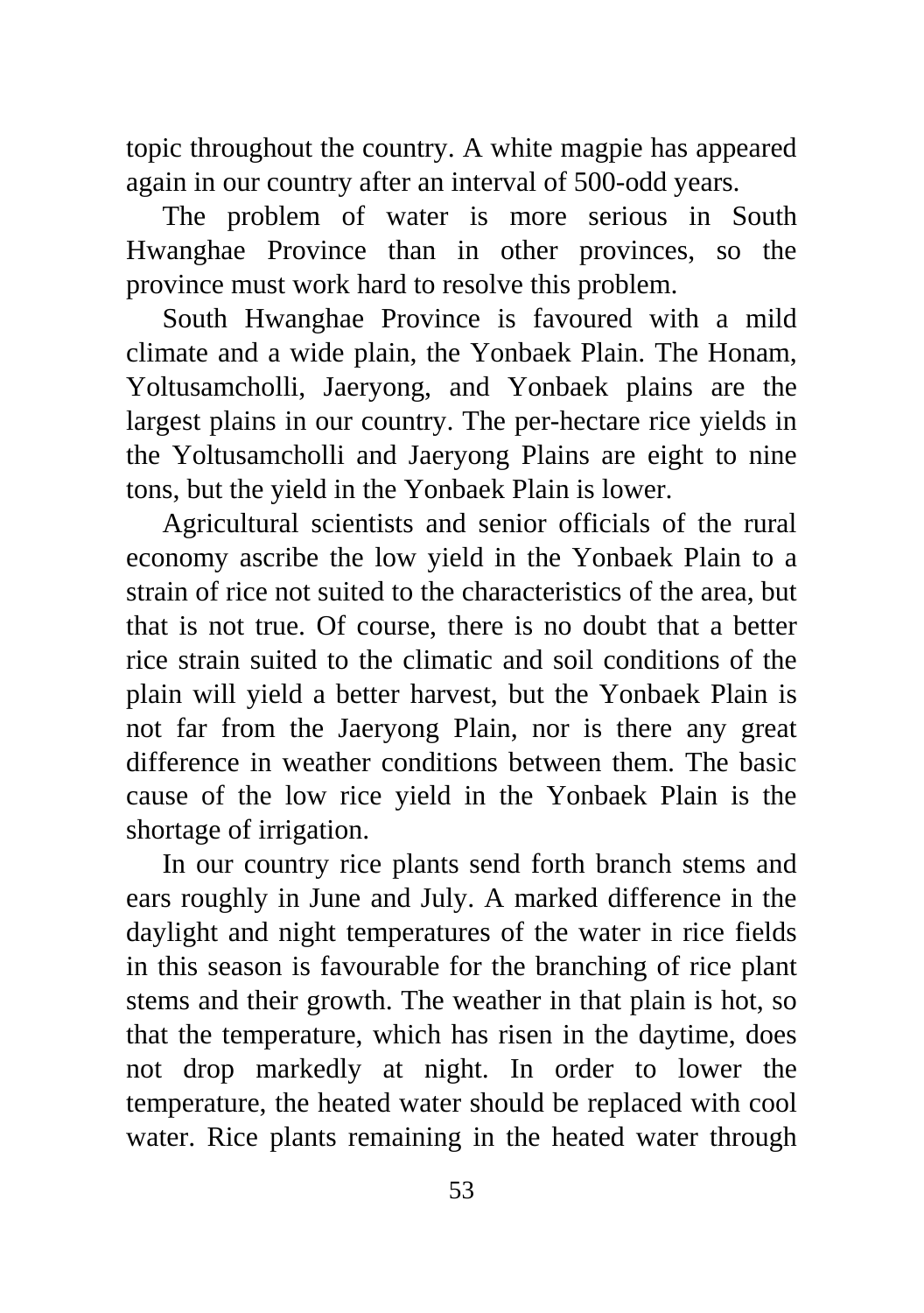the night can be likened to a man sleeping under a cotton-wool quilt through a sultry midsummer night. In South Hwanghae Province, however, the water of rice fields cannot be replaced regularly because of the shortage of irrigation water. Although there are a few large reservoirs, such as Lake Kuam, crop fields are not sufficiently irrigated, because their water sources are small. In Mundok and Sukchon Counties, which are located in the Yoltusamcholli Plain, the water temperature of rice fields is regulated by sufficient irrigation to suit the plant growth, so the rice yield is high. If irrigation in the Yonbaek Plain is as liberal as in the Yoltusamcholli Plain, the per-hectare rice yield can be increased by approximately three tons.

Rice farming depends, after all, on irrigation. In order to raise the rice yield in South Hwanghae Province, officials must take decisive measures to solve the water problem. The province has been unable to solve the water problem so far because of the small water sources. However, it can solve this problem by channelling water from the Taedong River now that the West Sea Barrage has been constructed. The Taedong River is now brimming with water. On my trip to the West Sea Barrage a few days ago, I saw the canal running towards the Kwangryang Bay. The water was flowing like a large river, and the sight was spectacular.

South Hwanghae Province must carry out the irrigation project to channel the water from the Taedong River to their crop fields, even though they have to suspend large-scale tidal-flat reclamation. The province must see that the irrigation project now undertaken by soldiers is by all means finished within this year.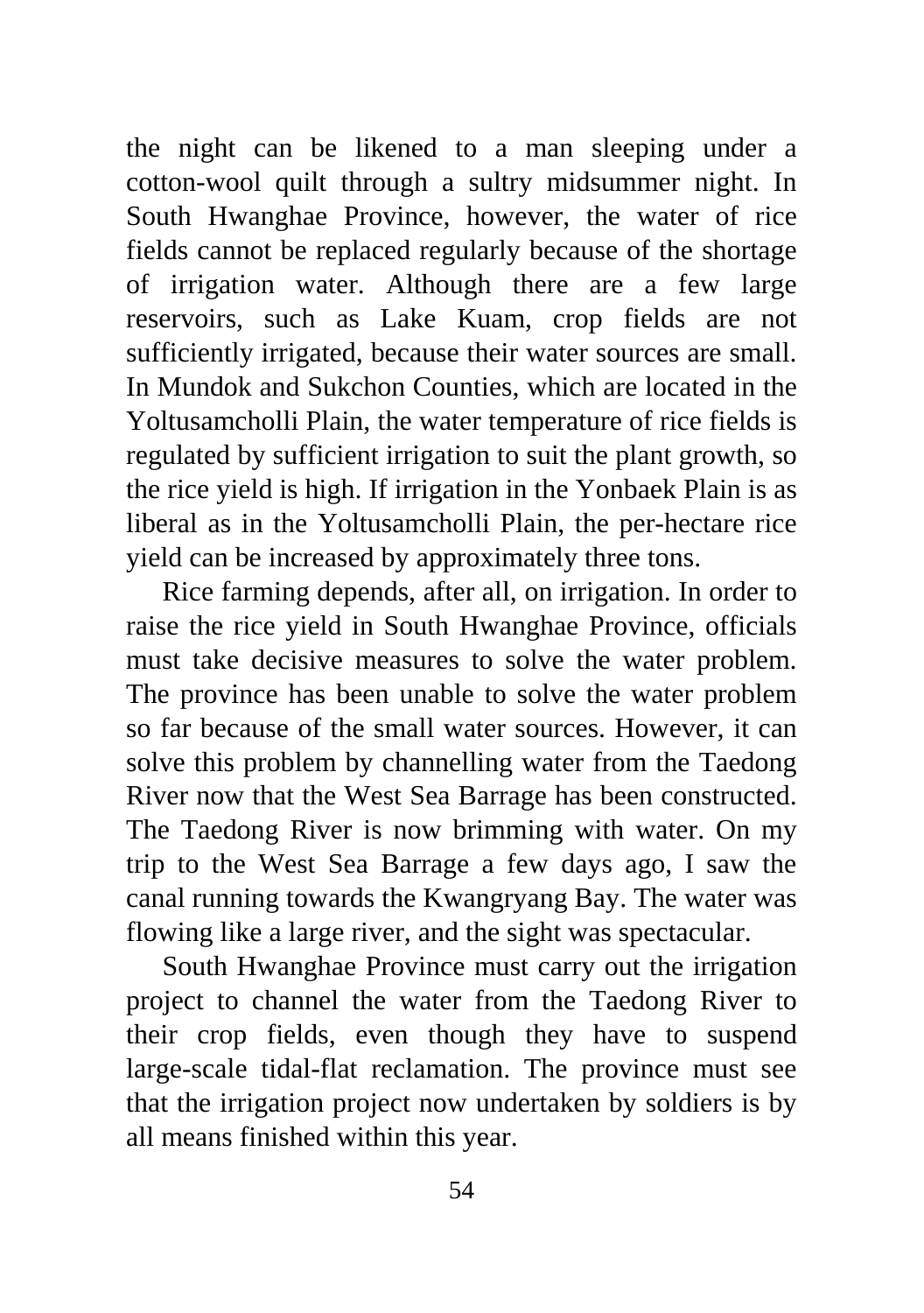Fertilizers must be applied sufficiently to increase the yields of cereal crops.

When irrigation is sufficient, the yields of crops increase in proportion to the amount of fertilizer applied to the crops. This year, however, phosphorous fertilizer was not supplied as planned, and ploughing was done without spreading the necessary amount of fertilizer. We must see that phosphorous fertilizer is supplied even now, so that as much as possible can be applied. A few persons' effort cannot ensure success in agriculture. The whole country must work hard to ensure the timely production and supply of farming materials.

A delegation of our Party on a recent visit to a European socialist country known to be successful in agriculture inspected some cooperative farms in that country. Although only 40 to 60 per cent of their farmland was under irrigation, they were producing six to seven tons of maize and wheat per hectare by applying nearly one ton of nitrogen and phosphorous fertilizers each per hectare, the delegation said.

If we are to grow rich crops and completely solve the food problem, we must sharply increase investment in agriculture, and officials of the Party, state and economic establishments must work like masters, paying close attention to agriculture.

The production goal we have set of 15 million tons of cereals is not the brainchild of anyone devoid of calculation. From my experience gained while directing agriculture myself since 1973 and from a scientific calculation, I have set the goal of 15 million tons. If we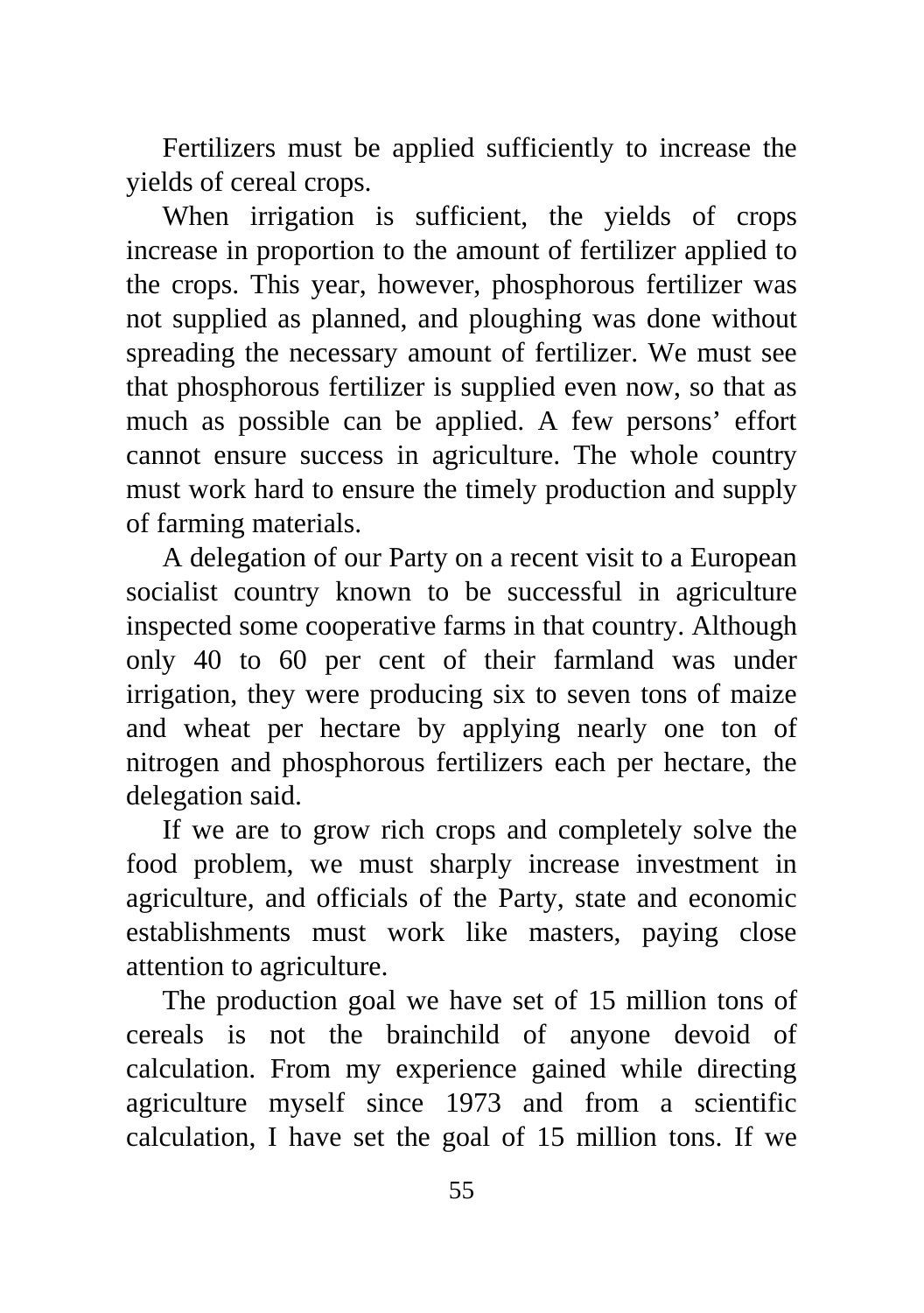cultivate the existing farmland intensively and carefully and produce 12 million tons of cereals and augment the amount by 3 million tons through the reclamation of tidal flats, the total will be 15 million tons.

This session of the Central People's Committee is attended by Vice-Presidents, the Premier, vice-premiers, the chief secretaries of the provincial Party committees, the chairmen of the provincial administration and economic guidance committees and other senior officials of the Party, state and economic organizations. Success in achieving the goal of 15 million tons of cereals through assiduous farming and in providing the people with sufficient food depends on how hard the officials attending this meeting work to carry out the tasks in support of the Party's line and policy. The officials must always use their heads to carry out the Party's line and policy to the letter, manage the national economy successfully and provide sufficient food for the people.

During the anti-Japanese armed struggle we had to rack our brains to solve the difficult food problem. Once, on a march in command of my unit from Changbai County towards Fusong and Autu, we camped in a forest. I looked around the surrounding area and it occurred to me that the place was fit for pumpkin growth, so I had the pumpkin seeds we had been carrying with us planted there. One of my orderlies asked me when we would ever come back to pick the pumpkins. I said we might not have a chance to eat the pumpkins, but one of our passing small units or messengers might happen to pick them. I was right. Later, a messenger who came to us said that on his way he had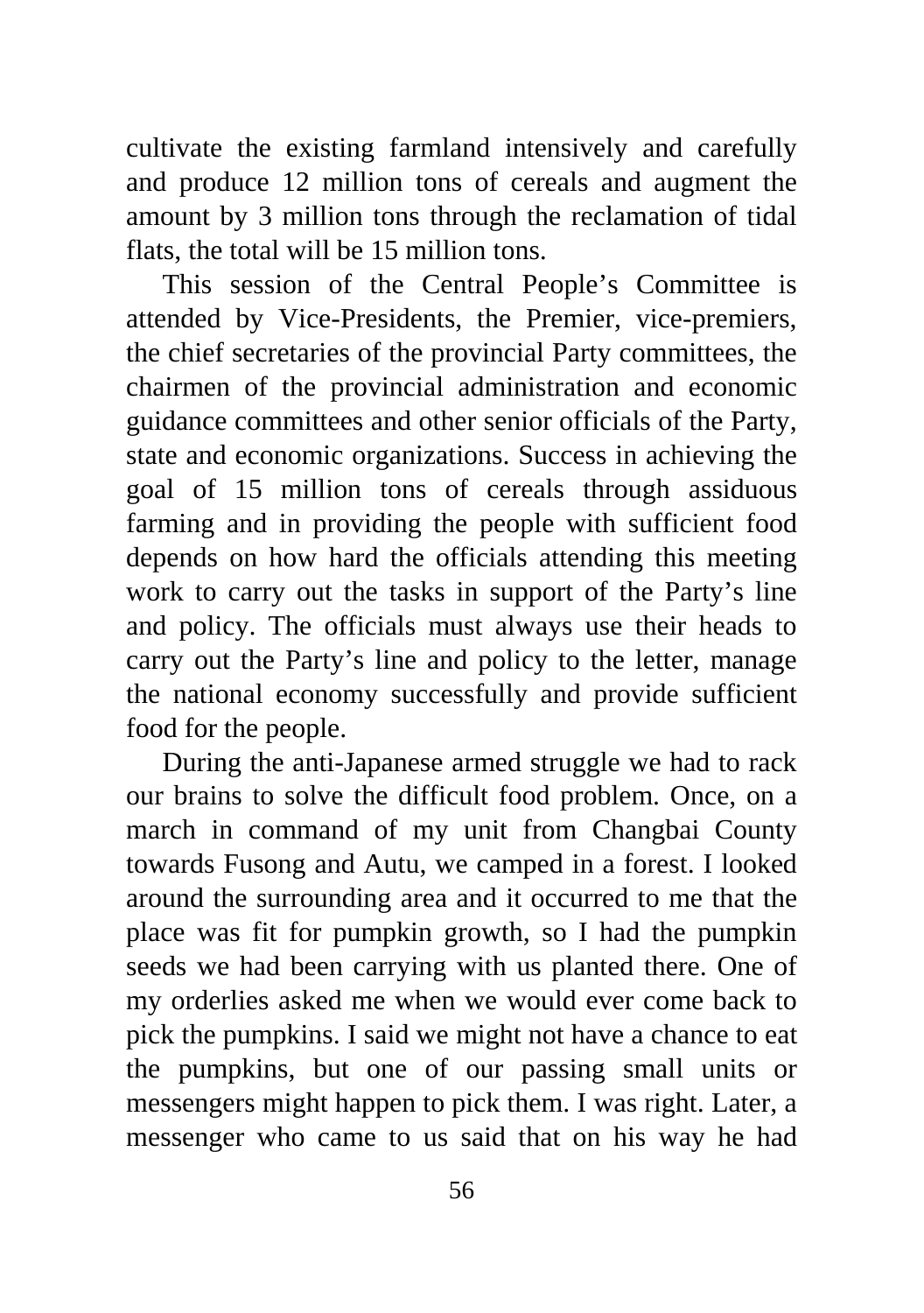picked, boiled and eaten some of the pumpkins we had planted at the camping site.

Whenever there was a possibility of our food stock running short during the armed struggle against the Japanese imperialists, I used to get the stock taken and prescribe the rations for every meal. Under these circumstances we had to mix a lot of edible herbs and grass roots with our food, but we avoided starving. We also used to raid the Japanese "punitive" troops' camps or towns to capture food supplies before our food stock ran out. No matter what the difficulty we never starved the men, so the guerrillas wished to be with the unit directly under my headquarters.

Comrade O Jung Hup, regimental commander, and Comrade Choe Hyon managed their units meticulously during the anti-Japanese armed struggle and kept their men from starving. Comrade O Jung Hup in particular managed his unit so carefully by calculating everything in detail that his unit never ran out of food and even contributed a lot of food to my headquarters.

The senior officials of the Party, state and economic organizations must, following the examples of the commanders of the anti-Japanese guerrilla army, do everything like masters and manage the nation's economic life meticulously. Especially the chief secretaries of the provincial Party committees, the chairmen of the provincial administration and economic guidance committees and the chairmen of the rural economy committees of the provinces must work with a creative attitude as befits masters.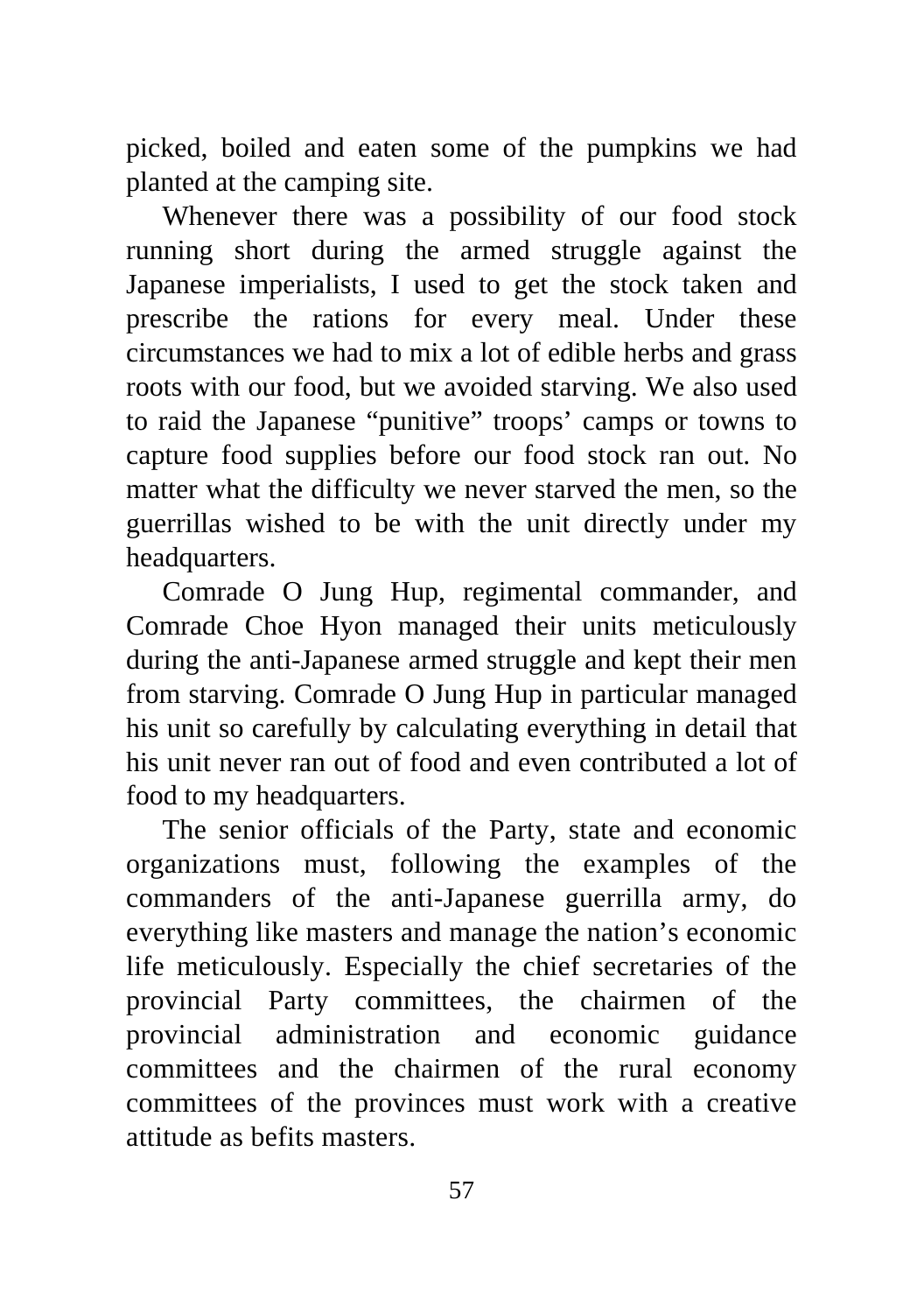The chief secretary of the provincial Party committee is concurrently the chairman of the provincial people's committee, and as such he assumes the responsibility for provincial work and exercises Party and government leadership. The chief secretaries of the provincial Party committees are equivalent to the regimental commanders during the anti-Japanese armed struggle. Depending on how they work, all the provincial work can be successful or not, and the provincial people can be well fed and well-off or not. However, the chief secretaries of the provincial Party committees and other senior officials at the provincial level are not making strenuous efforts to implement Party policy.

They are not concerned over agriculture. How indifferent they are to agriculture can be illustrated by the single fact that the chairman of a provincial administration and economic guidance committee is ignorant of the number of hectares planted to maize in his province and the per-hectare maize yield last year. Because the senior officials of the provinces do not pay attention to agriculture, agricultural work cannot be successful.

The most important quality a revolutionary must acquire is the spirit to work for the revolution, the Party, the working class and his fellow people. The senior officials of the Party, state and economic organizations must always bear in mind that they are representatives of the Party members and representatives of the people and that they are duty bound to serve their fellow Party members and other people. They must work with this consciousness. If they work in this manner, they will be wakeful even in their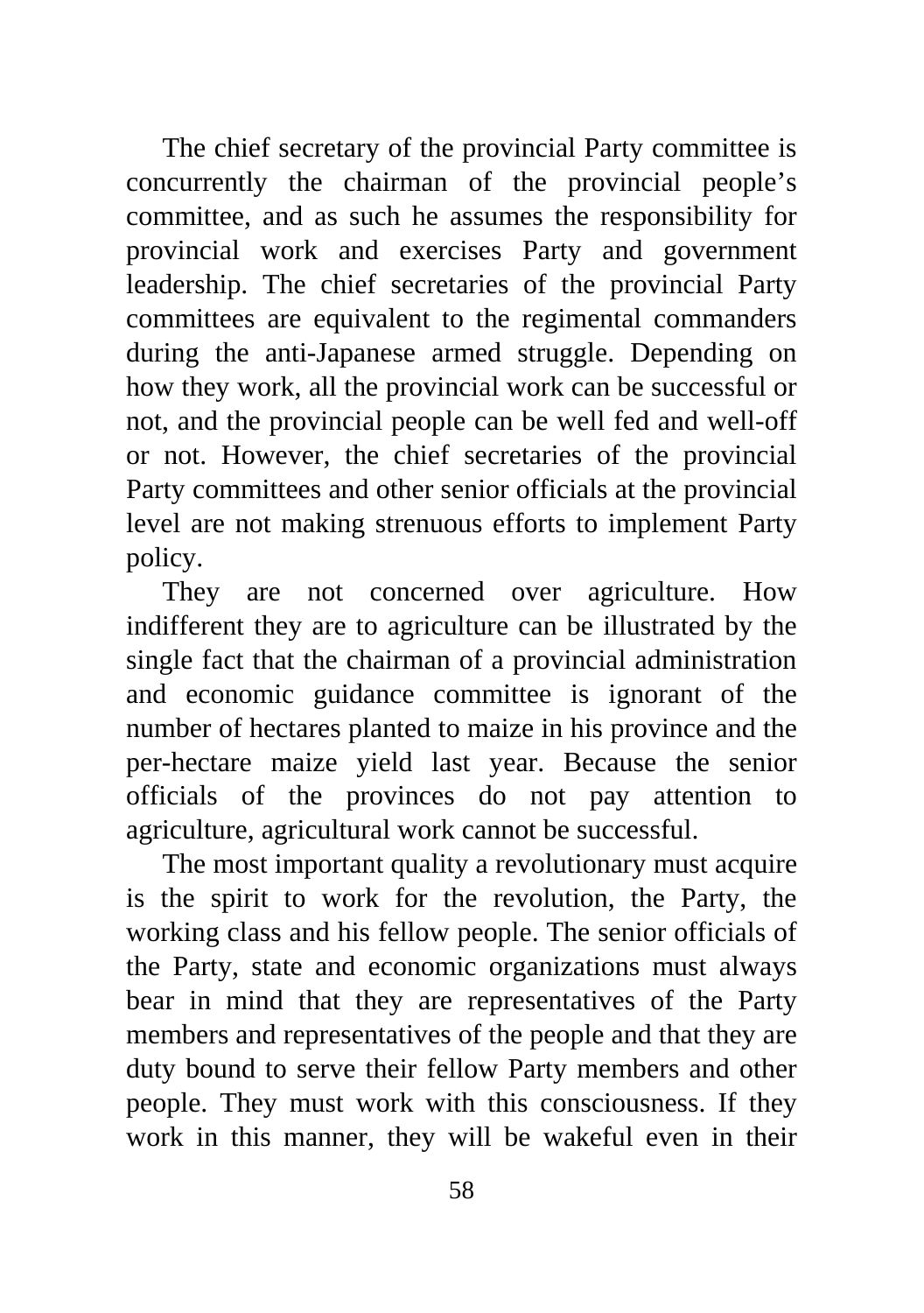beds and find a lot of things they have to do. They must struggle with all devotion for the Party and the revolution, for the working class and the people by displaying intense loyalty to them.

To proceed, I shall dwell upon aquaculture.

Aquaculture, like tidal-flat reclamation, is a worthwhile struggle to harness the sea. If we conduct aquaculture on a large scale, we can improve the people's diet and provide them with health and longevity.

We have greatly emphasized the importance of aquaculture in the past and have given each province an aquacultural assignment, but no province has implemented its assignment properly. Assignments should not be given indiscriminately. Only those provinces with real possibilities to do it and the People's Army should be given assignments.

North Hamgyong, South Hamgyong, Kangwon, North Hwanghae and South Hwanghae Provinces have the possibilities. North and South Hamgyong Provinces should each create 10 000 hectares of aquacultural farms, Kangwon Province 2 000 hectares, South Hwanghae Province 3 000 hectares, North Hwanghae Province 1 000 hectares and the People's Army 5 000 hectares–31 000 hectares in all. If the People's Army can create 10 000 hectares rather than 5 000 hectares, it will be good. At this meeting we should decide in principle to create 31 000 hectares of aquacultural farms and implement the decision.

When we have walled off the sea on tidal flats, we may be able to conduct some aquaculture on the West Sea, but we shall have to wait until then to be more definite. Under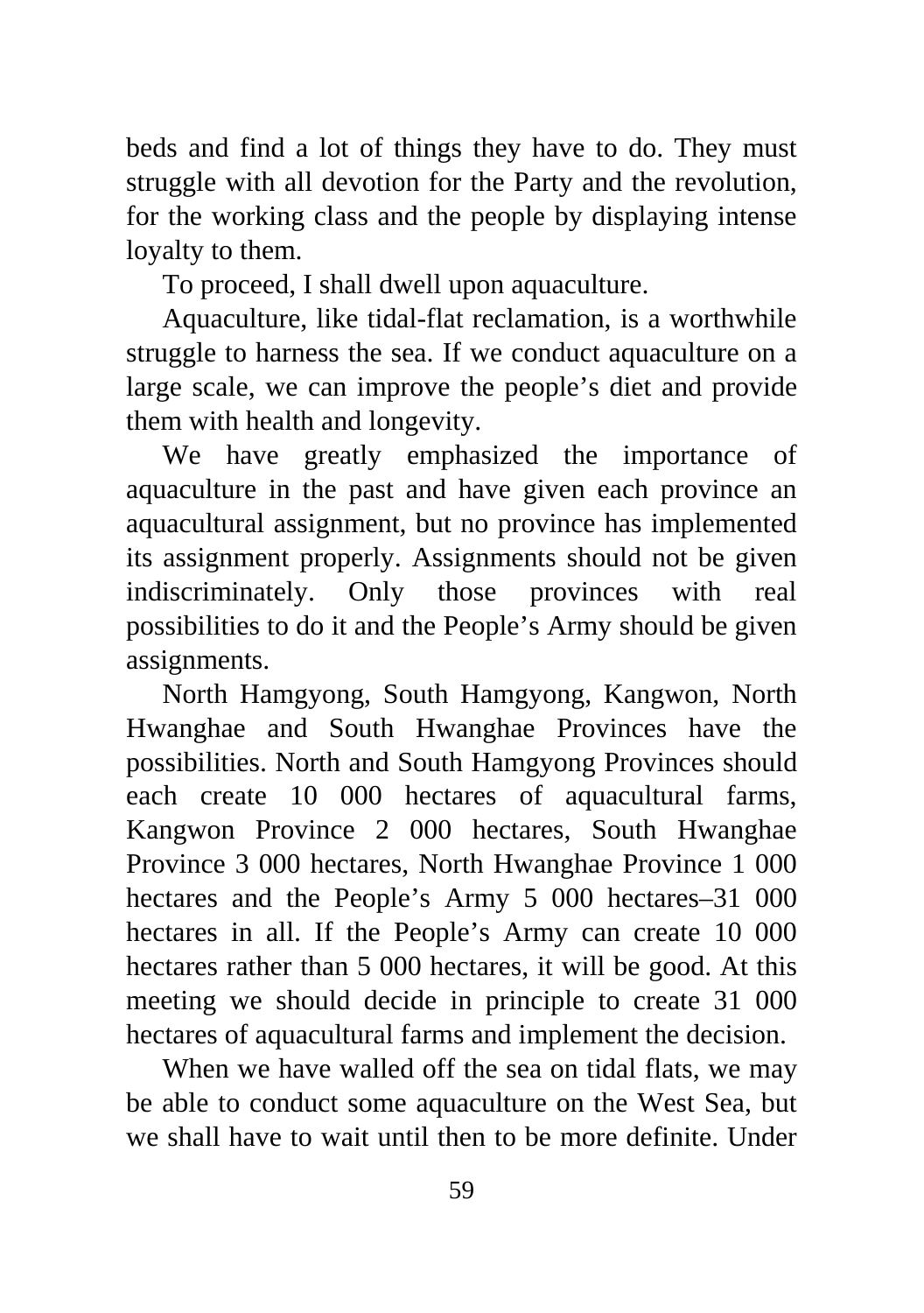present circumstances it is difficult to supply materials for large-scale aquaculture.

Since it has many factories, South Hamgyong Province will be able to carry out its aquacultural assignment. Kangwon Province will also be able to fulfil its assignment, because it has some industrial foundations. It would be better if South Hwanghae Province created approximately 5 000 hectares of saltwater farms, but more than 3 000 hectares will be difficult, because its industrial foundation is weak.

We must work hard to create 31 000 hectares of saltwater farms by 1992.

I shall greet my  $80<sup>th</sup>$  birthday in 1992. You comrades should develop saltwater farming successfully, anticipating my  $80<sup>th</sup>$  birthday, to make it a great treat for the people. Nothing could make me happier than providing the people with a rich life.

All the senior officials must pay close attention to aquaculture.

Making good rafts is important for creating saltwater farms.

Small rafts are not buoyant enough, nor can they withstand waves. While inspecting a small saltwater farm on the East Sea last year, I thought it necessary to produce large drum-shaped iron rafts. Large sheet-iron rafts pose a problem of ropes to connect them. Wire ropes or vinalon ropes will serve the purpose. Wire ropes will be more durable than vinalon ropes. Seeding ropes can be made with thick straw, hemp fibre or the skin of lime tree, since they will be discarded after a year. If large sheet-iron rafts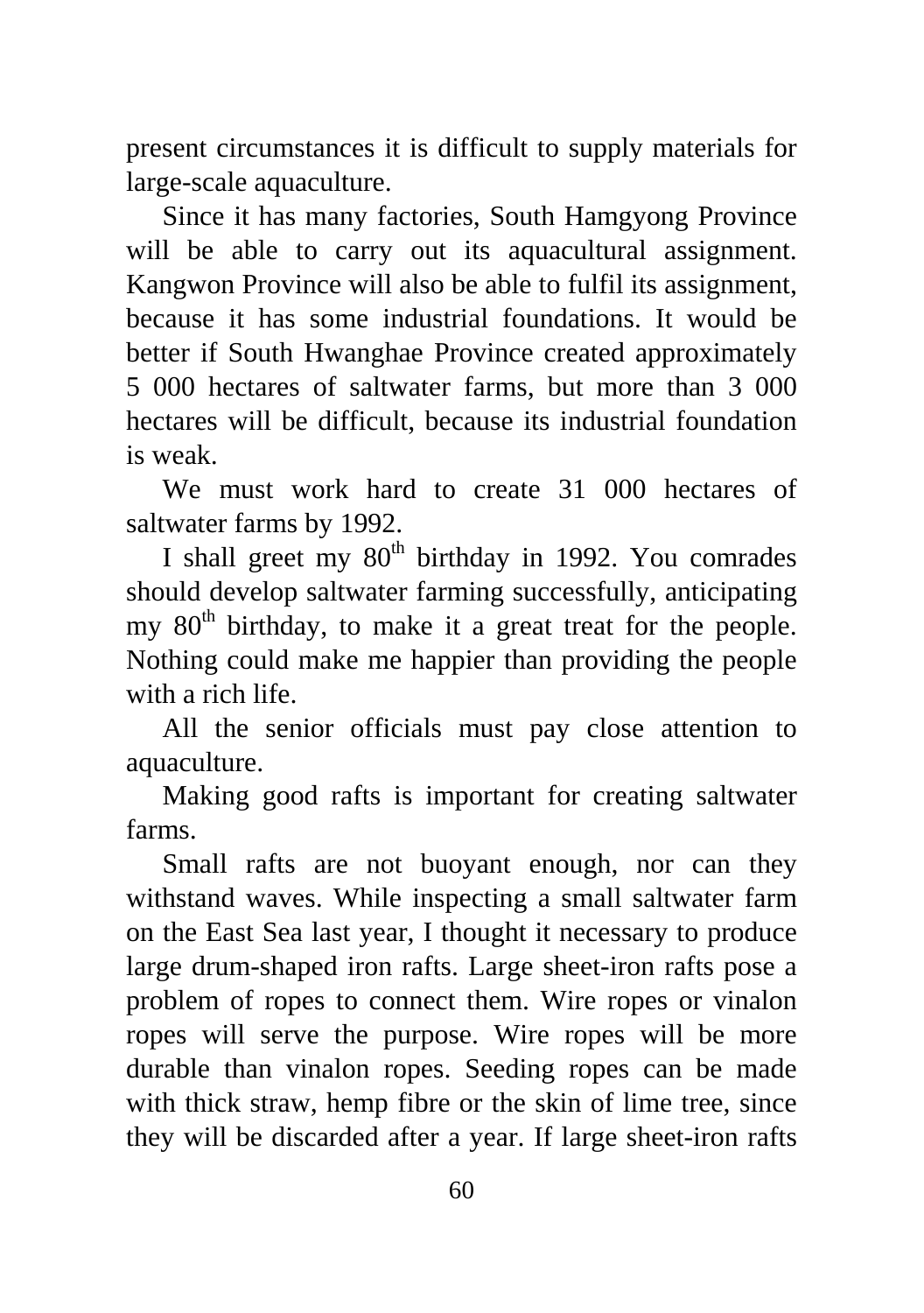are floated around a saltwater farm, the interior rafts, though small, will not drift away with the waves.

Several days ago I gave the chairman of the Fisheries Commission an assignment to make an experimental saltwater farm of approximately ten hectares, using large sheet-iron rafts, in South Hamgyong Province. I intend to send the Premier of the Administration Council to inspect the farm or else I myself will inspect it and give a demonstration to popularize the method. If we tell the people to create saltwater farms without showing them how to make them, the work will not be successful.

A large amount of steel will be needed to make the rafts for aquaculture, so we must make an investment. Nothing will succeed without investment.

The major task of aquaculture is to farm kelp and mussels.

Careful calculation is needed to determine the areas of kelp farms and mussel farms in creating 31 000 hectares of aquacultural farms. If we develop 15 000 hectares of kelp farms and as many mussel farms, we shall produce 1.5 million tons of kelp at an estimated 100-ton-per-hectare yield and as many mussels at the same per-hectare yield.

We are now exporting kelp to the Soviet Union at 200 roubles a ton. If we produce 100 tons of kelp per hectare, it means earning 20 000 roubles*.* If we export processed kelp, we can earn more foreign currency. If we produce large quantities of kelp and export it to the Soviet Union in exchange for sardine oil or sunflower-seed oil, we shall be able to solve the oil and other problems. It will also be good to export kelp in exchange for maize.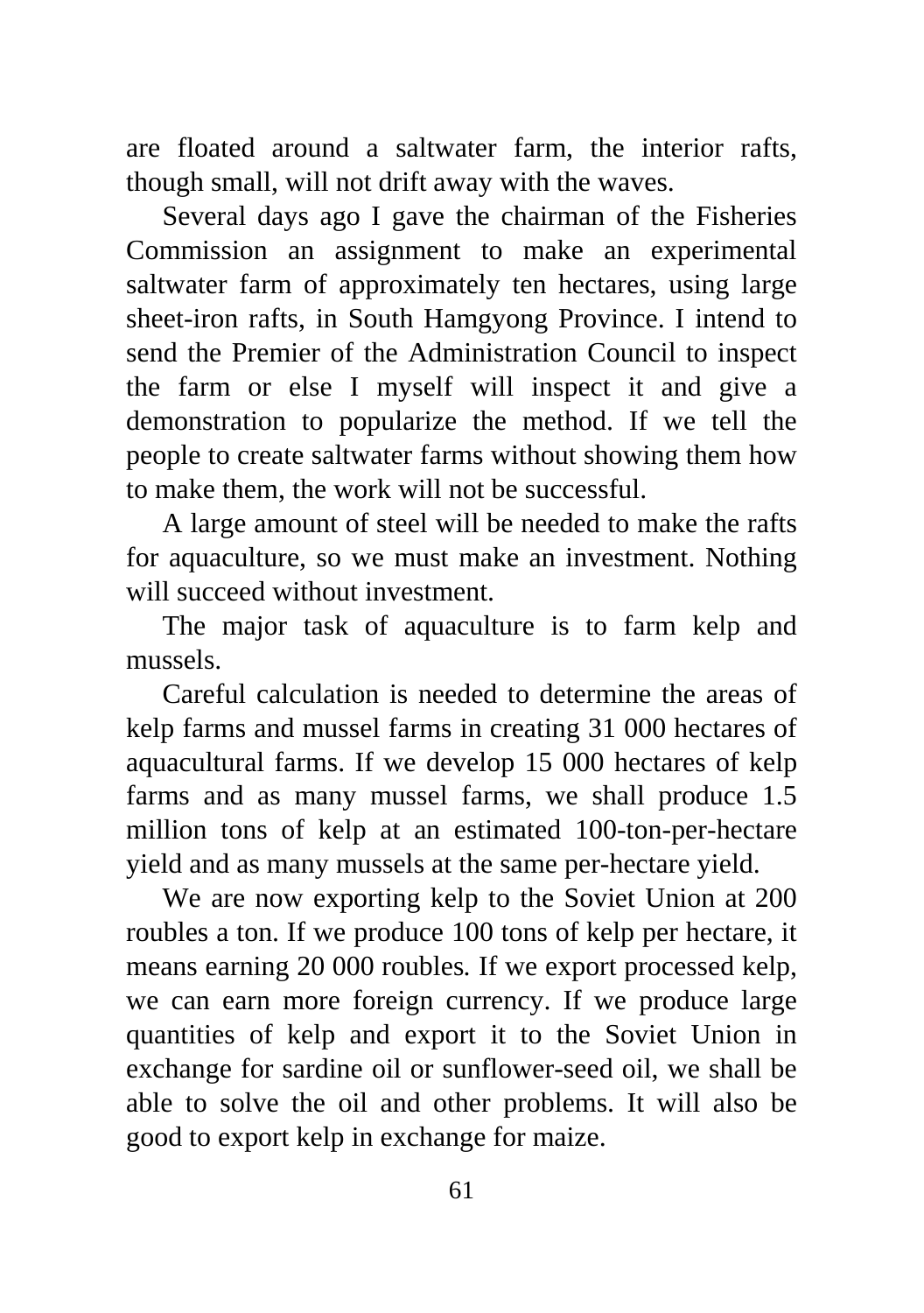However, we must not think of only earning foreign currency by developing saltwater farming. We are going to develop aquaculture on a large scale, essentially to provide our people with better food, although it is necessary to earn foreign currency.

Kelp and mussels are very good for people's health. Kelp can be eaten raw, processed into biscuits, or powdered.

In one country kelp is said to have been defined as an essential item in the diet, with daily doses for children and adults prescribed in grammes. Because kelp is congenial to health, people in that country eat kelp by processing it into biscuits and various other kinds of food. It contains iodine and is also liked by the Soviet people. As we are not producing large quantities of kelp, we do not define daily doses for people. When we produce it in large quantities in the future, we shall prescribe obligatory daily doses for people.

On this occasion the Administration Council has calculated to create 10 000 hectares of mussel farms out of the 31 000 hectares and to make the rest into kelp farms. A further study should be made to see if it is really necessary to create so large an area of kelp farms. We have not yet established nutritional norms of daily doses for a person, so we cannot make a reasonable estimate of domestic demands for kelp, nor are we sure of the possibility of exporting large quantities on a regular basis. We are exporting some kelp to the Soviet Union, but if they do not import it in large quantities in the future, there will be no market for it. We cannot tell the people to consume an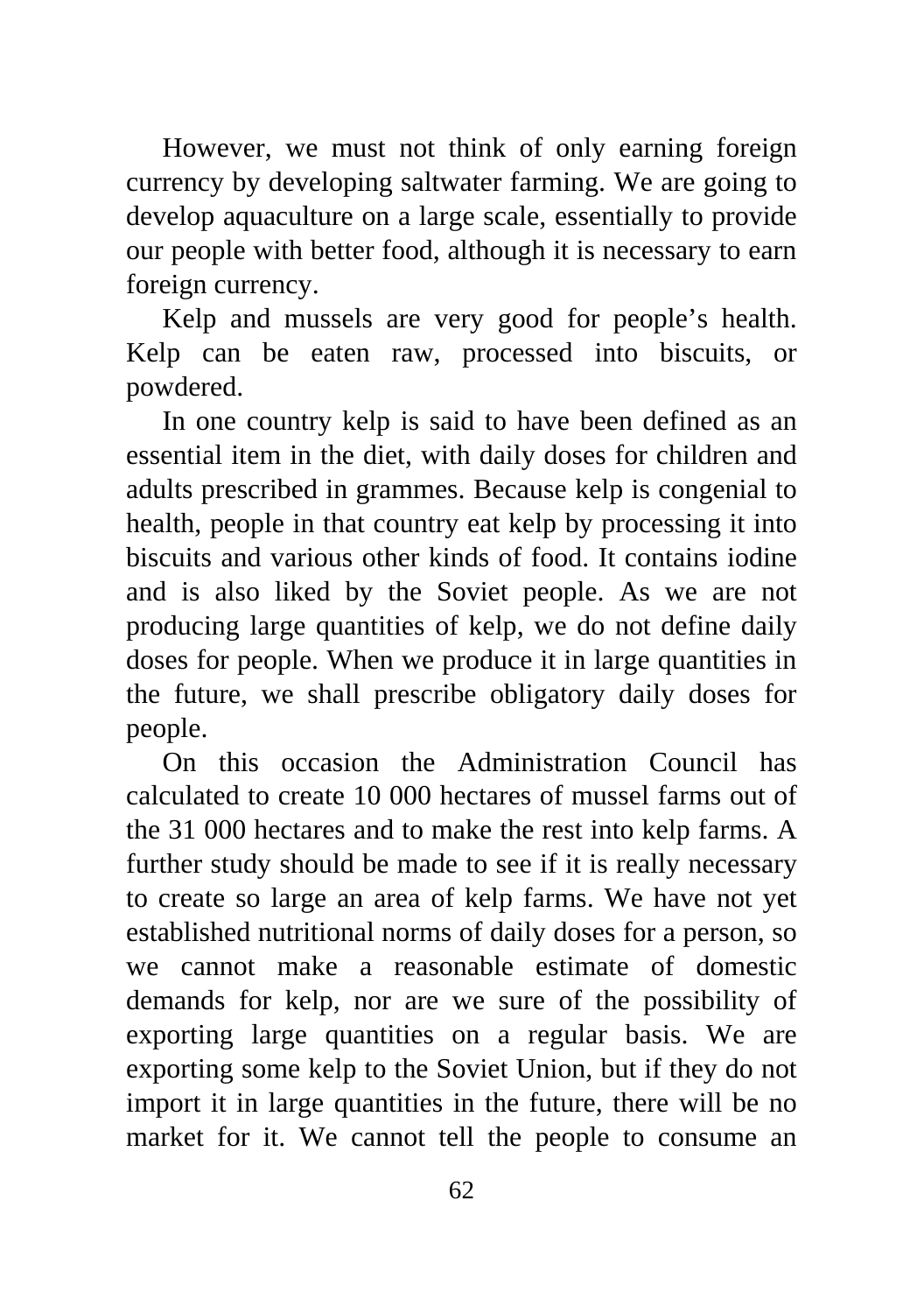unreasonably large amount simply because it is good for health. Therefore, the area of kelp farms should be decided after prudent calculation of domestic and foreign demands.

In my opinion it would be preferable to plan a wider area of mussel farms, though it may need more materials. The more mussels we produce, the better.

The People's Army should be allowed to consume its own saltwater farm products.

Next, about fish farming.

Fish farming is also an important matter relating to the people's livelihood. If we succeed in fish farming, we can supply a lot of fish to the people.

We have favourable conditions for the development of fish farming. There are many reservoirs, lakes, and rivers in our country, and we have a considerable number of fish culturists. There is no pollution in our country, and rivers are suitable for fish farming. Sailing up the Taedong River as far as the Songchon Barrage Reservoir recently, I found that there were a lot of shellfish in the river. That is a good omen. It means that the river is free from pollution and proves that our natural environment is well protected through strict observance of the law on environmental protection. If we make good use of the given conditions and possibilities, we shall be perfectly able to succeed in fish culture. At present, however, fish farming is not flourishing. Officials in charge of fish culture still have no established idea about the measures to develop fish farming.

Chinese are good at fish farming. On a visit to China in 1958 Premier Zhou Enlai and I toured local areas. On our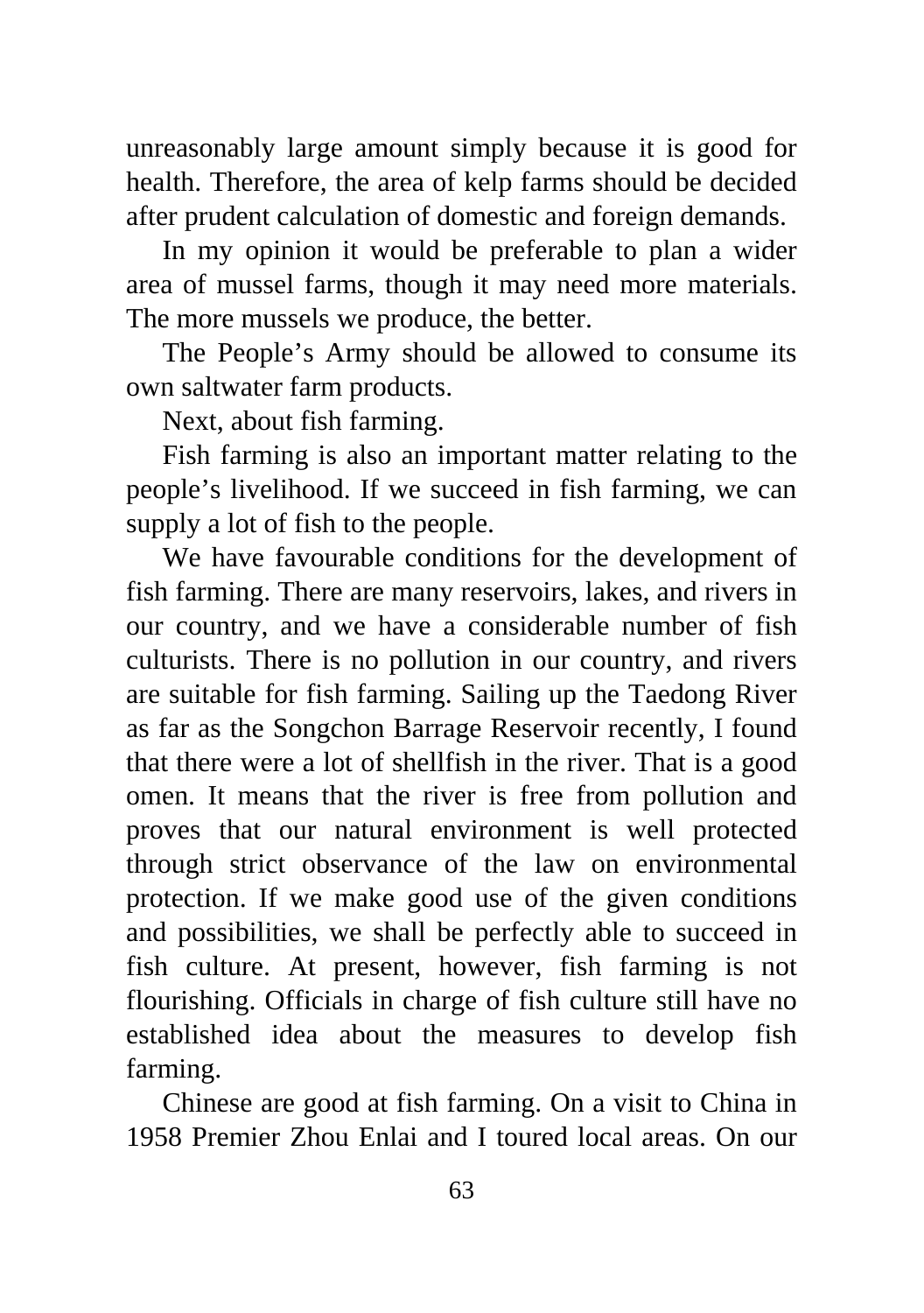way back we flew over Jiangsu Province, his native province. Looking down from the plane, I saw many water pools. I asked the Premier what all those pools were for. He said that they were fish ponds and that in his home village every household had a sizable fish-breeding pond. The people of Jiangsu Province, he said, had pigsties by their fish ponds and the discharges from the pigsties were treated microbiologically to be fed to their fish. They grew different kinds of fish at three different levels of depth in their ponds. Chinese call Jiangsu Province and Zhejiang Province lands of fish and rice. In the past a Chinese source said that fish farming was also successful in Hubei and Hunan provinces, and that they were producing a lot of fish.

On return from my China visit I made sure that cooperative farms bred fish widely in ponds and water pools. The fish farm of the Thaegam Cooperative Farm was made in those days. The fish farm used to produce a considerable amount of fish and supply them to the cooperative farm members. Nowadays, however, the fish farm does not seem to be thriving, because the senior officials of Pyongyang are not guiding and controlling fish farming properly.

The Chairman of the Pyongyang City Administration and Economic Guidance Committee was developed under our systematic education, but he is not working in a responsible manner. I became acquainted with him through the good offices of Comrade Choe Jae Ha, the then Minister of Construction. Comrade Choe Jae Ha was a fine man with plenty of guts and ability to develop work. I got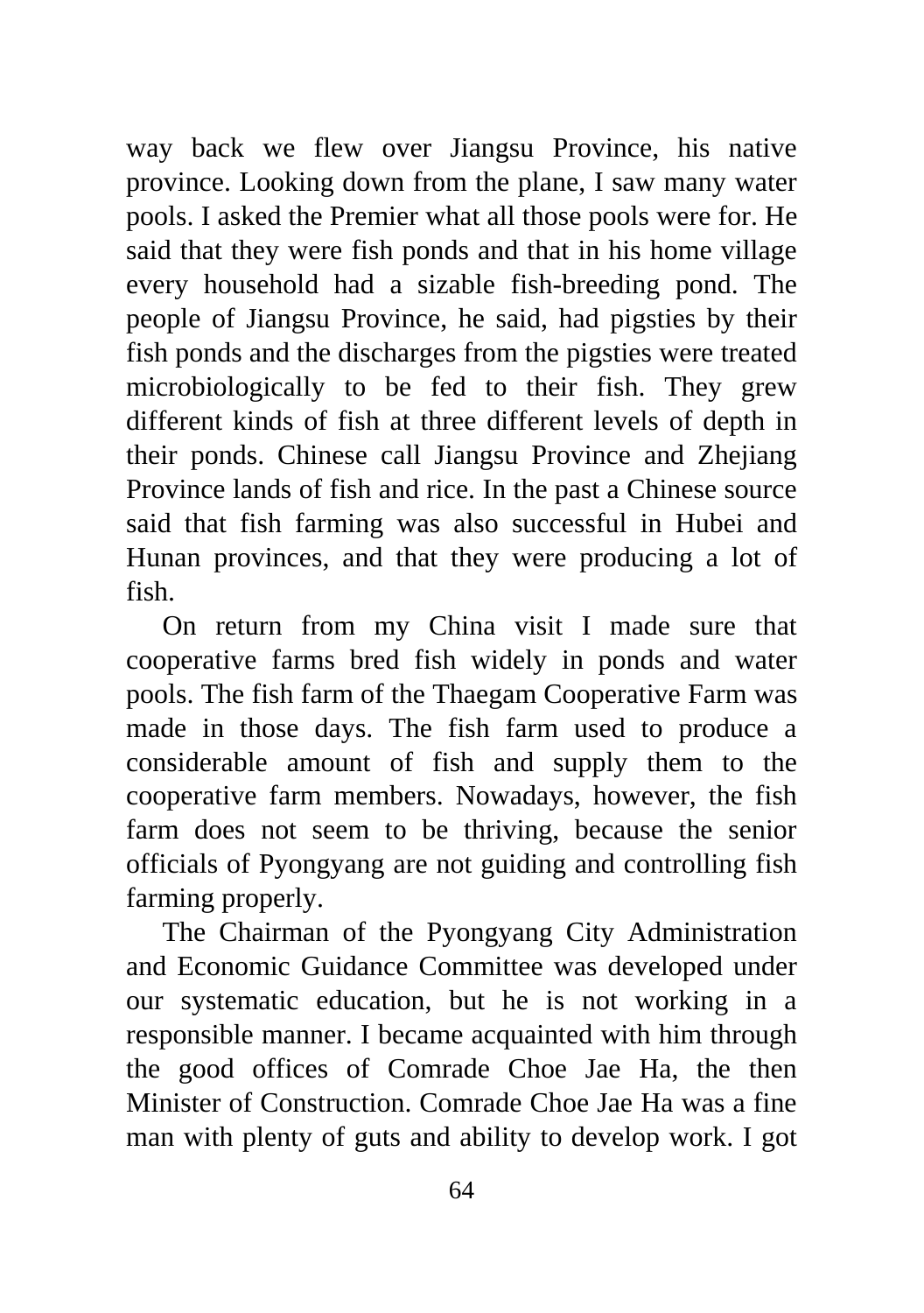to know him immediately after liberation. He came from the working class, so I gave him good education and promoted him to Construction Minister. During postwar reconstruction he struggled devotedly to implement the Party's policy on the introduction of mechanization and prefabrication in construction by brushing aside the obstructionist schemes of the anti-Party factionalists who had wormed their way into the construction industry. The Chairman of the Pyongyang City Administration and Economic Guidance Committee also came from the working class, and as such he should work hard by displaying loyalty to the revolution, Party, working class and people, but he is not implementing Party policy as he should.

On the way back from a visit to Sangwon County I could see no pumpkins growing in vacant lots, no signs of strenuous efforts to develop economic life. Soldiers of the People's Army plant a lot of pumpkins at the foot of mountains and by roadsides, but in Pyongyang no pumpkin is planted, although there are many vacant lots in the city.

To provide grapes for Pyongyang people, I gave an assignment to the senior officials of Pyongyang a long time ago to create approximately 500 hectares of vineyards with imported grape plants in Sangwon County. However, the assignment has not yet been implemented. It is not that there is no land fit for grape cultivation. If riverbanks are planted to grapes, the area will amount to thousands of, not 500, hectares. Our people cannot be well-off unless officials work assiduously.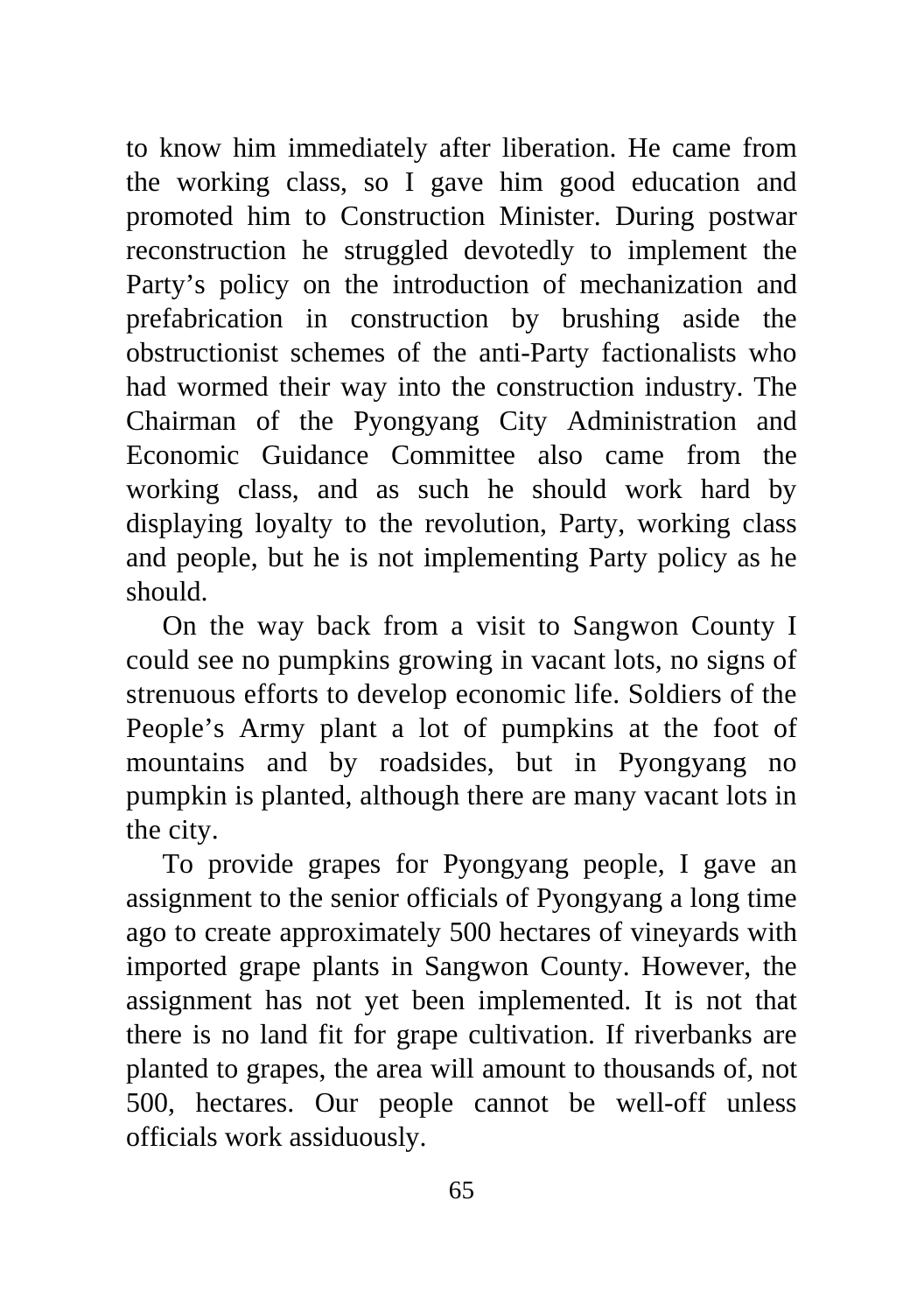The chief of the Fish Farming General Bureau is not working in good faith either.

Fish-culture organizations are not farming fish so well as the People's Army. A People's Army unit has created fish farms in many places and is growing a lot of crucian carp, carp, eel and rainbow trout.

Things are so deplorable that it is even difficult to decide how we should develop fish farming. Because there are no basic economic and technological data on fish farming, it is difficult to give fish production quotas. The officials concerned must make a detailed field investigation, discuss the matter collectively, determine basic economic and technological data and propose the measures to improve fish farming.

Fish farmers must breed a lot of highly productive fish, ones of which they are sure and certain. Low productive fish cannot contribute greatly to the people's diet.

Rainbow trout should be raised in large quantities.

This fish can be bred by artificial incubation. Its breeding requires keeping the water temperature suitable for its growth. Grey mullet grows well without being much affected by water temperature, but rainbow trout grows well only in the water of 10 to  $18^{\circ}$ C. They cannot live in the water of  $20^0$ C or higher. A People's Army unit made a few reservoirs about three metres in depth in Onchon County, South Phyongan Province, last year and started breeding rainbow trout and grey mullet after flooding the reservoirs with saltwater. Recently I visited there and found that the grey mullet had multiplied and were growing well, but nearly all the rainbow trout were dead, apparently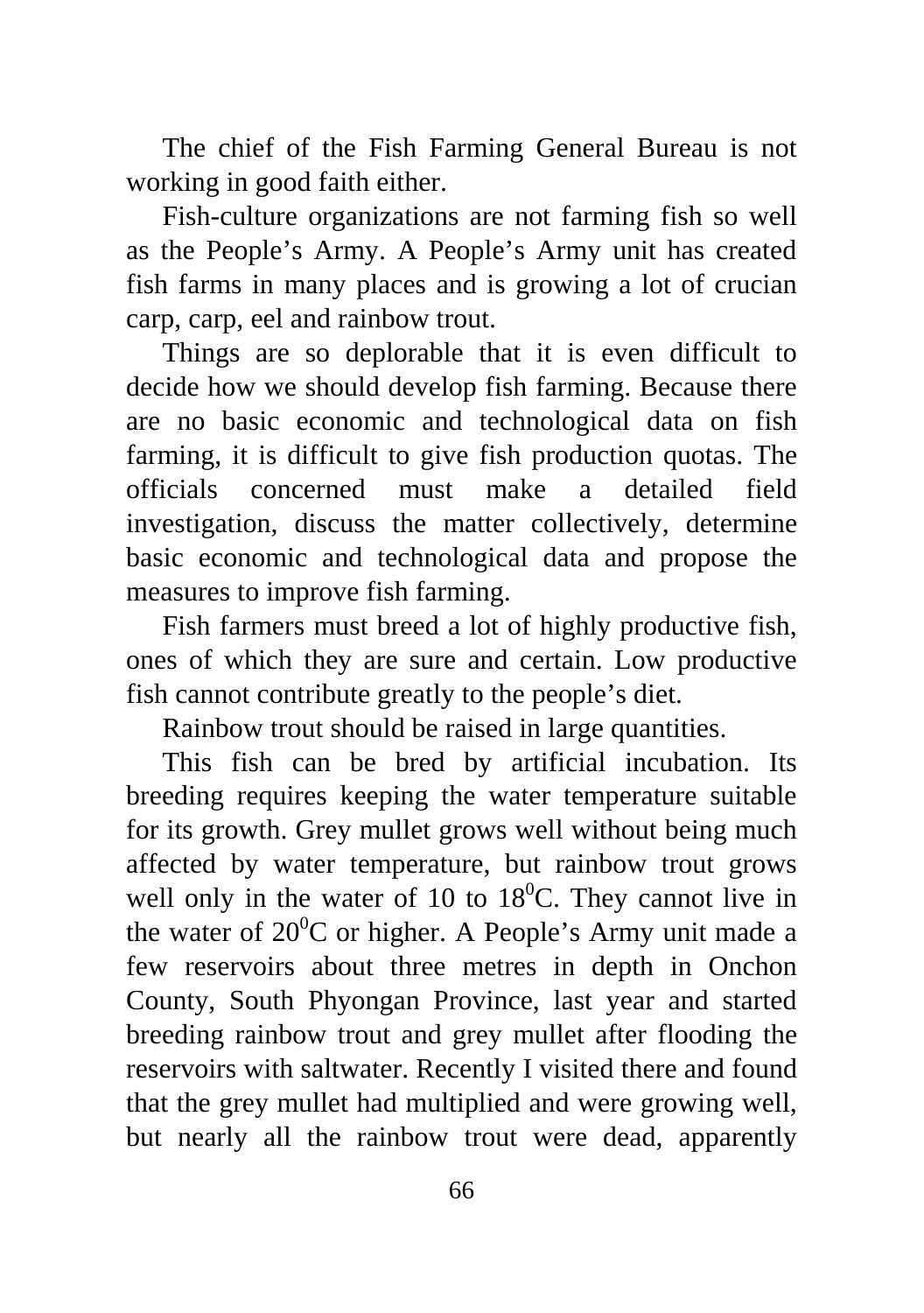because the temperature of the water in the shallow reservoirs was too high. This fish does not thrive in too cold water. Rainbow trout are now grown in Ryanggang Province. The water temperature of some rivers in this province does not rise above  $6^{\circ}$ C even in midsummer. According to fish culturists, char like such cold water, but not rainbow trout.

Our country does not have many rivers in which the water remains between 10 and  $18^{\circ}$ C, so it seems difficult to breed rainbow trout widely in rivers. Trout or salmon, when put into water, swim to the sea and then back upstream, but there is no information that rainbow trout do the same. Travelling the area around the Tuman River during the anti-Japanese armed struggle, I saw trout and salmon coming up as far as the Hongqihe, a tributary of the Tuman River, to spawn. I think it advisable to breed rainbow trout in the sea on an experimental basis.

We must breed eels and grey mullet on a large scale. Some people are now catching even young eels to export to earn foreign currency, but doing such a thing to earn a few foreign pence is a criminal offence. The practice of catching young eels to earn foreign currency must be prohibited, and any recurrence of such instances must be dealt with by law.

It is said that the Kwangryang Bay is teeming with young eels. If we enclose the opening of the bay and prevent eels from escaping, we can farm eels there. When reclaiming tidal flats in South Phyongan Province, we must see that fish farms of about 20 hectares each are laid out between the tidal flats to breed grey mullet in large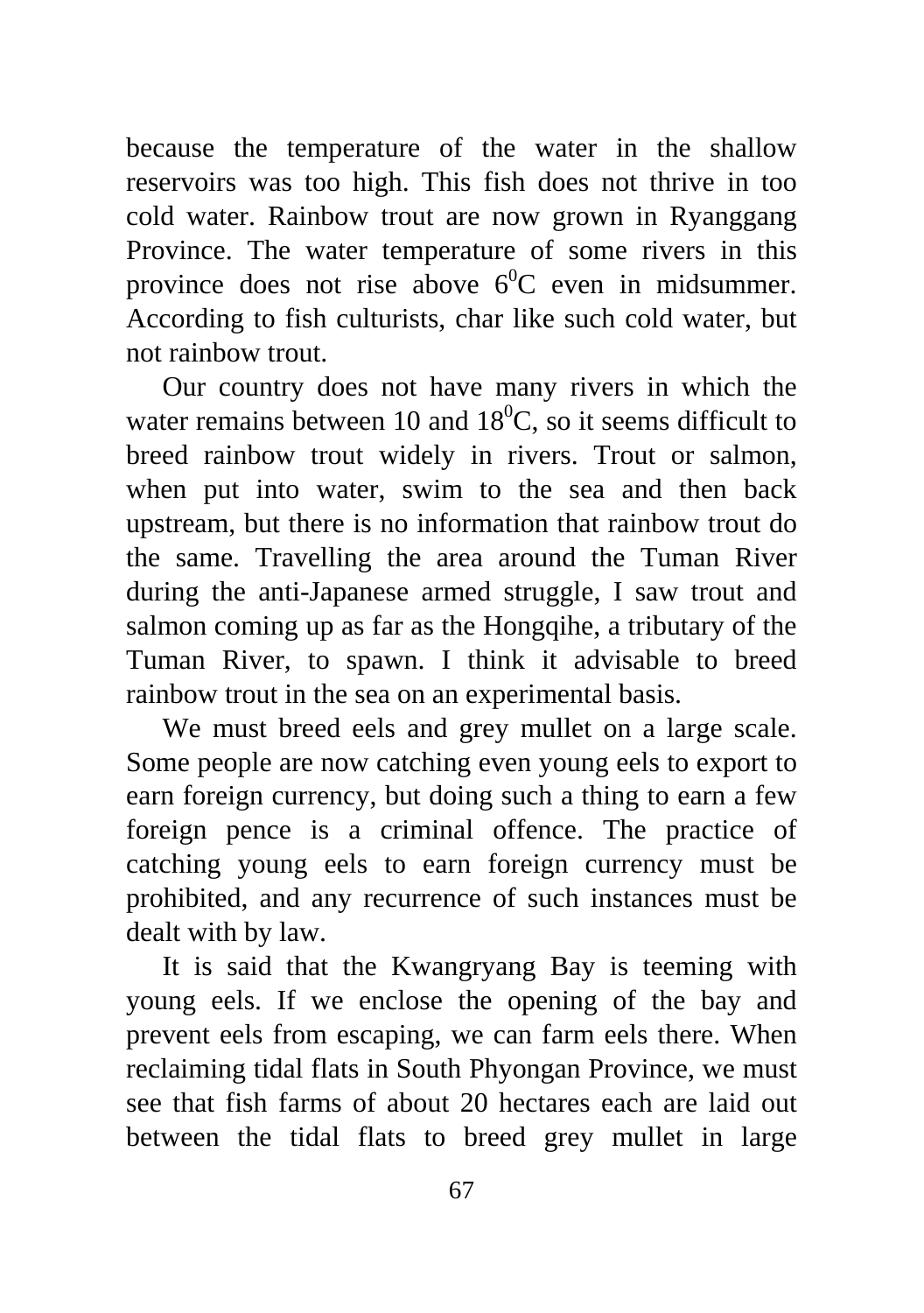quantities for the provincial and Pyongyang people. South Phyongan Province should develop fish farms on its own and breed grey mullet on a large scale.

Crucian carp and loaches should also be farmed on a large scale. This can be done without making separate fish farms if we make use of water pools. In our country with limited farmland we cannot afford to create fish farms at the expense of farmland, but it is not bad to breed crucian carp and loaches by turning land unfit for cereal crop cultivation into fish farms.

Rivers and lakes are not teeming with fish. We must hatch large numbers of young fish and put them into the rivers and lakes.

Sweetfish should be bred in the Chongchon River in large quantities. Sweetfish live in this river, swimming up and downstream. This fish spawns near Tohwa-ri, Kaechon County, South Phyongan Province, and the young ones flow into the sea, where they pass the winter, then swim back up the river the next spring. So we intend to make the stream below Kujang a sweetfish reserve and not build a barrage there.

To develop fish farming, we must find a solution to the problem of fish feed. It would be a good idea to use livestock discharges as fish feed by treating them microbiologically.

We must protect fish resources carefully. Fish resources are an important wealth of our nation. By careful protection and propagation we must see that these resources are effectively used for improving the people's standard of living.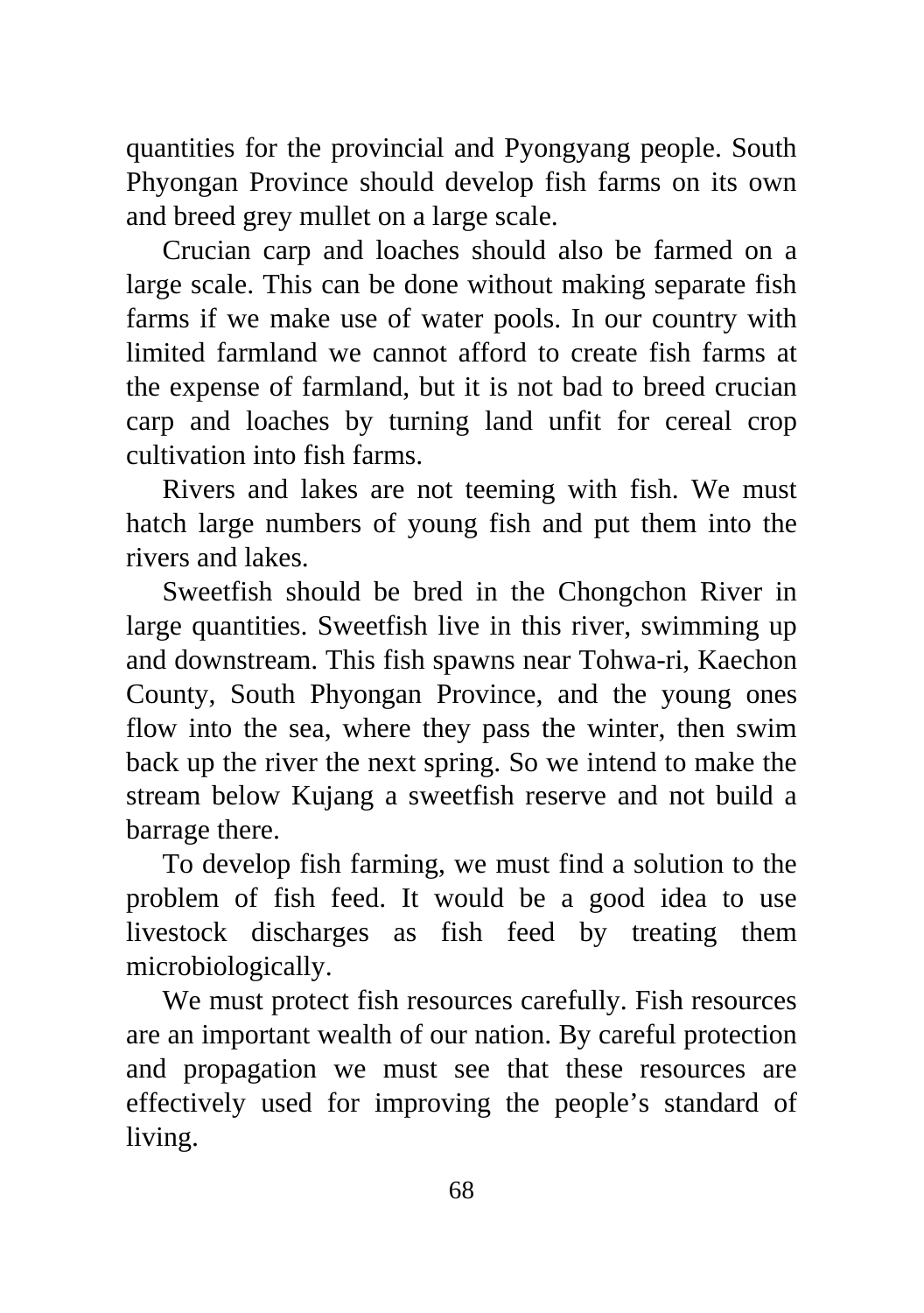Preventing river pollution is important in the conservation of fish resources. Factories and other enterprises must not discharge pollutants into rivers on any account. Especially Pyongyang and Nampho must refrain from polluting the Taedong River.

Another major factor in the conservation of fish resources is to prevent catching fish at random.

The practices of angling fish by snatching them with unbaited hooks and injuring escaping ones or of netting them at random persist. Because fish were caught with nets at random in the reservoirs, which were teeming with fish, they are now said to be depleted of fish. We must strictly prohibit and control robber-like angling or netting in large rivers and lakes.

Netting may be allowed in waters between the West Sea Barrage and Mirim Barrage. However, random netting must not be permitted. The Fish Farming General Bureau should organize a fishing enterprise and let it catch fish with nets and supply fish to the grey-mullet soup restaurants and fresh-fish soup restaurants in Pyongyang, Nampho and Songnim. The Administration Council should define the size of the meshes of the nets for the enterprise and give it fish production quotas.

Random angling in big rivers must not be permitted.

People keen on angling should be encouraged to join an anglers' association and made to pay regular dues to the association. Since young fish are grown at state expense and released into rivers, it is not bad for association members to pay dues for the fish they catch.

In a foreign country, too, the anglers pay dues. When I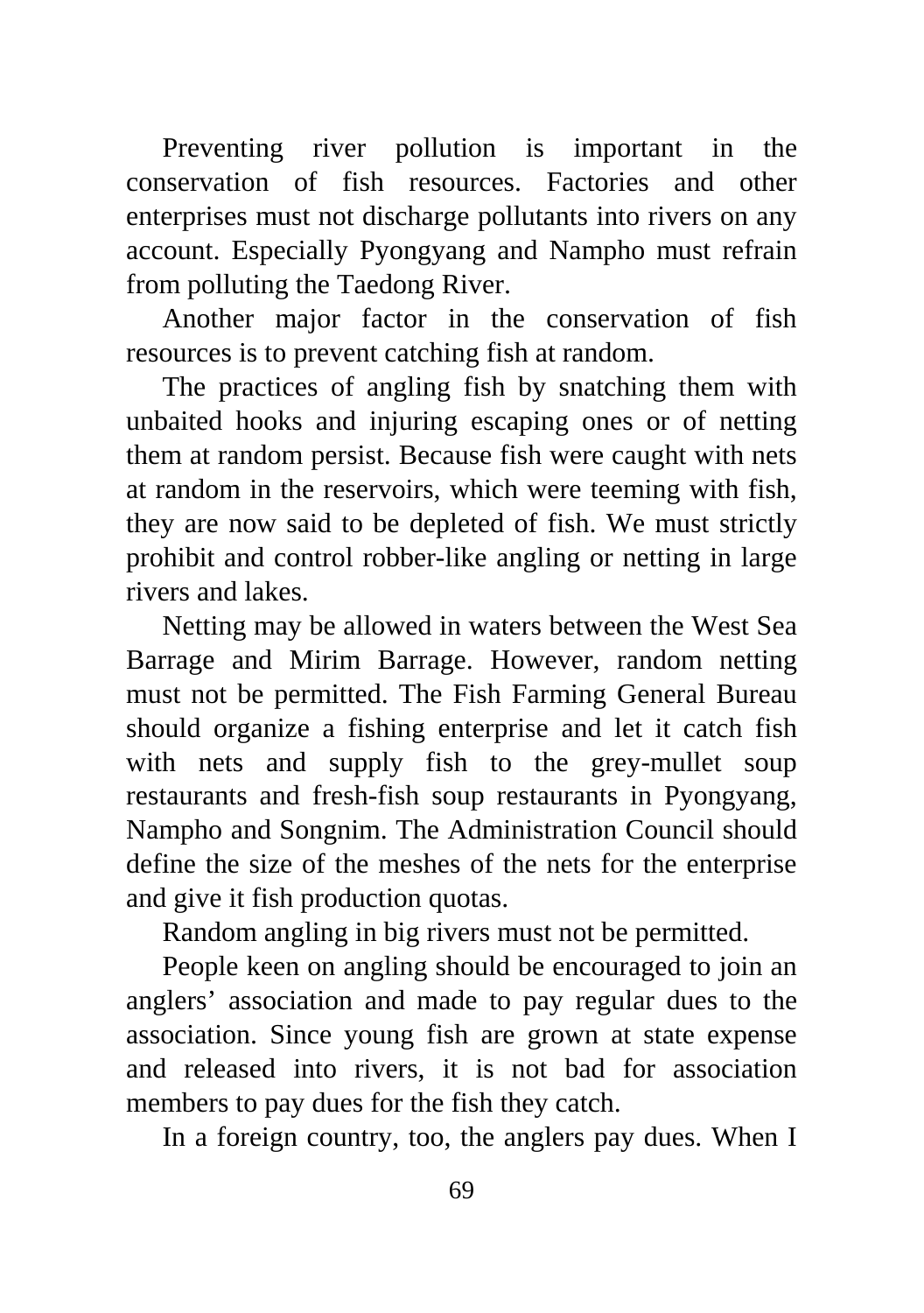was on a tour of a country in Europe in 1956, I paid a visit on a Sunday to a valley that in ancient times was the fish and game preserve for the king of the country. The river flowing through the valley was teeming with rainbow trout. The Prime Minister, who accompanied me at that time, said that young trout were hatched and grown with feed in an incubation farm for some time before they were released into the river, and that the fish grew well by eating worms dropping from the trees on the riverbanks as well as worms living in the water. He said that in his country only members of the anglers' association were allowed to fish and that the dues paid by the members were spent on wages for the workers of the fish farm and on feed for young fish.

A socialist society needs explicit regulations for any field of activity. Nothing can be successful unless it is guided by regulations. Regulations on fish farming should be made and issued in the name of the Administration Council. The regulations should cover everything relating to fish farming, including the conservation of fish resources, the minimum sizes of fish permitted to be angled by the anglers' association members, and the amount of the dues they should pay.

Fish farming should be conducted for one to two years in the direction discussed at this meeting, then this work should be discussed again by drawing on the experience gained in this period and decisions adopted.

Next, on the production of cocoons.

It is necessary to launch another vigorous mass campaign to increase cocoon production. There are a large number of housewives in mining villages. They have no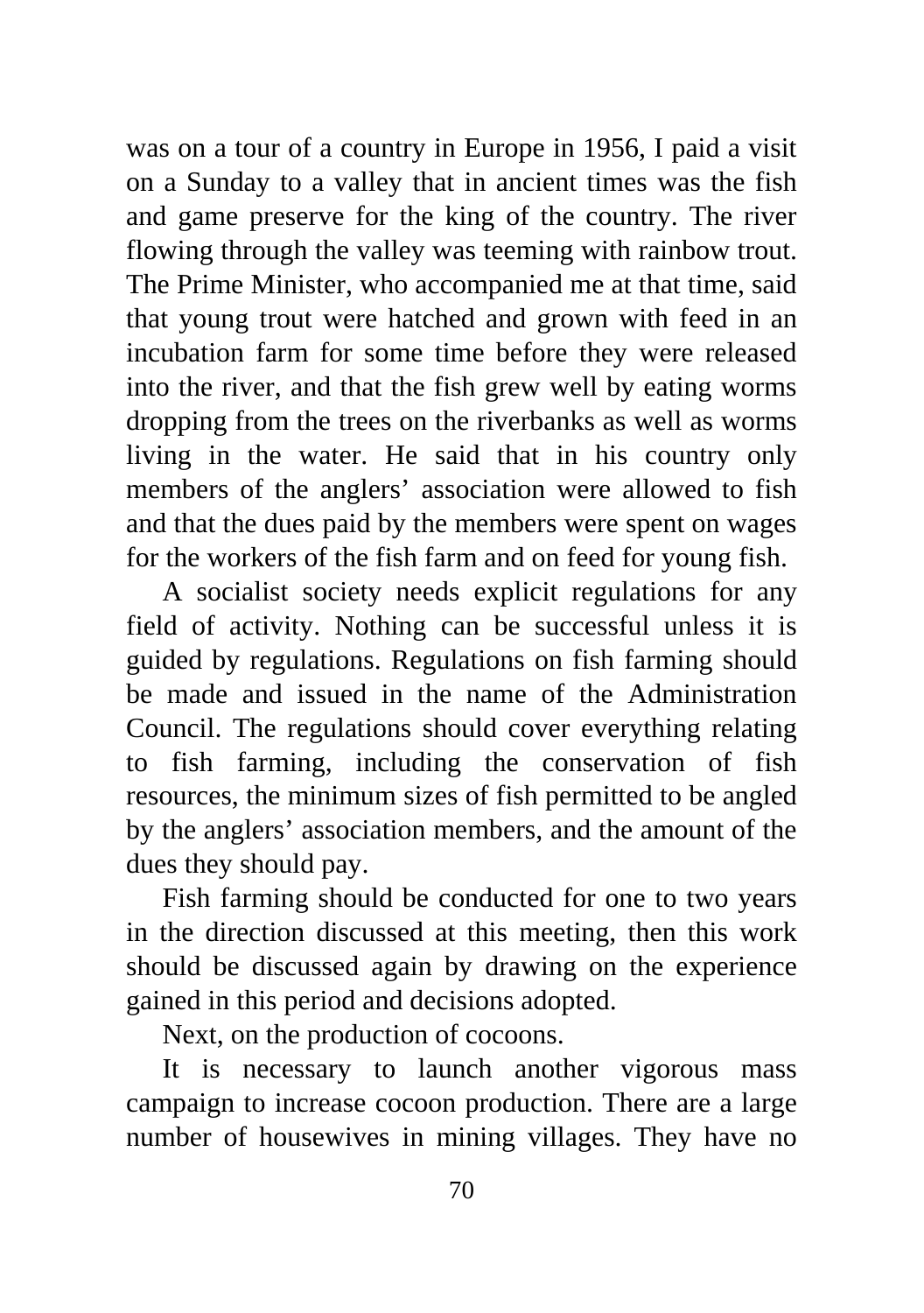particular work to do. If they are provided with facilities for silkworm raising and are taught how to do it, they will be able to do this work with efficiency.

Tussah silkworms should be raised on a large scale.

Oak trees can be found almost anywhere in our country. This is the case even in Ryanggang Province except Mt Paektu and some highlands. Therefore, tussah silkworms can be raised in a big way in any province if effort is made. Tussah silkworm raising will benefit us greatly without a great labour outlay.

Dyed tussah worm silk does not differ much from the product of mulberry silkworms. Formerly, tussah worm silk was called *Shandong silk*, which means the silk produced in Shandong.

Tussah silkworms can be raised in plastic tents or in people's houses. All that is needed is to pick oak leaves and feed them to the silkworms in tents or in rooms. The people should be encouraged to raise tussah silkworms widely in their homes.

We should calculate carefully how many tussah silkworm cocoons can be produced in each province. If we raise tussah silkworms efficiently, we can produce tens of thousands of tons of cocoons.

In order to develop silkworm raising on a large scale, we must take measures to produce silkworm eggs in large quantities.

Although we intend to raise mulberry silkworms and tussah silkworms on a large scale, silkworm eggs are in short supply. North Phyongan Province is said to have been given a quota of only 1 500 tons of tussah silkworm cocoon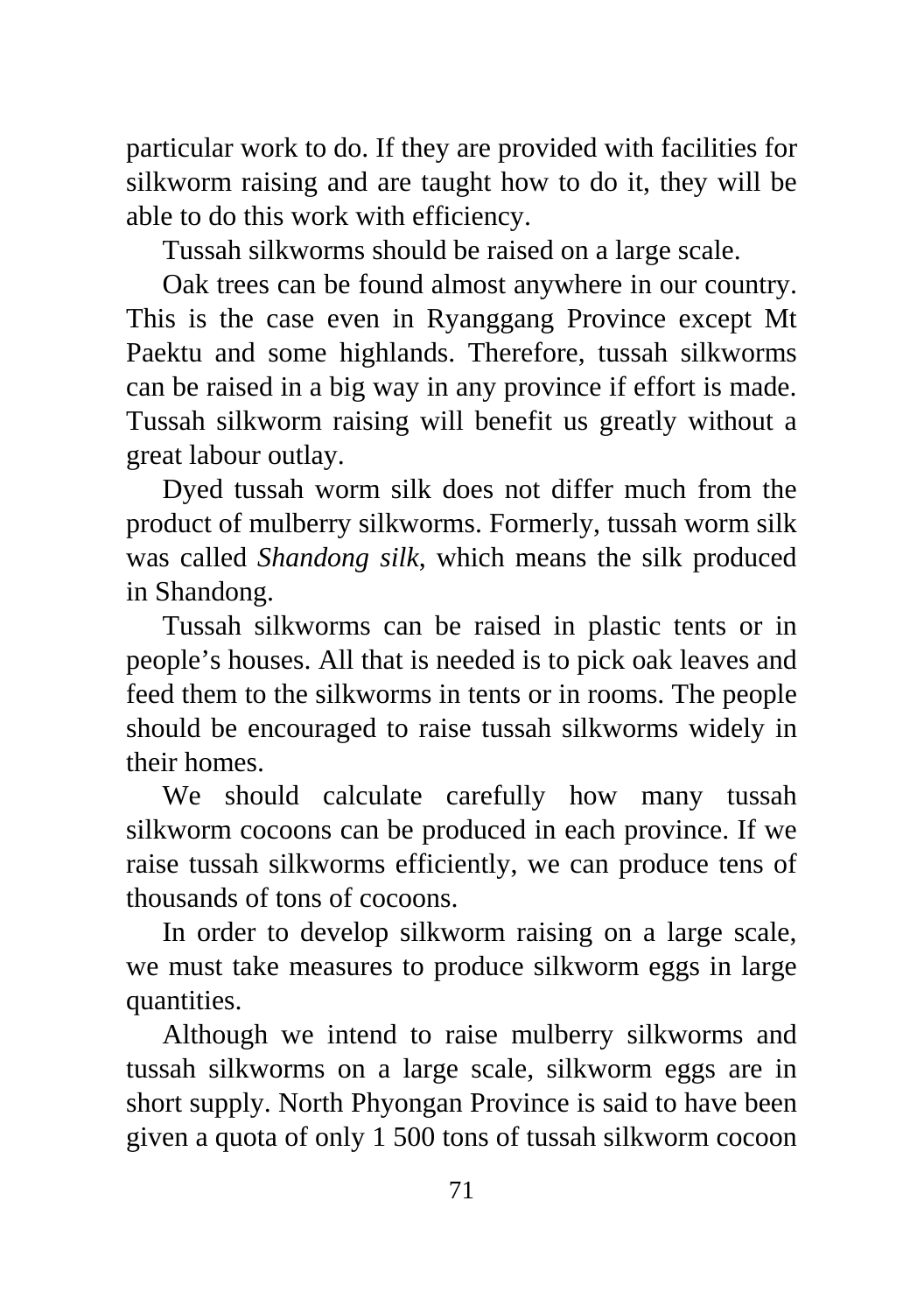production this year, because not many silkworm eggs are available. Every province must expand silkworm egg production bases within this year and supply sufficient eggs from next year onwards. Then cocoon production will jump from next year.

The Administration Council must sum up the result of silkworm raising in autumn and make an accurate calculation of cocoon production goals for next year.

An item on cocoon production should be included in the decisions of this session of the Central People's Committee.

In conclusion, I shall touch on the need for all officials to adhere to our Party's line of three revolutions with a revolutionary conviction.

In building socialism and communism, our Party has consistently been implementing the line of ideological, technological and cultural revolutions. Its line of three revolutions is very intelligent, correct and valid.

I talk a great deal about our Party's line of three revolutions to foreign party and state leaders who come to visit our country.

In order to build communism, we must occupy both the ideological-political and material fortresses. For the construction of communism it will not do to occupy only the material fortress, leaving aside the ideological-political fortress, and vice versa. Without transforming the people, masters of society, along communist lines, it would be impossible to build communism, nor can we say that we have built communism no matter how ideologically and politically sound the people are unless they are provided with sufficient food and clothing.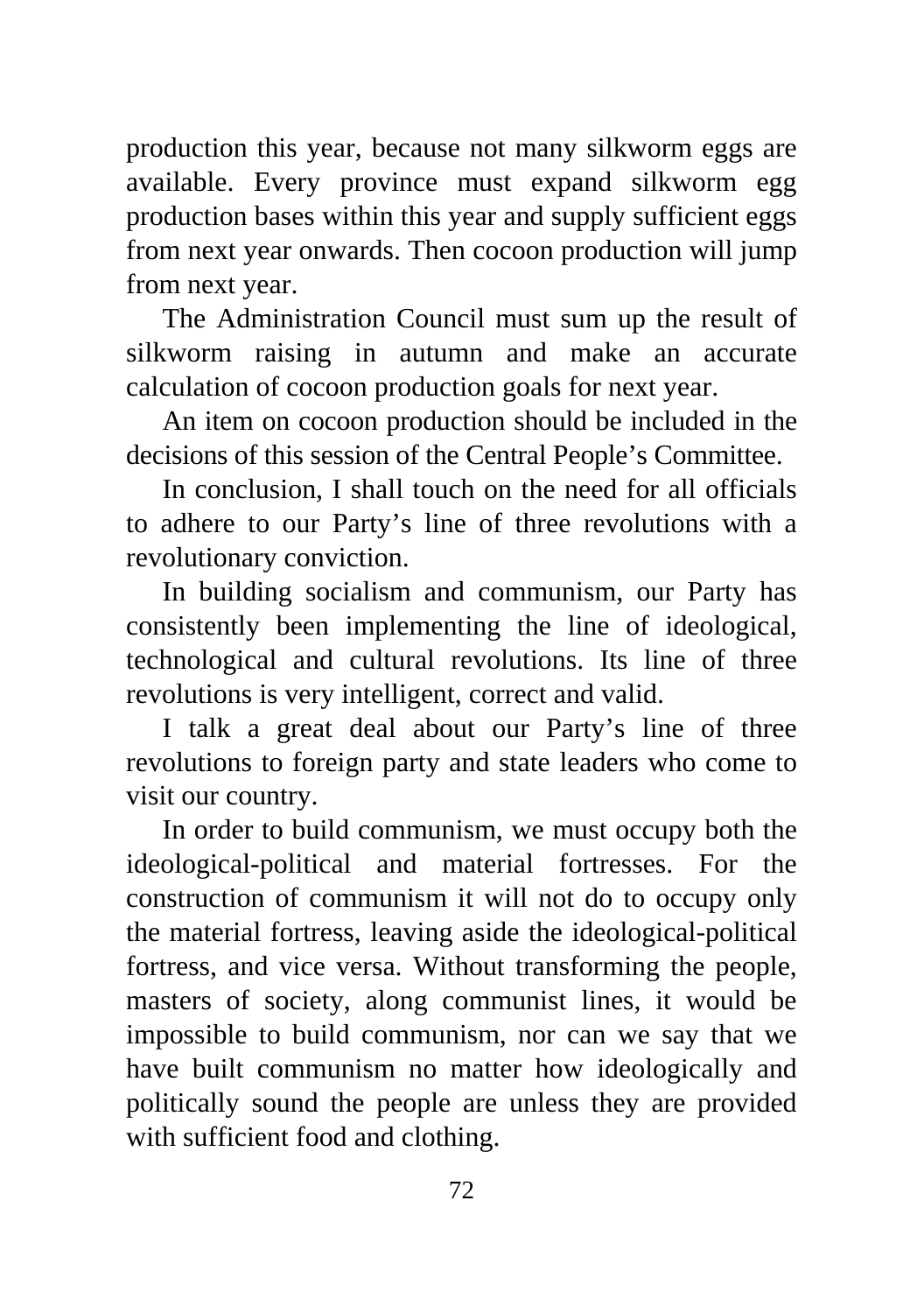Our Party has always given priority to the struggle to occupy the ideological-political fortress and has already achieved great success in this struggle. It is no exaggeration, in effect, to say that in our country we have nearly occupied the ideological fortress, the political fortress. In our country the entire Party is solidly united in ideology and purpose, all the people are rallied closely around the Party and the leader, and a single-hearted unity of the leader, the Party and the masses has been achieved. No other country or party in the world has attained such a strong unity and cohesion as we have. This is a great pride of our Party and our people.

However, we still have a long way to go to occupy the material fortress of communism. We must accelerate economic construction more vigorously to put into effect the communist principle–from each member of society according to his ability and to each according to his need.

We must carry out the ideological, technological and cultural revolutions in order to occupy the ideological-political and material fortresses of communism.

The ideological revolution is the struggle to arm all members of our society firmly with the Juche idea, the revolutionary idea of our Party, and Party policy, its embodiment, so that they work and live in accordance with the communist slogan "One for all and all for one." The ideological revolution is in no way aimed at opposing persons who retain outmoded ideas or ostracizing them. It is aimed essentially at educating and transforming people on communist lines and taking all of them to the communist society.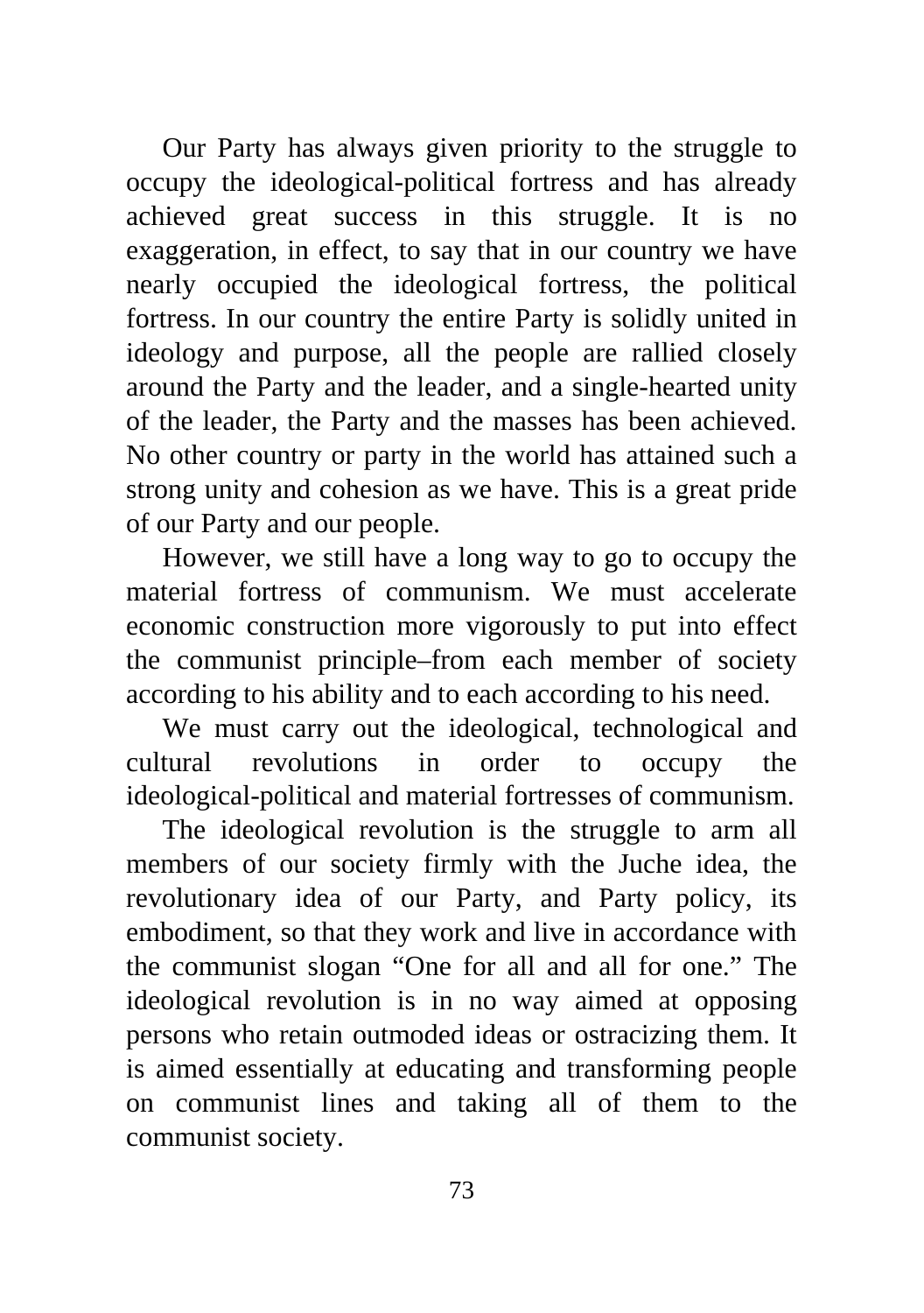An important task in educating and transforming people is to ensure that all the people belong to an organization and lead a revolutionary life in the organization. This is a consistent policy our Party has pursued over the past several decades ever since its foundation.

In the days immediately after liberation there was a Young Communist League in our country that admitted only young people who espoused communism. This left no small number of young people outside the organization, and some of them formed a separate organization among themselves and were about to go astray, so we dissolved the Young Communist League, organized a Democratic Youth League and saw to it that all the democratic-minded young people were enlisted in this organization. As a result, we were able to rally all the young people into a single young people's organization and give them revolutionary education through their lives in the organization.

Today all our people belong to a particular organization and are leading an organizational life. Our preschoolers start a collective life in creches and kindergartens, children lead an organizational life in the Children's Union, and young people in the League of Socialist Working Youth. Workers lead their organizational life in trade unions, farmers in the Union of Agricultural Working People, women in the Women's Union, and Party members in the Party organization. In short, all the people, ranging from children to old people, in our country participate in organizational activities all their lives.

Our Party's policy on encouraging all the people to join an organization and lead an organizational life is absolutely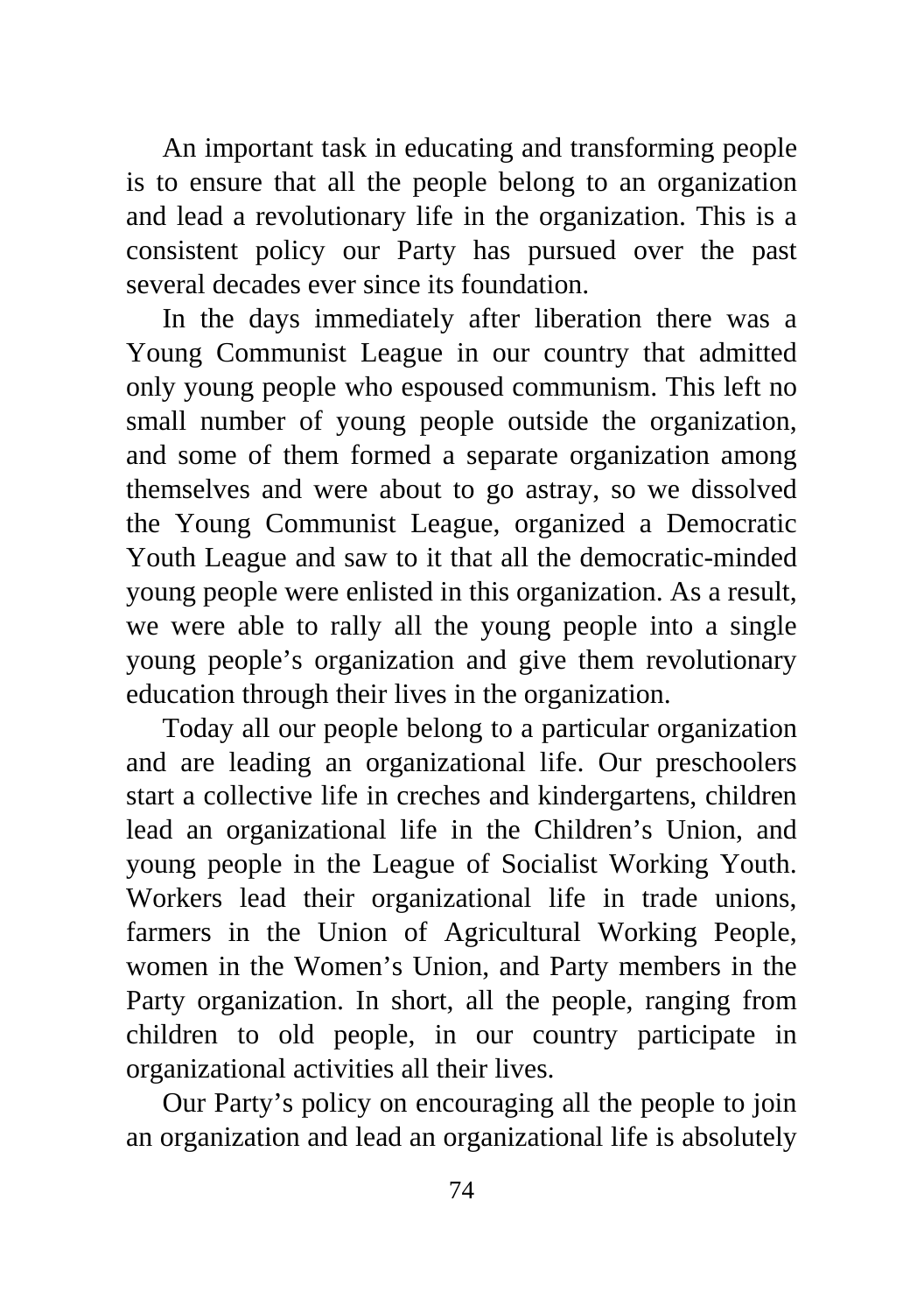correct. Through this organizational life they are educated in our Party's revolutionary ideas and its policy and are inspired with the collectivist spirit of helping and leading one another forward on the principle of one for all and all for one.

In our country cadres are also educated under an established system. All our cadres attend study sessions and public lectures on Saturdays, participate in social labour on Fridays and obligatorily attend a one-month course every year at the Higher Party School, the University of National Economy or at other cadre training centres.

In our country all the people are educated and transformed by the method of one teaching ten, ten teaching a hundred, a hundred a thousand, and a thousand ten thousand, and the work of transforming people has become the concern of the masses themselves. As I always say, it would be impossible to build communism by the efforts of several qualified persons; we must take all the people as far as to the communist society.

Today in our country the unity of the Party and the people has attained a very high level and the whole country has become a large revolutionary family where all its members live in harmony, helping and leading each other forward. We owe this success to the ideological revolution, to which our Party has devoted great efforts. We must, of course, develop the ideological revolution in greater depth and on a fuller scale in future, but the present high level we have attained in ideological education means a great victory for us.

Some people now measure the level of social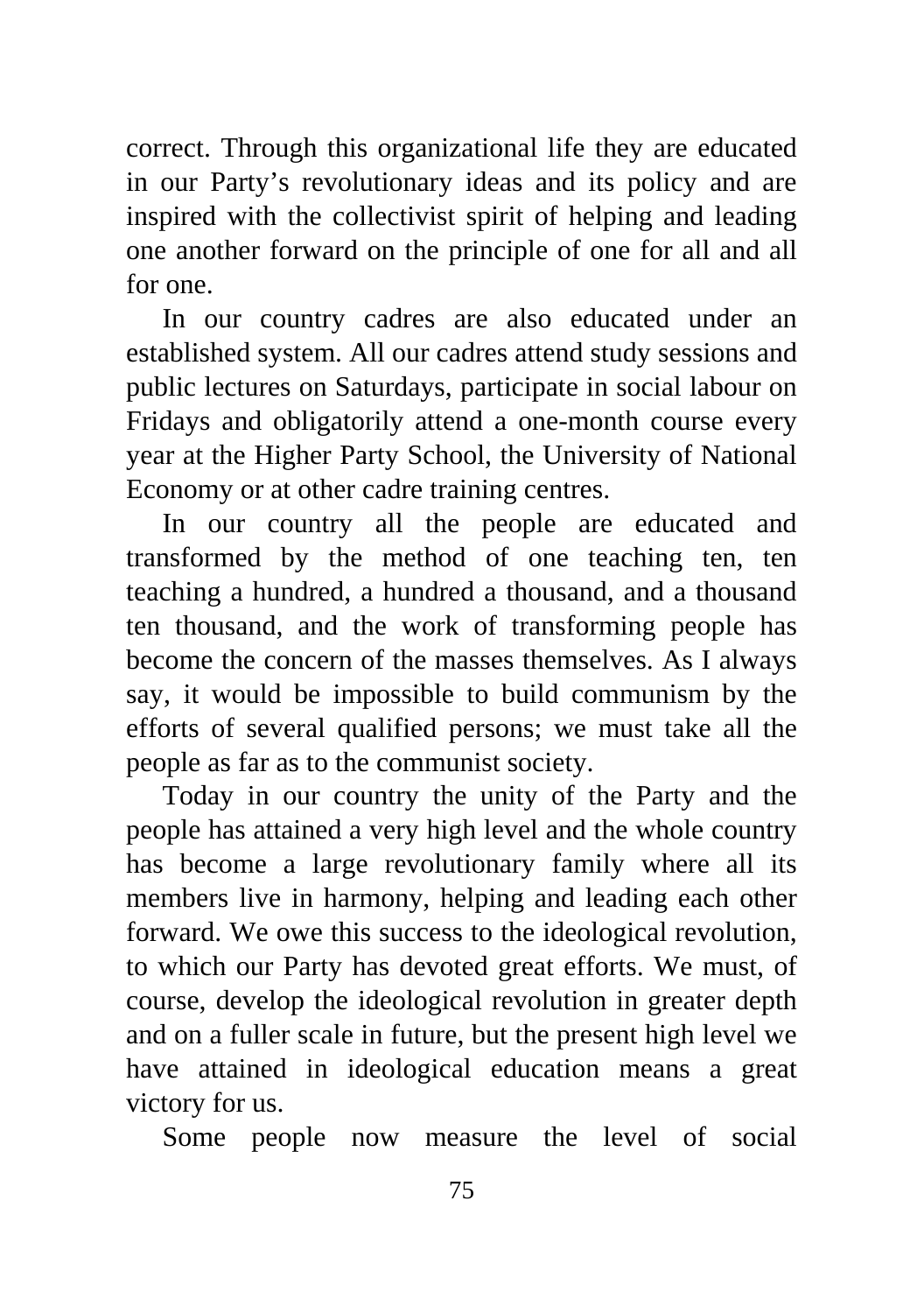development by the number of television sets, refrigerators and other material conditions available to the people, not preferentially by how solidly the people are united and how healthy they are ideologically and culturally. They are wrong. Television sets and refrigerators can be produced in factories, but the problem of equipping people with communist ideology and uniting them cannot easily be solved in a day or two.

In some socialist countries university students are now demonstrating against their governments, creating social confusion. This is the consequence of the neglect of ideological revolution in favour of one-sided emphasis on material production.

We must carry out the technological and cultural revolutions, along with the ideological revolution, in order to build socialism and communism.

Liberating the people from their exploitation by landowners and capitalists and from imperialist oppression is not the only revolution. Relieving the working people from difficult and toilsome labour is also a revolution. This is by no means an easy undertaking.

In order to free the workers completely from exhausting labour, we must mechanize production processes and introduce automation, robots and flexible manufacturing. We must relieve not only industrial workers but farmers from backbreaking work. To free farmers from difficult work, we must carry out the technological revolution and complete irrigation, electrification, mechanization and chemical operations in agriculture and step up working-class guidance to the peasantry, industrial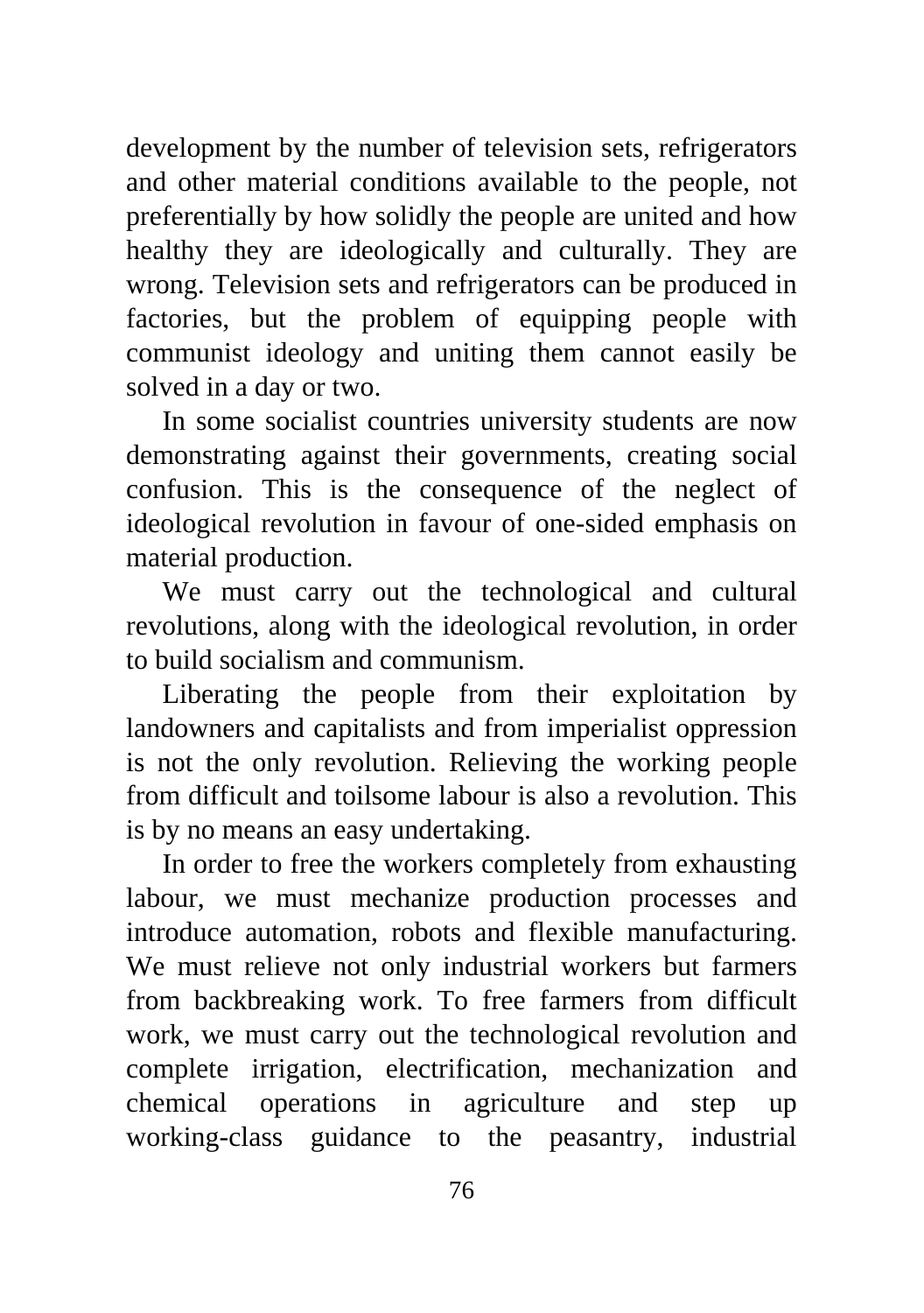assistance to agriculture and urban support for rural communities, as clarified in the theses on the socialist rural question. When the tasks of the technological revolution set out in the theses are carried out, farmers will be able to work with ease and introduce the eight-hour workday.

As matters now stand, our farmers have to do difficult work in rice farming by transplanting rice seedlings, because we have limited farmland. Direct sowing of rice results in a 500 kg lower yield per hectare than the yield of transplanted rice crop. This means losing a total of 300 000 tons if we estimate the total area of our rice fields at 600 000 hectares. In our country with limited farmland, losing 300 000 tons of rice is not a simple problem. That is why we have to do the difficult work of transplanting rice seedlings in order not to lose 300 000 tons. In future when we have reclaimed a large area of tidal flats to enlarge farmland and obtained good rice strains by improving the seeds, we shall be able to dispense with the difficult work of transplanting seedlings as we do now. Then we shall be producing large quantities of rice while working with ease, airplanes sowing seeds, spraying fertilizers, insecticides and herbicides and combine harvesters reaping the crops.

The cultural revolution is a struggle to eliminate cultural backwardness handed down from the old society and create a socialist, communist culture. The ultimate goal of the cultural revolution is to develop all members of society into intellectuals. It is closely interrelated with the ideological and technological revolutions. Success in the cultural revolution contributes to success in the ideological and technological revolutions.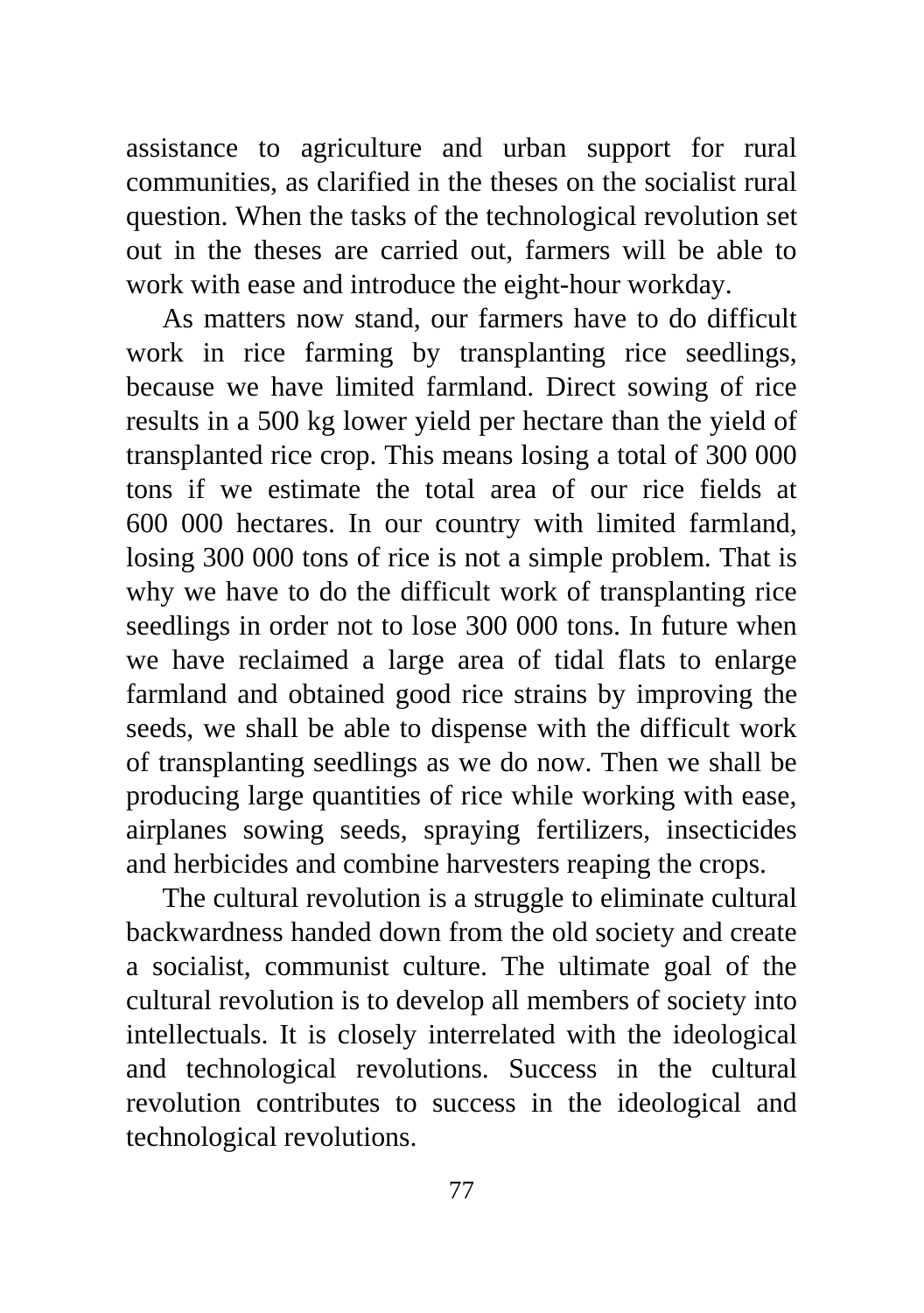If we adhere to and carry out our Party's line of the three revolutions, we can build socialism and communism with success.

Our officials must take great pride and self-confidence in the absolute correctness of the line of three revolutions our Party maintains in building socialism and communism; they must not cast curious glances at foreign policies.

We have corrected in good time everything that needed to be corrected in the course of building socialism. We elucidated the Chongsanri spirit and Chongsanri method a long time ago. Through the struggle to implement them we have established the best work system and work method that can meet the intrinsic requirements of socialist society. That is why there is nothing that should be reformed or restructured now.

In comparison with the successful ideological revolution, the technological revolution is lagging behind a little. For this reason, we have not yet found satisfactory solutions to the food and clothing problems for the people, but these are not very difficult problems to solve. The food problem can be resolved if we produce large quantities of tractors and other modern farm machinery for the rural communities, realign farmland properly to admit mechanization and finish nonpaddy field irrigation. When we complete construction of the Sunchon Vinalon Complex, now under way, we can solve the clothing problem as well. This factory will turn out vinalon and vinyl chloride, so we shall be able to produce cloth, shoes and various other consumer goods in large quantities.

The 14<sup>th</sup> Plenary Meeting of the Sixth Party Central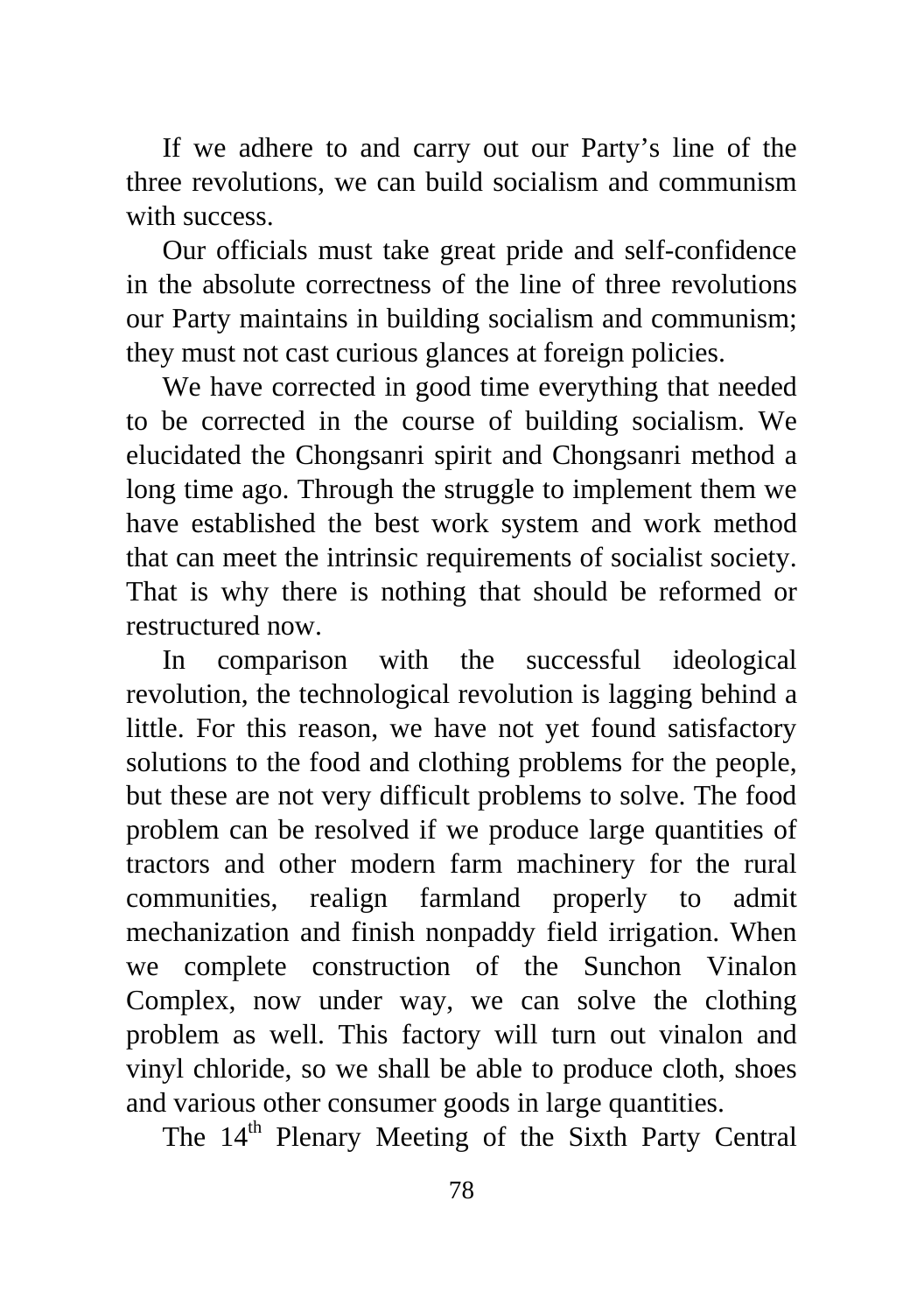Committee has adopted decisions to push ahead with the technological revolution. Therefore, if the officials organize the implementation of these decisions with efficiency and ensure the mass production of numerically controlled lathes, machining centres and other modern machine tools, no major problems will arise in effecting the comprehensive mechanization of production processes, a widespread introduction of robots and the establishment of flexible manufacturing systems.

A shortage of electric power is now a problem retarding the development of the national economy. Because of short power supply the metal industry is not producing the planned amount of steel this year. As there was not much rainfall last year, hydroelectric power stations are not producing electricity as they should. However, we shall be fully able to solve the power problem if we increase power output by concentrating efforts on thermal power stations and by producing 75-ton boilers and constructing another thermal power station.

The solution of the problem depends on how the senior officials struggle to carry out the tasks of economic construction. All the officials must work hard to carry out the Party's line and policy by displaying a strong revolutionary spirit.

The situation in our country is now developing in favour of national reunification.

If we build socialism with greater success and produce plenty of food and consumer goods, it will have greater influence upon the fighting south Korean students and other people and we can reunify the country sooner.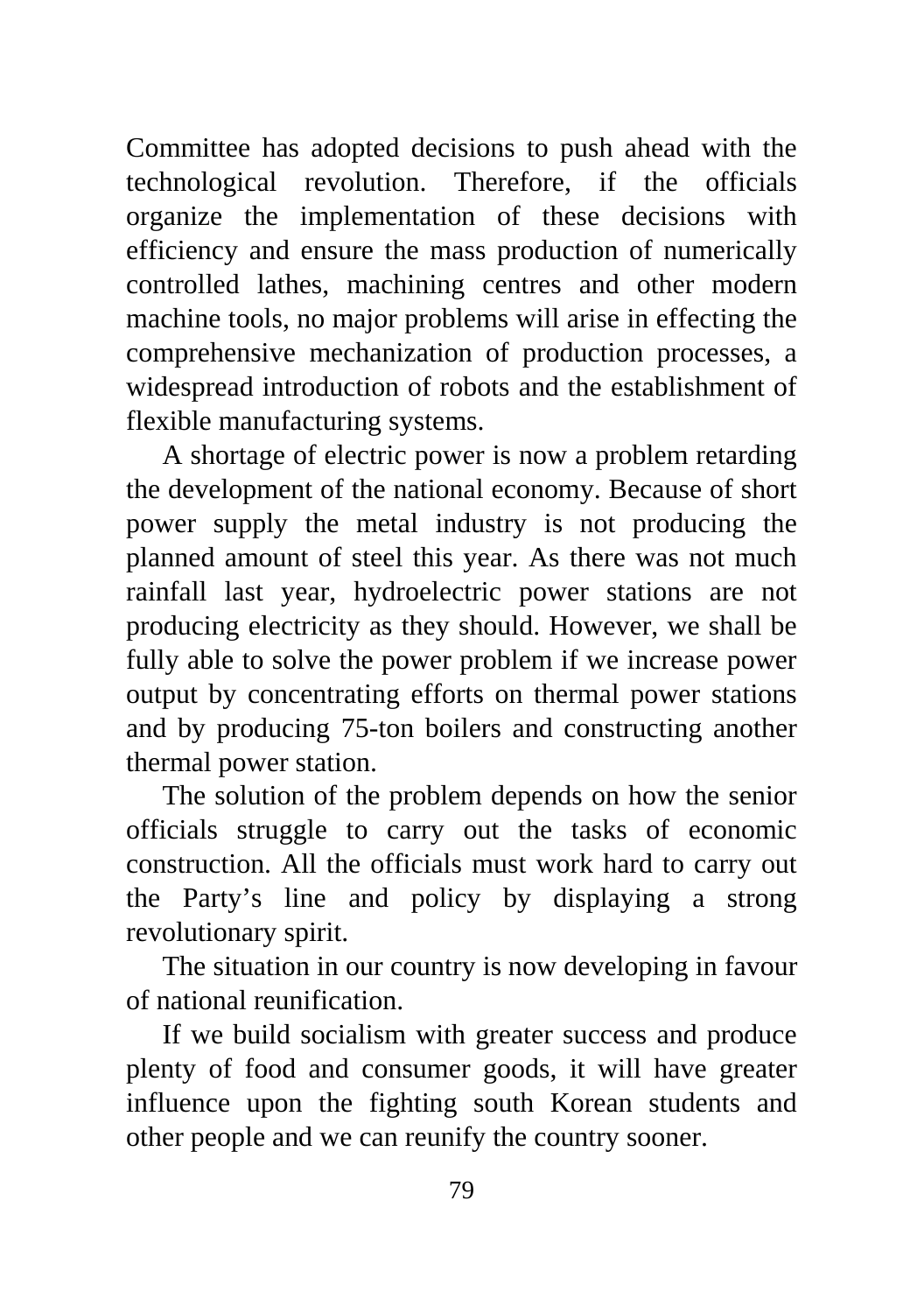The pro-Japanese group, comprador capitalists, landowners and the rabid reactionaries who committed atrocities in the north and fled to south Korea during the Fatherland Liberation War constituted the main forces opposed to national reunification in the past. Most of them have grown old and died. The younger people now growing up in south Korea are not hostile to our Republic. As reported by the south Korean mass media, south Korean students are studying our Juche idea, propagating it widely and demanding the withdrawal of US troops from south Korea. The students and other south Korean people are now coming out in support of our Party's policy on reunifying the country by the establishment of the Democratic Federal Republic of Koryo. The Reverend Mun Ik Hwan's recent visit to Pyongyang from south Korea proves the fact.

In my talk with him I said that I liked his statement that democracy meant reunification and reunification meant democracy. Then he said that independence should be added to the slogan of democracy-reunification. So I told him that he was right, that independence meant anti-US independence, democracy signified anti-fascist democracy, and reunification implied peaceful reunification, and that independence, democracy and reunification were identical with our ideas

The south Korean authorities arrested and imprisoned the Reverend Mun Ik Hwan on his return from his visit to Pyongyang, but they will be unable to keep him in custody for long. The broad sections of the south Korean population are now protesting that his visit to north Korea was in no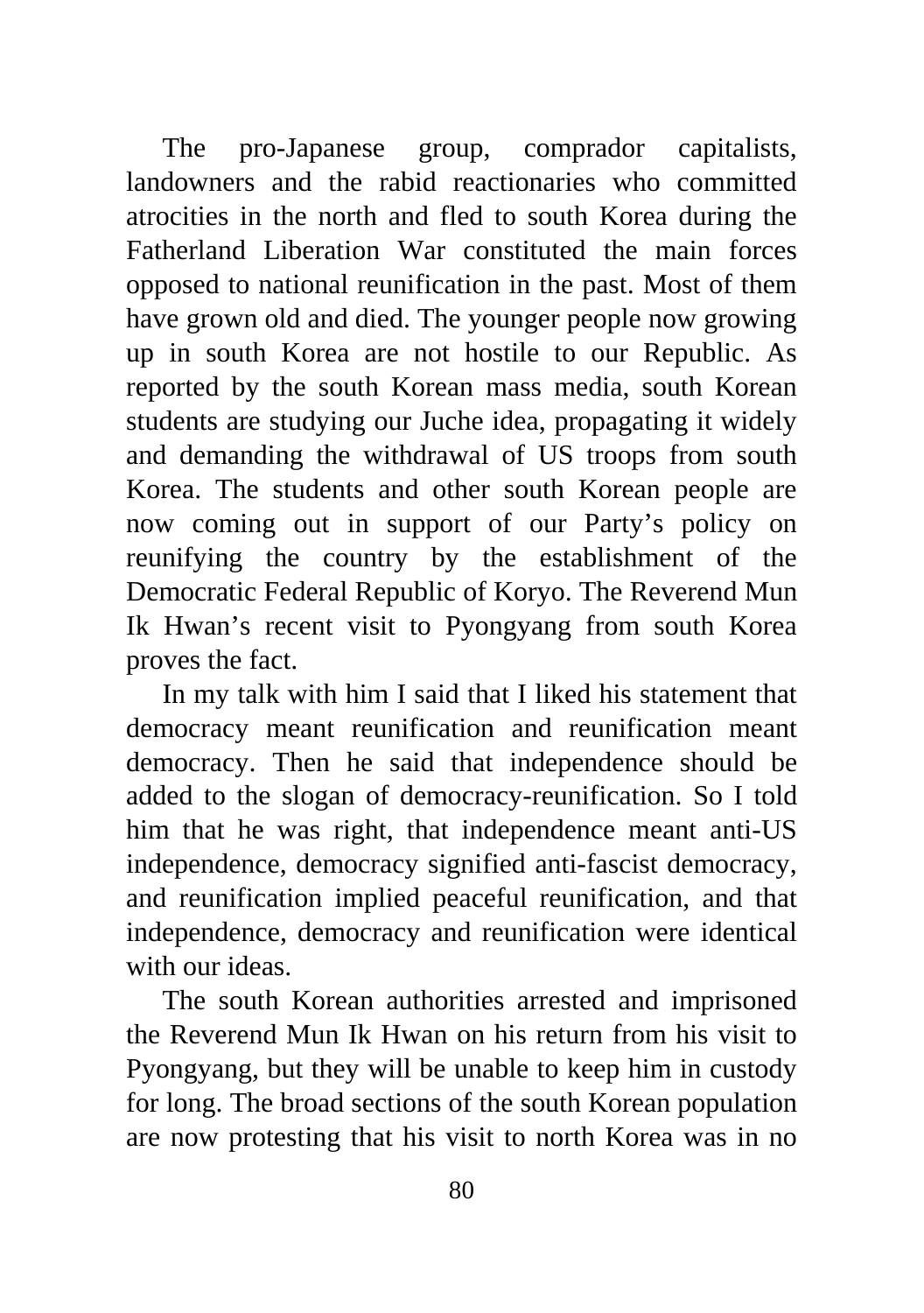way a crime and demanding his immediate release.

Many south Koreans are now hoping to visit Pyongyang. South Korean students and other young people are fighting to participate in the  $13<sup>th</sup>$  World Festival of Youth and Students to be held in Pyongyang. When they come to the festival, we should show them the revolutionary battle sites in Ryanggang Province. If we show them the secret camp in Mt Paektu and the trees on which slogans are written, they will clearly understand that Mt Paektu is the sacred cradleland of the Korean revolution.

If the south Korean students and other people visit and see our Republic, they will support us.

On his recent visit the Reverend Mun Ik Hwan asked me if north Korea might be a satellite of the Soviet Union or China, so I said we would never become a satellite of any country, that he should not worry, because we were firmly maintaining independence, that I was anxious about south Korea, and that he should fight to prevent south Korea from becoming a satellite of the United States and Japan.

As in the past so in the future we must firmly maintain an independent position in the revolution and construction and build socialism and communism in our own way.

All our officials must have an unshakable faith in our Party's line and policy. They must not crane their necks to see the foreign policies of reform and restructuring and must guard against being contaminated by them. We must, in the future, too, adhere to the line of the ideological, technological and cultural revolutions.